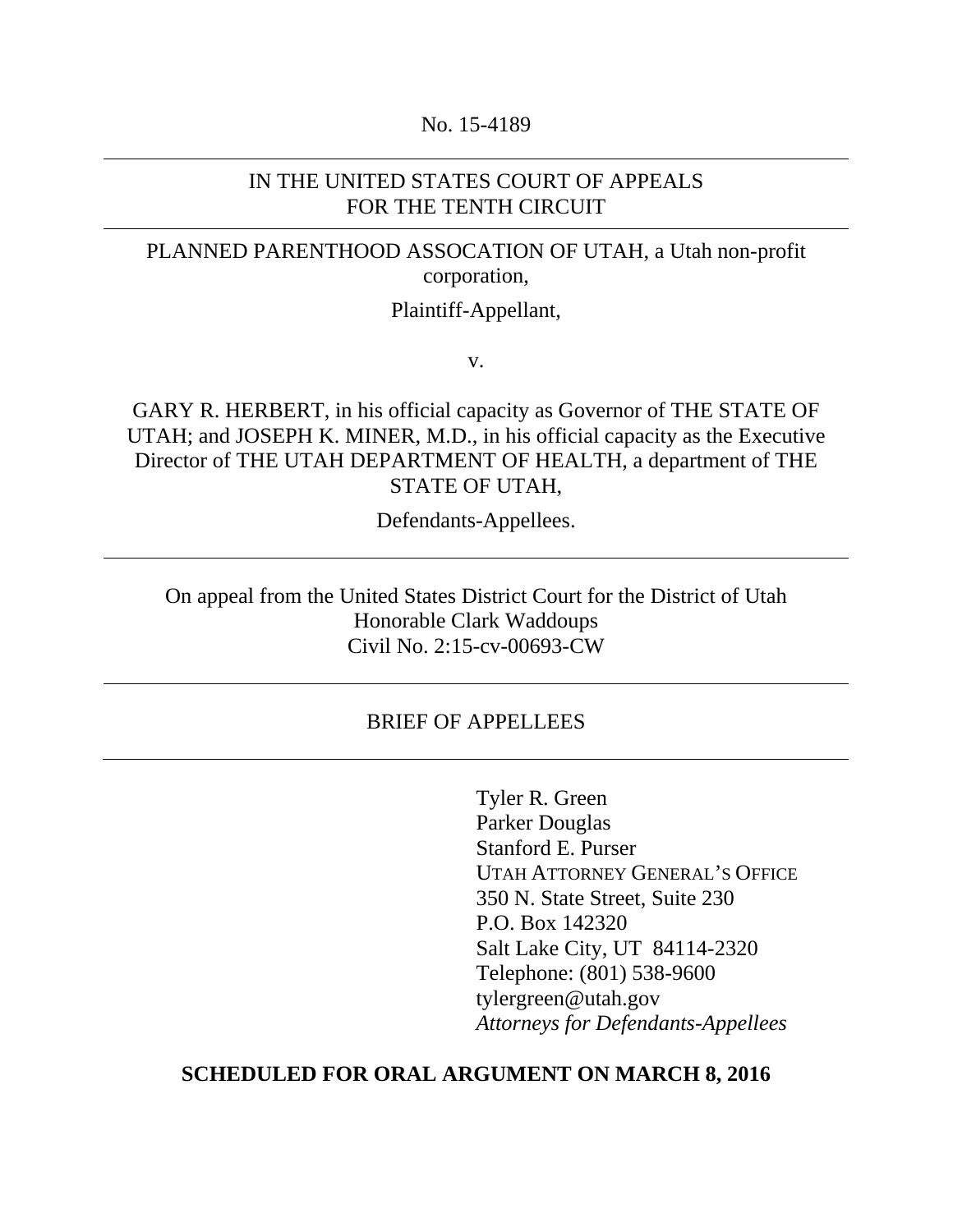# **TABLE OF CONTENTS**

| I.  |                                                                                                                                                     |  |  |  |  |
|-----|-----------------------------------------------------------------------------------------------------------------------------------------------------|--|--|--|--|
| II. |                                                                                                                                                     |  |  |  |  |
|     |                                                                                                                                                     |  |  |  |  |
|     |                                                                                                                                                     |  |  |  |  |
| I.  | SUPREME COURT PRECEDENT CONFIRMS THAT PLANNED<br>PARENTHOOD IS NOT ENTITLED TO A PRELIMINARY<br>INJUNCTION UNLESS ALL FOUR INJUNCTION ELEMENTS      |  |  |  |  |
| II. | THE DISTRICT COURT DID NOT ABUSE ITS DISCRETION BY<br>DENYING PLANNED PARENTHOOD'S MOTION FOR                                                       |  |  |  |  |
| A.  | The District Court Correctly Held That Planned Parenthood's Claims Are                                                                              |  |  |  |  |
| 1.  | The District Court properly held that class-of-one equal protection<br>claims by government contractors are not cognizable22                        |  |  |  |  |
| 2.  | The District Court correctly held that Planned Parenthood's class-of-<br>one equal protection claim fails for the additional reason that it did not |  |  |  |  |
| 3.  | The District Court did not abuse its discretion by holding that a<br>cognizable class-of-one claim identifying appropriate comparators              |  |  |  |  |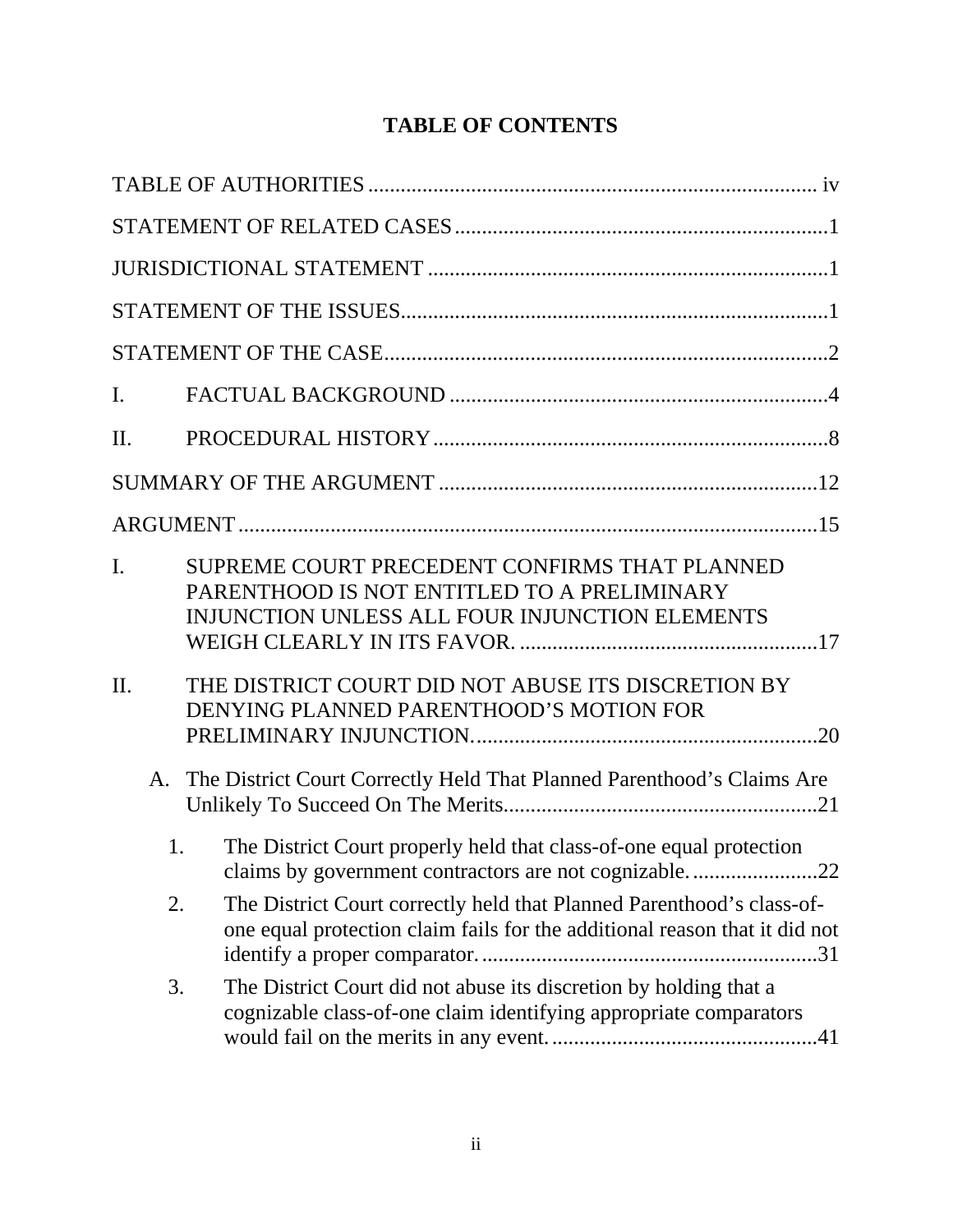| 4. | The District Court did not abuse its discretion by holding that Planned<br>Parenthood's unconstitutional conditions claims are likely to fail on |
|----|--------------------------------------------------------------------------------------------------------------------------------------------------|
|    | B. The District Court's Holding That Planned Parenthood Would Not Be.<br>Irreparably Harmed Without An Injunction Is Not An Abuse Of             |
|    |                                                                                                                                                  |
|    | C. The District Court Correctly Found That The Harms An Injunction Would<br>Cause The State Outweigh The Alleged Injuries to Planned Parenthood  |
|    | D. The District Court Correctly Held That The Public Interest Does Not                                                                           |
|    |                                                                                                                                                  |
|    |                                                                                                                                                  |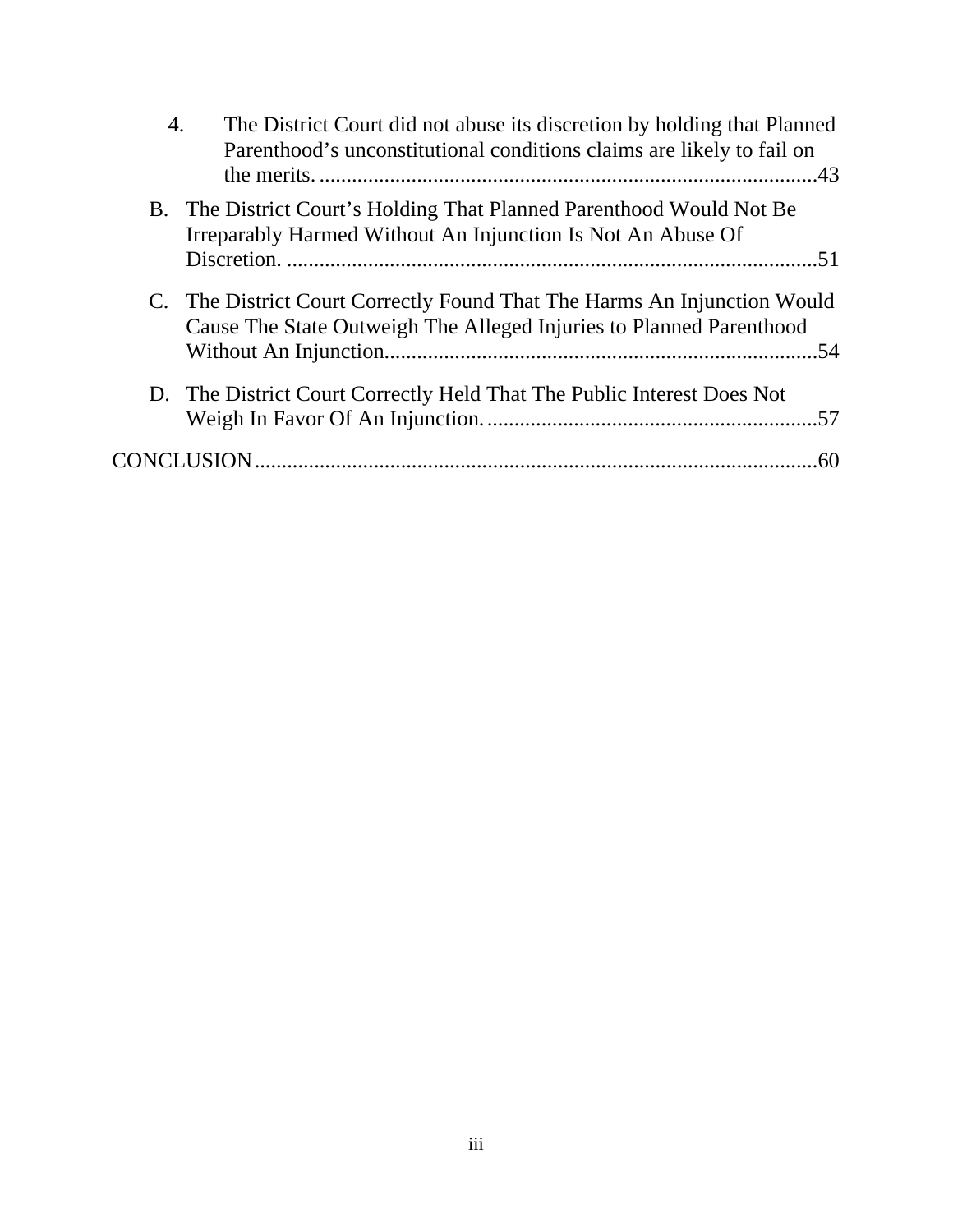# **TABLE OF AUTHORITIES**

# **Cases**

| Am. Trucking Ass'ns, Inc. v. City of Los Angeles, |
|---------------------------------------------------|
| Analytical Diagnostic Labs, Inc. v. Kusel,        |
| Andersen v. McCotter,                             |
| Board of Cnty. Commr's v. Umbehr,                 |
| Bruner v. Baker,                                  |
| Caesars Mass. Mgmt. Co. v. Crosby,                |
| Cafeteria & Restaurant Workers v. McElroy,        |
| Connick v. Myers,                                 |
| Cordi-Allen v. Conlon,                            |
| Douglas Asphalt Co. v. Qore, Inc.,                |
| Engquist v. Oregon Department of Agriculture,     |
| Garcetti v. Ceballos,                             |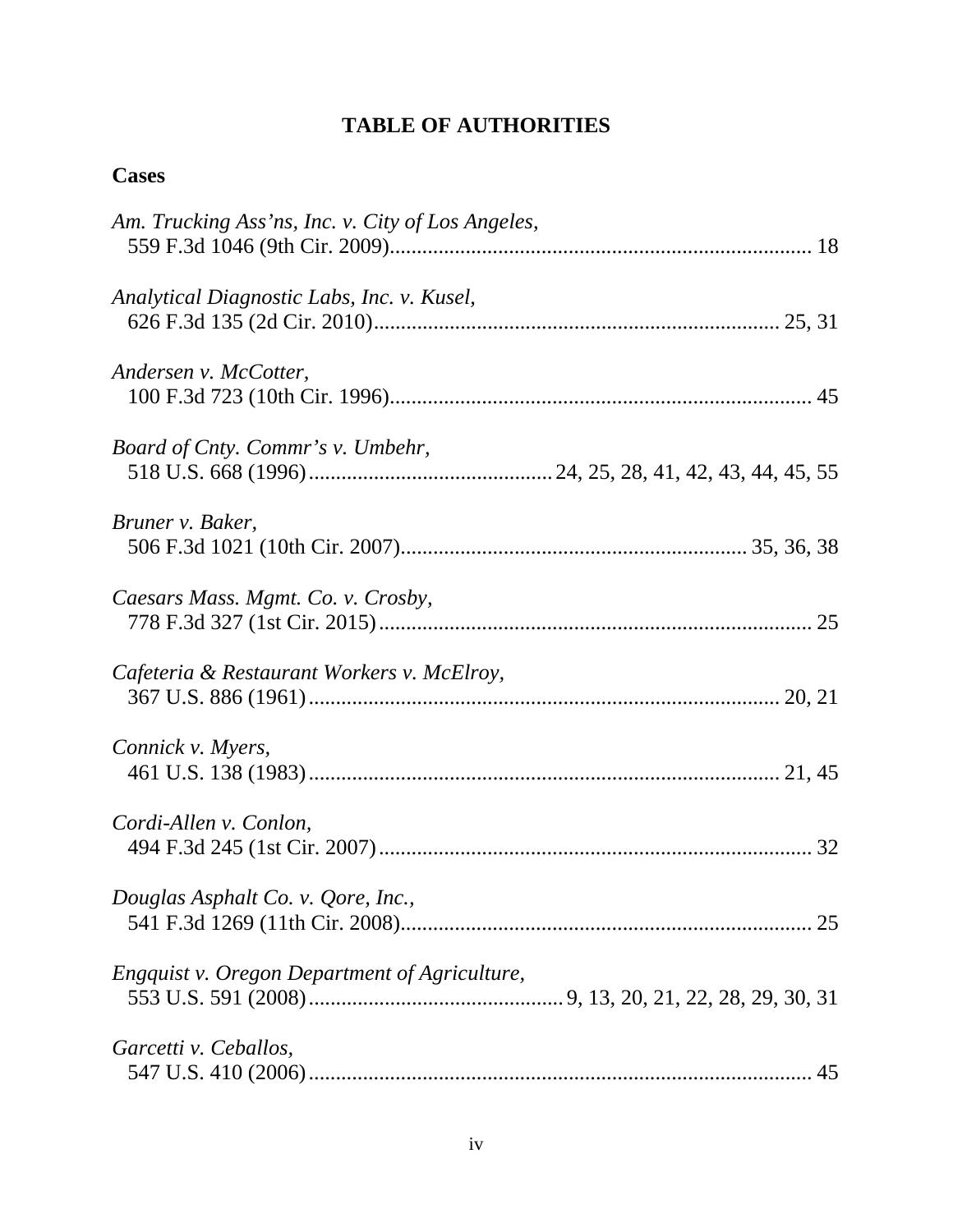| Glover v. Mabrey,                                                                                                       |
|-------------------------------------------------------------------------------------------------------------------------|
| Green v. Mansour,                                                                                                       |
| Grubbs v. Bailes,                                                                                                       |
| Hanes v. Zurick,                                                                                                        |
| Hawkins v. City & County of Denver,                                                                                     |
| Heideman v. South Salt Lake City,<br>348 F.3d 1182 (10th Cir. 2003) 16, 17, 43, 44, 49, 50, 51, 52, 53, 54              |
| Irwin v. Dixion,                                                                                                        |
| Jicarilla Apache Nation v. Morales,                                                                                     |
| Kansas Penn Gaming, LLC v. Collins,<br>656 F.3d 1210 (10th Cir. 2011) 9, 10, 11, 31, 32, 33, 34, 35, 38, 40, 41, 42, 43 |
| Kikumura v. Hurley,                                                                                                     |
| Marbury v. Madison,                                                                                                     |
| Maryland v. King,                                                                                                       |
| MIMICS, Inc. v. Village of Angel Fire,                                                                                  |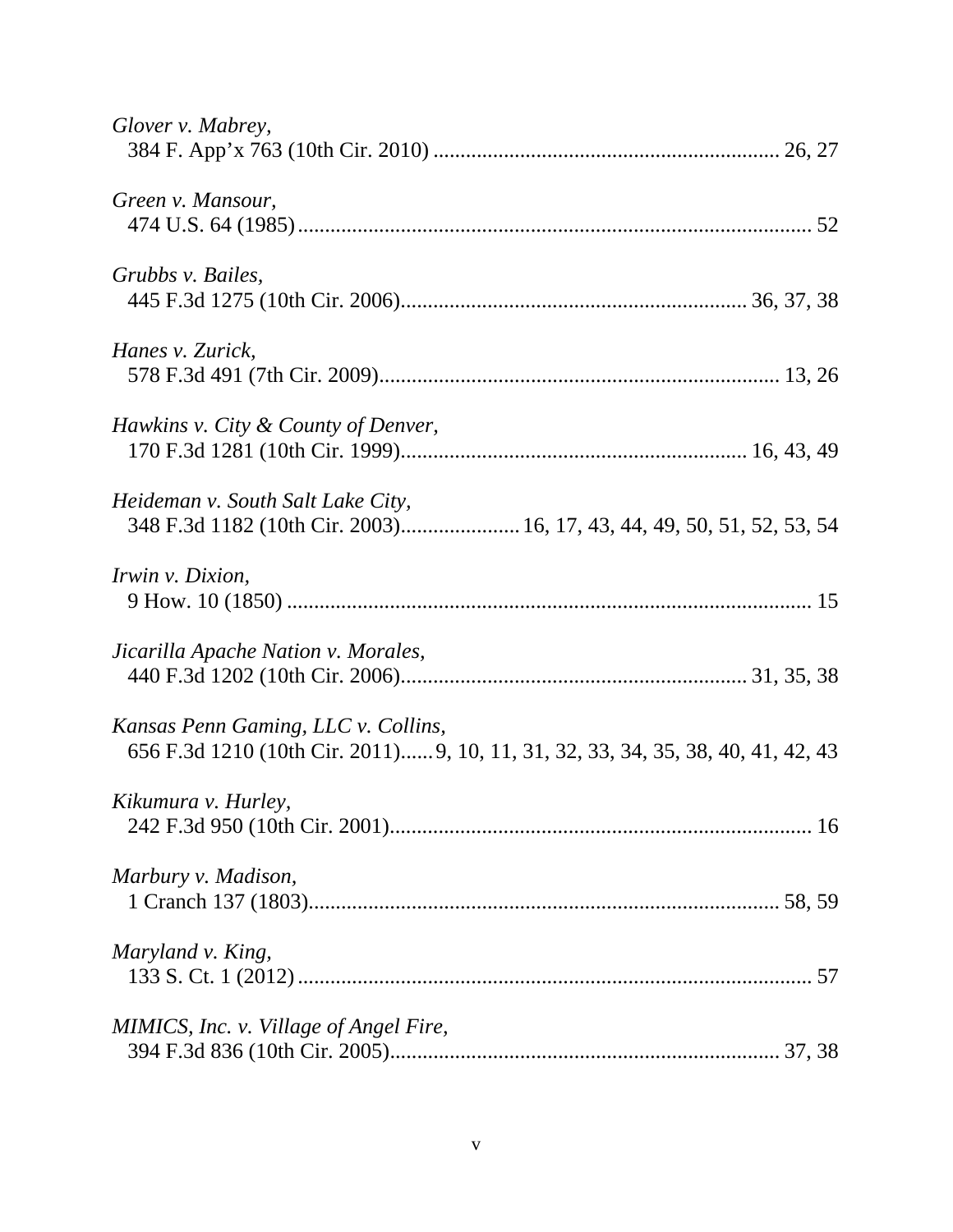| Mt. Healthy City Sch. Dist. Bd. of Educ. v. Doyle,                   |  |
|----------------------------------------------------------------------|--|
| New Motor Vehicle Bd. v. Orrin W. Fox Co.,                           |  |
| Nova Health Sys. v. Edmondson,                                       |  |
| O'Hare Truck Serv., Inc. v. City of Northlake,                       |  |
| Pashby v. Delia,                                                     |  |
| Pickering v. Bd. of Educ. of Twp. High Sch. Dist. 205,               |  |
| Planned Parenthood of Central N.C. v. Cansler,                       |  |
| Planned Parenthood of Greater Tex. Surgical Health Servs. v. Abbott, |  |
| Planned Parenthood of Kan. & Mid-Mo. v. Moser,                       |  |
| Purze v. Village of Winthrop Harbor,                                 |  |
| Rizzo v. Goode,                                                      |  |
| Roberts v. Jaycees,                                                  |  |
| Roe v. Wade,                                                         |  |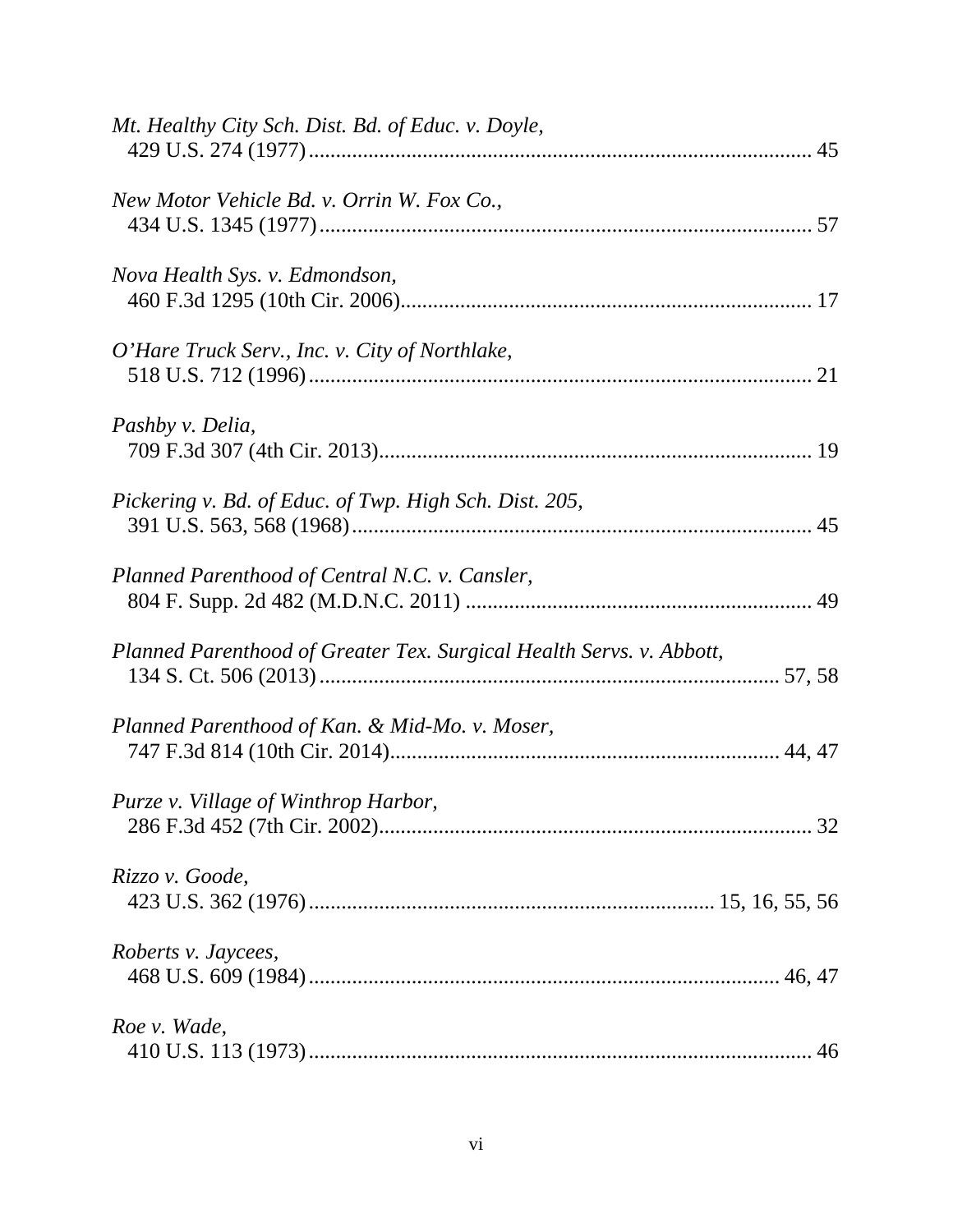| Sampson v. Murray,                                 |
|----------------------------------------------------|
| SECSYS, LLC v. Vigil,                              |
| Stefanelli v. Minard,                              |
| U.S. ex rel. Riverside Oil Co. v. Hitchcock,       |
| Vill. of Logan v. U.S. Dep't of Interior,          |
| Vill. of Willowbrook v. Olech,                     |
| Waters v. Churchill,                               |
| Westar Energy, Inc. v. Lake,                       |
| Winter v. Natural Resources Defense Council, Inc., |
| <b>Constitution</b>                                |
|                                                    |
| <b>Statutes</b>                                    |
|                                                    |
|                                                    |
|                                                    |
|                                                    |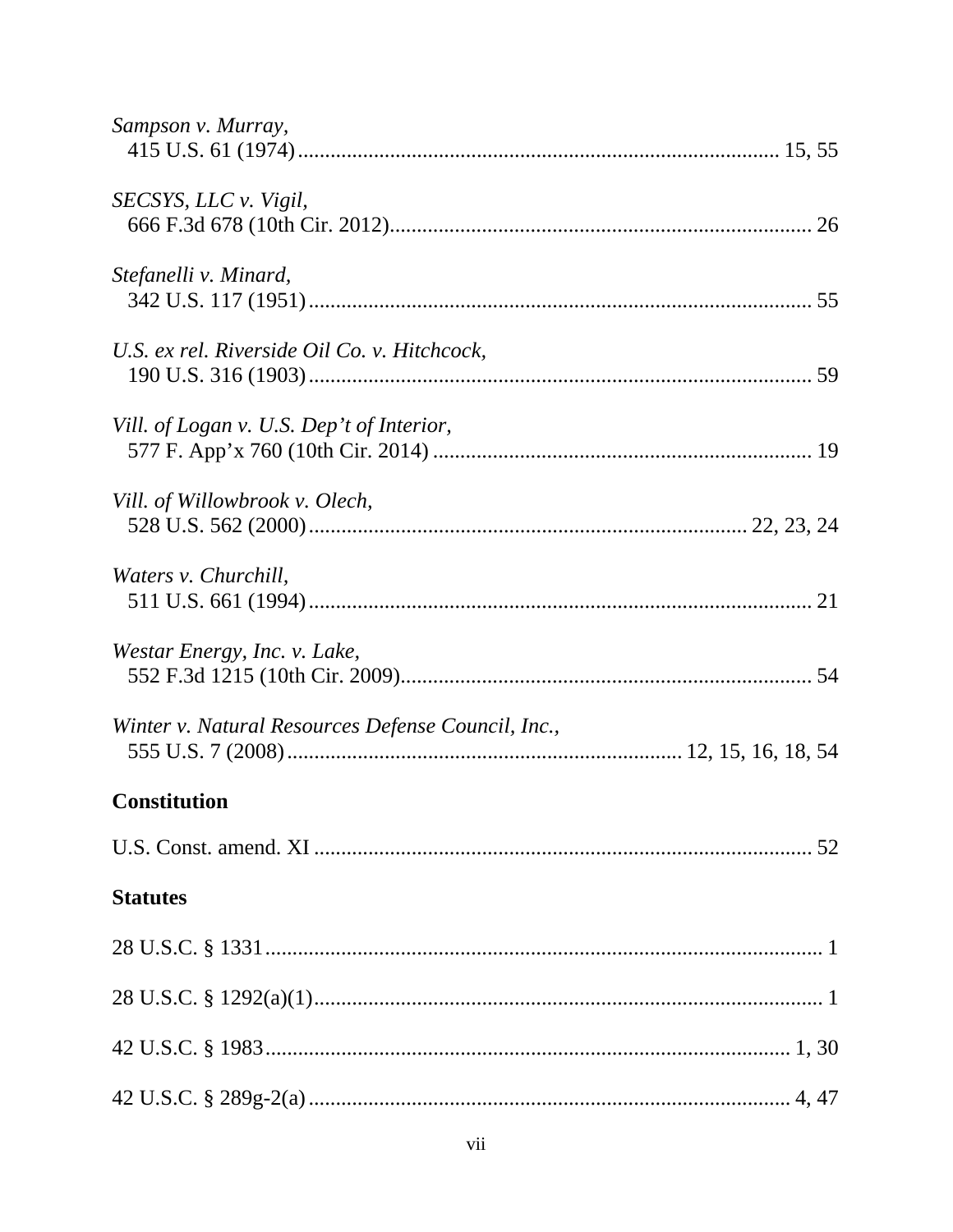| <b>Rules</b> |  |
|--------------|--|
|              |  |
|              |  |
|              |  |
|              |  |
|              |  |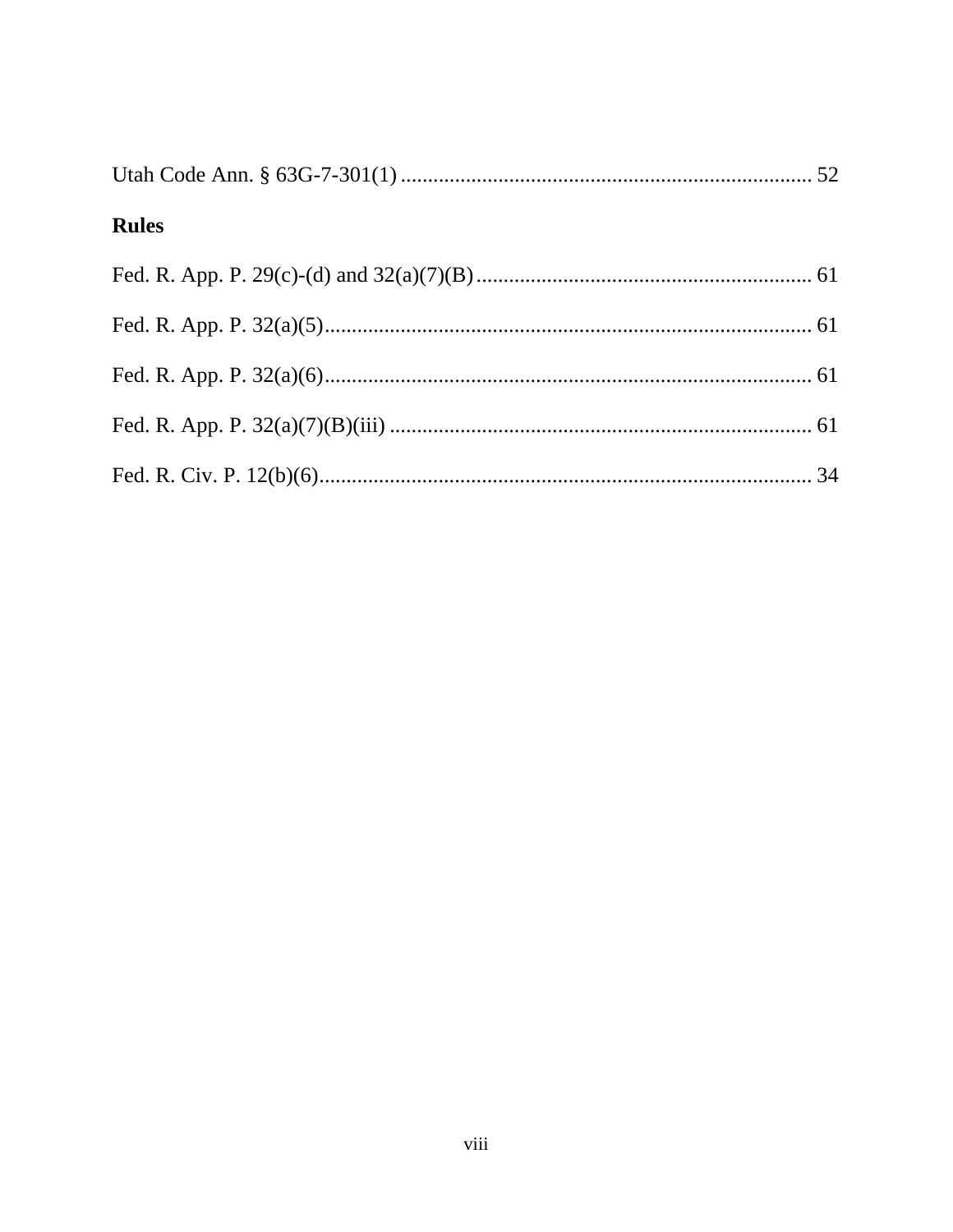#### **STATEMENT OF RELATED CASES**

There are no prior or related appeals.

### **JURISDICTIONAL STATEMENT**

Plaintiff-Appellant Planned Parenthood Association of Utah filed this lawsuit in the U.S. District Court for the District of Utah, alleging class-of-one equal protection and unconstitutional conditions claims under 42 U.S.C. § 1983. The District Court has jurisdiction over those claims based on 28 U.S.C. § 1331. On December 22, 2015, the District Court entered an order denying Planned Parenthood's motion for preliminary injunction. Planned Parenthood filed its notice of appeal from that order on December 27, 2015. This Court has jurisdiction under 28 U.S.C. § 1292(a)(1) to review the order denying Planned Parenthood's motion for injunctive relief.

### **STATEMENT OF THE ISSUES**

1. Can a plaintiff's showing on any of the four injunction elements singularly or in combination—lower the plaintiff's required showing with respect to the remaining elements before a court may enter a preliminary injunction?

State Defendants raised this issue below and the District Court ruled on it. Appendix volume 2, page 488 n.2 (hereinafter App. 2:488).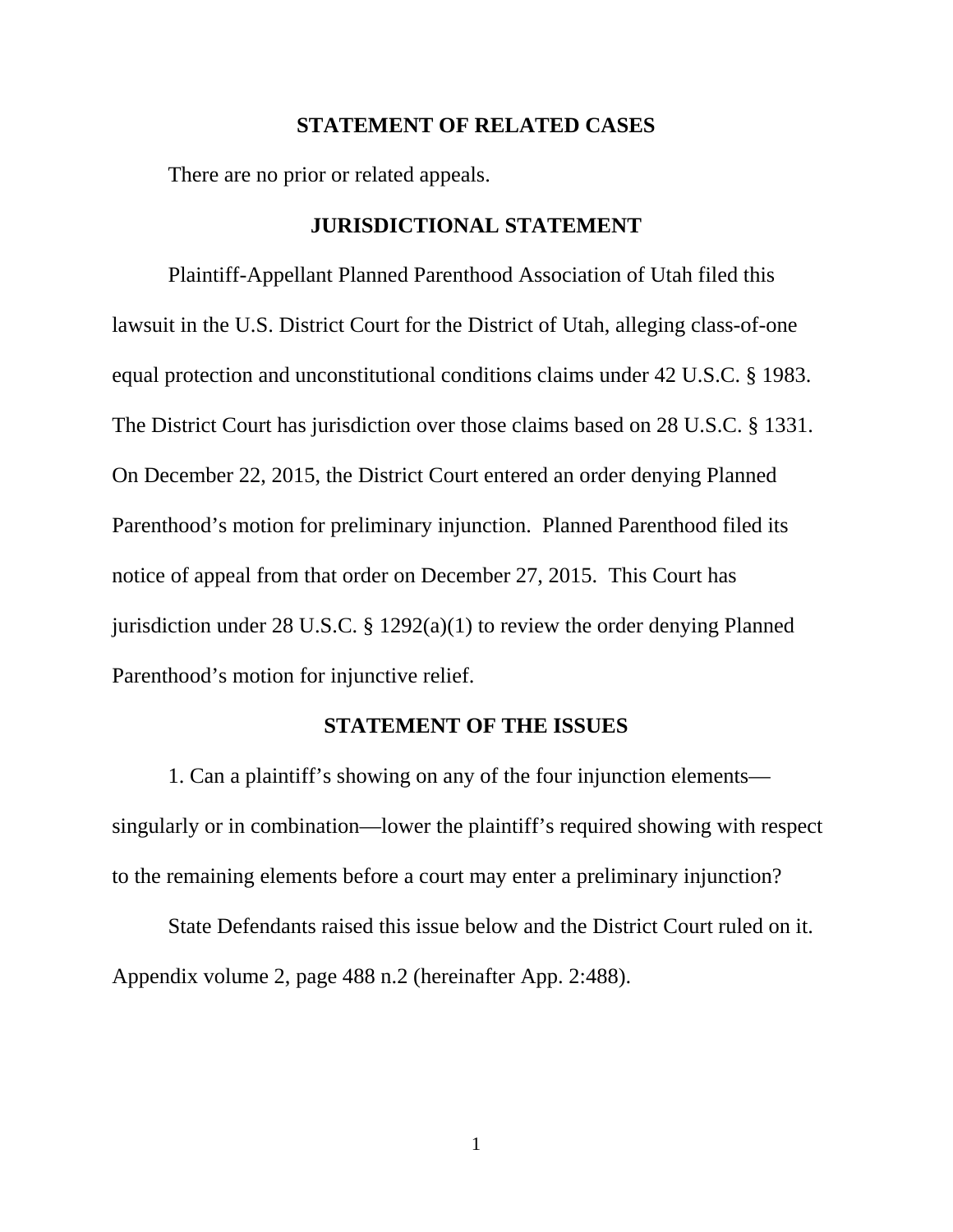2. Did the District Court abuse its discretion in denying Planned Parenthood's motion for preliminary injunction upon finding that it had failed to carry its burden on every one of the four preliminary injunction elements?

State Defendants raised these issues below and the District Court ruled on them. *See generally* App. 2:488-98.

#### **STATEMENT OF THE CASE**

This appeal presents separation-of-powers and federalism issues that transcend the parties. It concerns the ability of a State's chief executive, its duly elected governor, to exercise his executive discretion to cancel a State's at-will contracts with a government contractor—and when a federal court of appeals may void such an exercise of executive discretion after a district court has concluded that a plaintiff's constitutional challenge to it is likely to fail.

In this particular case, Defendant-Appellee Gary R. Herbert, Governor of Utah, directed the Utah Department of Health ("UDOH") to cancel or not renew four at-will contracts between the State and Plaintiff-Appellant Planned Parenthood Association of Utah ("Planned Parenthood"). Planned Parenthood contends that Governor Herbert canceled the contracts in retaliation for exercising its rights to advocate for and perform abortions, thereby violating its constitutional rights. But the *undisputed allegations in Planned Parenthood's own Complaint*  disclose Governor Herbert's reason for cancelling the contracts: The release of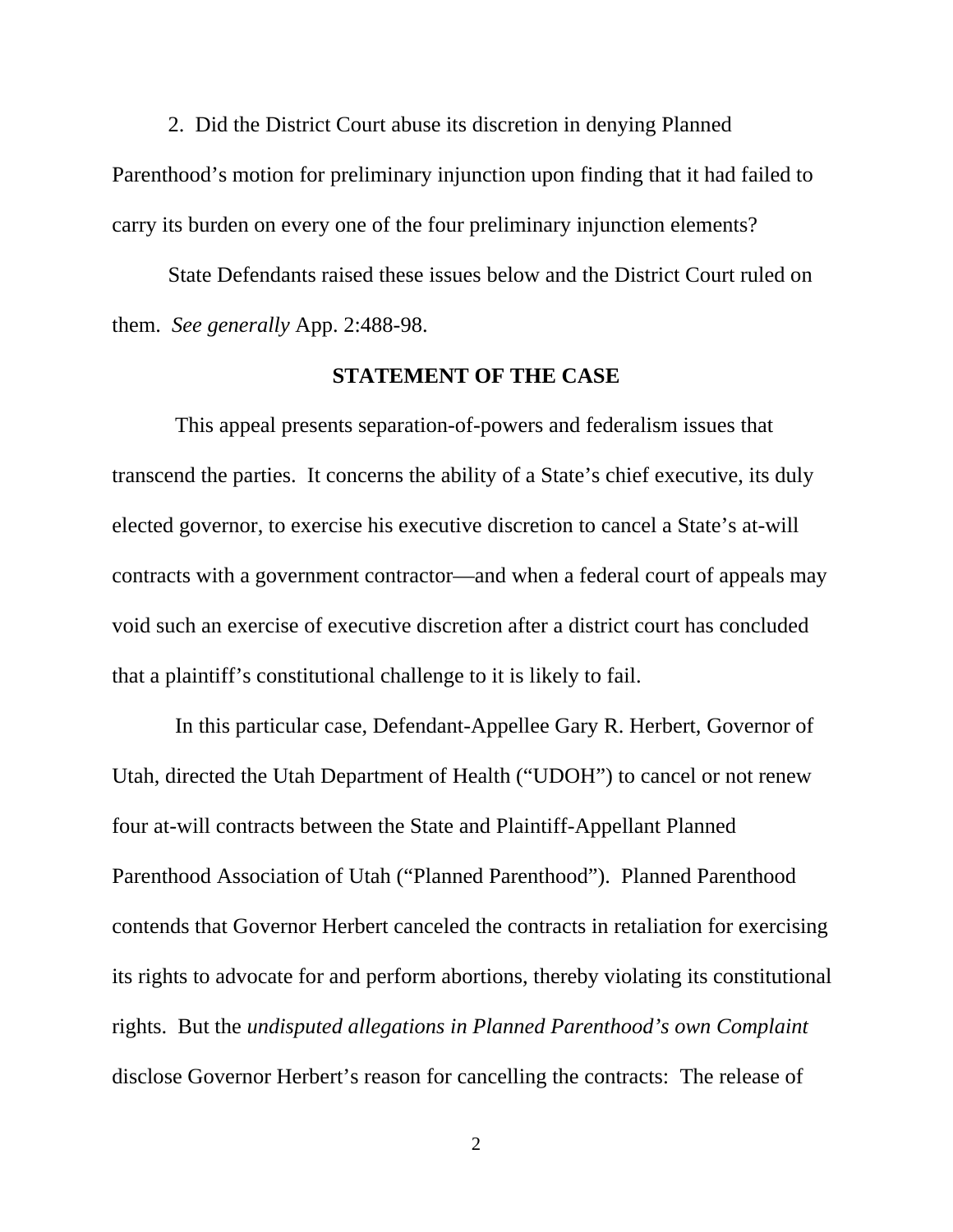videos purporting to show officials of Planned Parenthood Federation of America negotiating the sale of aborted human fetal tissue—transactions that would constitute a federal crime. Governor Herbert decided it is in Utah's interest to cancel its contracts with Planned Parenthood because of its admitted affiliation with another entity purportedly engaged in such criminal activity.

The U.S. District Court for the District of Utah (Waddoups, J.) carefully analyzed—for 10 weeks—Planned Parenthood's largely undisputed factual allegations and its best legal arguments regarding why Governor Herbert's decision to cancel the four contracts warrants injunctive relief. The District Court ultimately rejected *all* of Planned Parenthood's arguments and denied its motion for preliminary injunction. In so doing, the District Court not only vacated its prior temporary restraining order—which had initially accepted Planned Parenthood's arguments at face value—but also recognized that Governor Herbert's exercises of executive discretion at issue "are the types of decisions that should be left to elected officials and not managed by the courts." App. 2:497.

As explained *infra*, the District Court drew reasonable inferences from the evidence and correctly applied governing legal principles to Planned Parenthood's own allegations in denying injunctive relief. In doing so, the District Court properly avoided ruling based on policy disputes with Governor Herbert's decision to cancel the four discretionary contracts—recognizing that the remedy for any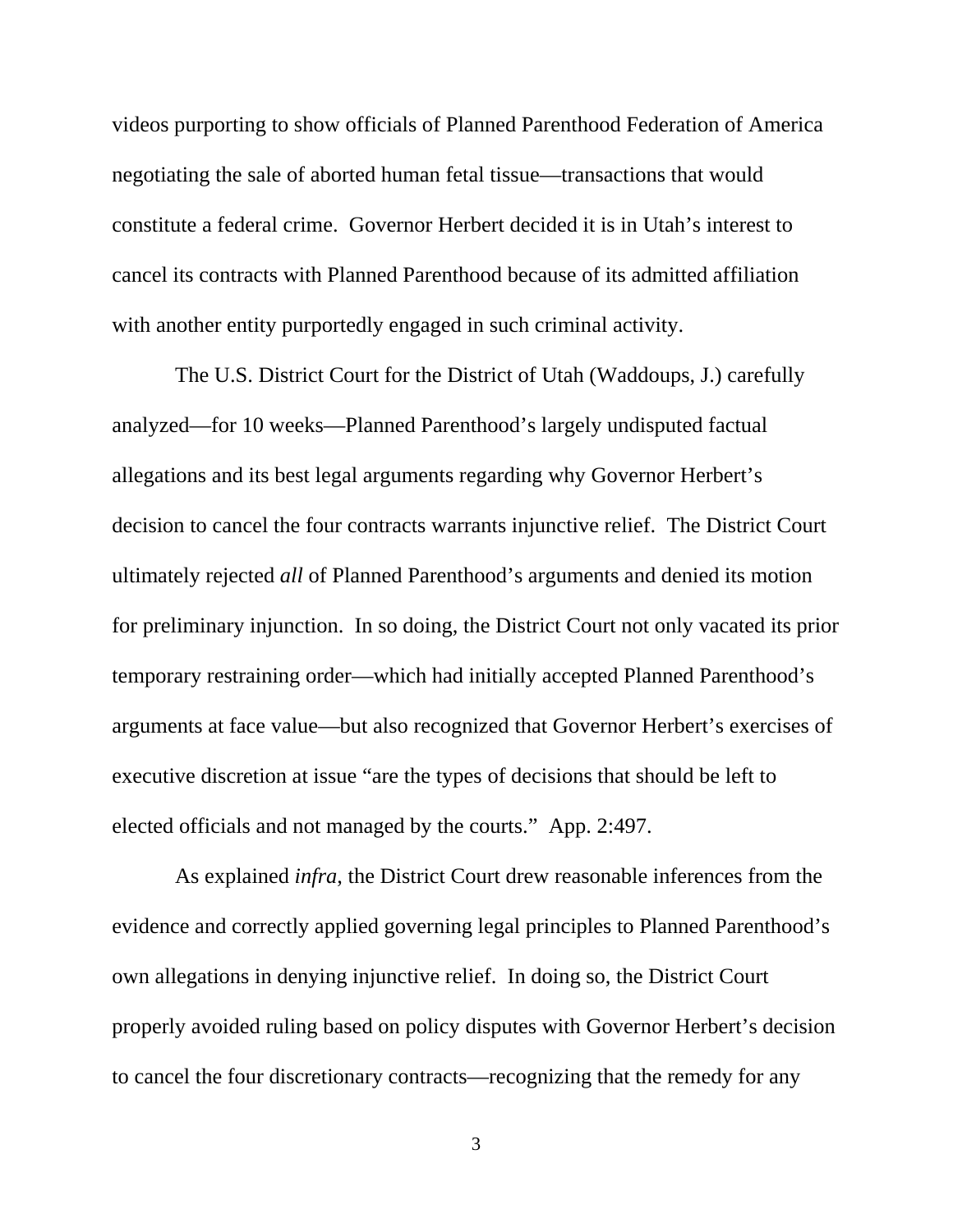such policy disagreements belongs to Utah voters in the ballot box, not to the federal judiciary.

Planned Parenthood's brief in this Court fails to show that the District Court's rulings lack a rational basis in the record evidence or rest on legal errors. Indeed, it fails to make either showing on even one injunction element—let alone on all four of them. Planned Parenthood thus fails to carry its burden on appeal to show that the order denying injunctive relief was an abuse of discretion. This Court should immediately vacate its stay of that order and enter an opinion affirming it, as the District Court properly found Planned Parenthood has not met its burden for a preliminary injunction.

### **I. FACTUAL BACKGROUND**

This contracts dispute arose in the summer of 2015, after the Center for Medical Progress published an online series of videos purporting to show executives, employees, and vendors of Planned Parenthood Federation of America, Inc. and its affiliates discussing the sale of tissue from aborted human fetuses—and altering how abortions are performed to obtain more intact fetal tissue and organs. *See* The Center for Medical Progress, Documentary Web Series, *at*  http://www.centerformedicalprogress.org/human-capital/documentary-web-series/ (last visited Feb. 15, 2016); *see also* App. 1:11, 2:484. Such allegations, if verified, would constitute a federal crime. *See* 42 U.S.C. § 289g-2(a) ("It shall be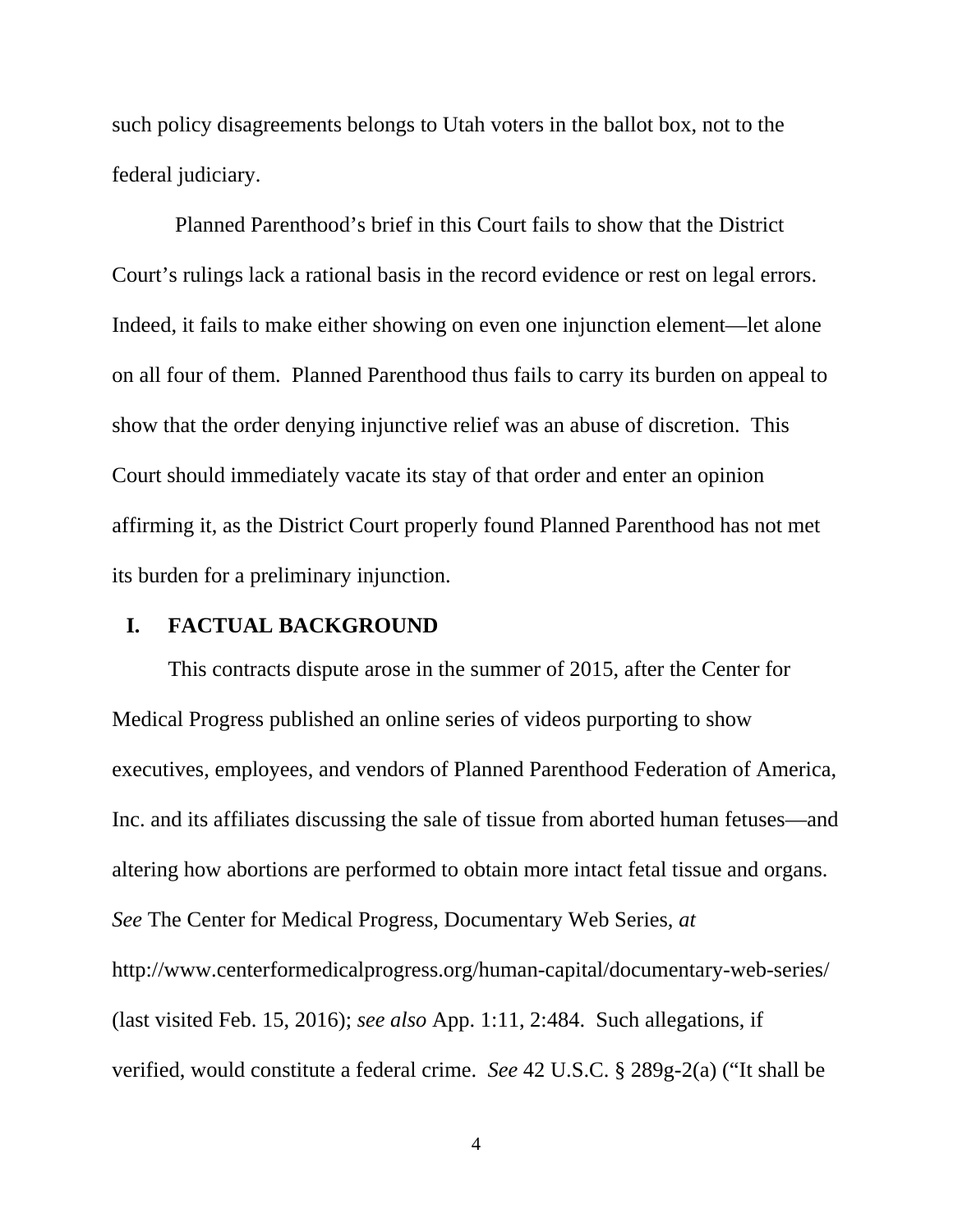unlawful for any person to knowingly acquire, receive, or otherwise transfer any human fetal tissue for valuable consideration if the transfer affects interstate commerce."); *id.* § 289g-2(d)(1) ("Any person who violates subsection (a) . . . of this section shall be fined in accordance with Title 18, subject to paragraph (2), or imprisoned for not more than 10 years, or both.").

Planned Parenthood Federation of America denied the allegations and accused the Center for Medical Progress of selectively and suggestively editing the videos. But public reaction to the videos, including by lawmakers, was swift. Some members of Congress introduced bills to cut federal funding for the national Planned Parenthood and its affiliates. *See* App. 1:11. And three House of Representatives committees launched investigations that continue today. The House Energy and Commerce Committee even voted last October to create a stillextant select panel "for the purpose of investigating abortion practices and the handling of and policies regarding fetal tissue, its cost, and how it is obtained."<sup>1</sup>

The videos also caught the attention of State lawmakers. Last summer, the governors of Alabama, Arkansas, and Louisiana cut off State funding for the Planned Parenthood affiliates in those States. $<sup>2</sup>$  As the cited news reports describe,</sup>

 $\overline{a}$ 

<sup>1</sup> *House Creates Select Panel to Investigate Handling of Infant Lives* (Oct. 7, 2015), http://energycommerce.house.gov/press-release/house-creates-select-panelinvestigate-handling-infant-lives.

<sup>2</sup> *See* Kim Chandler, *Alabama Gov. Defunds Planned Parenthood*, Assoc. Press (Aug. 7, 2015, 7:56 AM),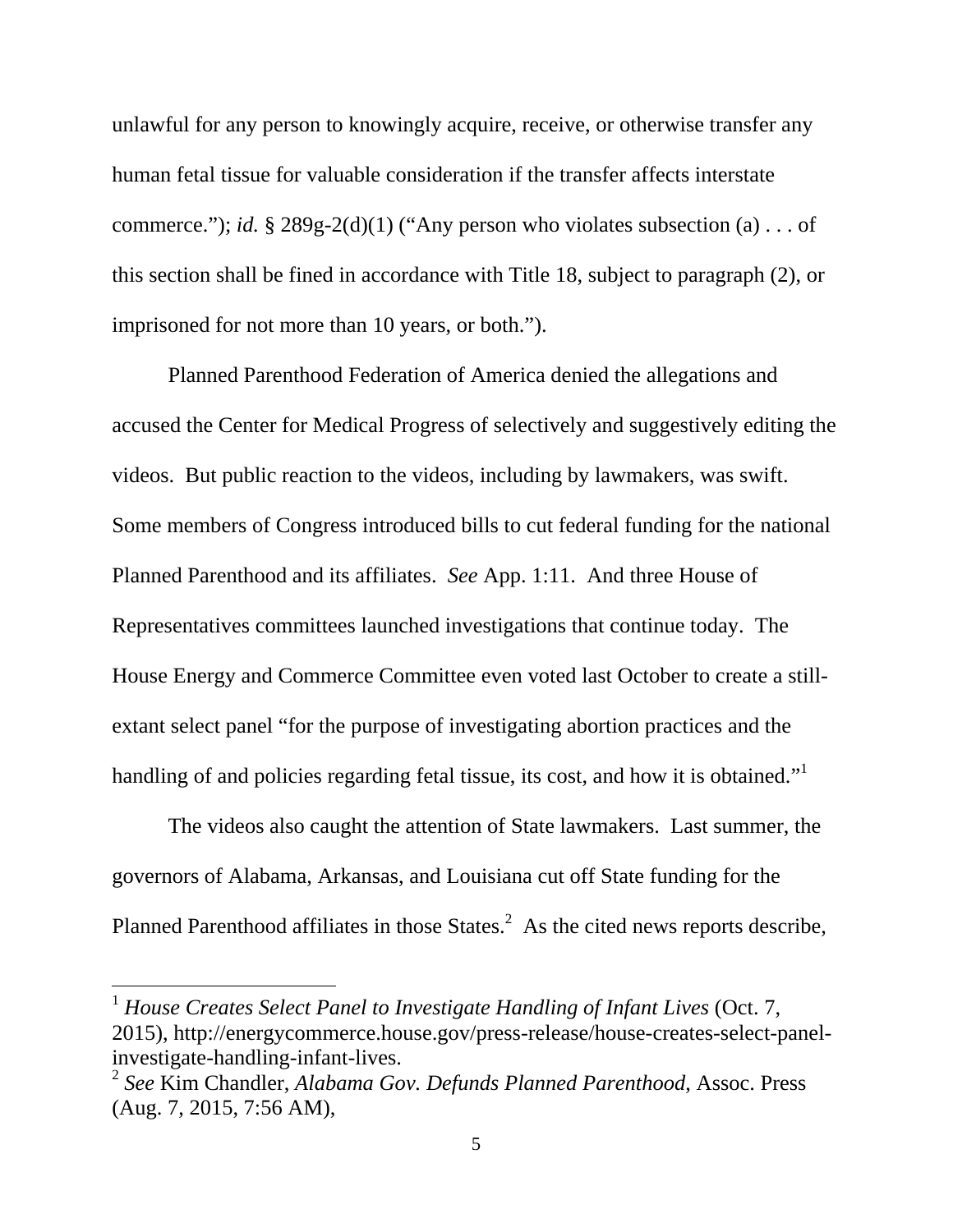the governors of those States attempted to make their local Planned Parenthood affiliates ineligible for Medicaid reimbursements. More recently, the governor of Kansas announced that he too would direct health department officials in his state to cut Medicaid funding for the Kansas Planned Parenthood affiliate. $3$ 

Utah Governor Gary R. Herbert also became aware of the videos last summer. He conceded (only for the purpose of opposing Planned Parenthood's motion for preliminary injunction) the factual allegations in paragraphs 12 through 22 of Planned Parenthood's Complaint describing his response to the videos: On August 14, 2015, he issued a statement directing "state agencies to cease acting as an intermediary for pass-through federal funds to Planned Parenthood." App. 1:11. He did so "in response to" the Center for Medical Progress's videos. *Id.* A few days later, he said that he and the people of Utah were "outraged" by the alleged "coloring outside the lines." *Id.* And a few days after that he spoke at a rally in the Utah State Capitol decrying the "appalling . . . casualness, the callousness . . .

http://www.usnews.com/news/articles/2015/08/07/robert-j-bentley-governor-ofalabama-says-he-is-cutting-off-medicaid-payment-to-planned-parenthood; Stephanie Armour, *Arkansas Gov. Hutchinson Moves to End Planned Parenthood Funding*, Wall St. J. (Aug. 16, 2015, 8:54 AM),

 $\overline{a}$ 

http://www.wsj.com/articles/arkansas-gov-hutchinson-moves-to-end-plannedparenthood-funding-1439592285; Laurel Brubaker Calkins, *Louisiana Will Cut Planned Parenthood Medicaid Funds Monday*, Bloomberg (Sept. 11, 2015, 7:59 PM), http://www.bloomberg.com/politics/articles/2015-09-12/louisiana-will-cutplanned-parenthood-medicaid-funds-monday-iegfdfqt.

<sup>3</sup> *See* David Bailey, *Kansas Governor Orders Planned Parenthood Funding Cut*, Reuters (Jan. 13, 2016, 7:33 PM), http://www.reuters.com/article/us-kansasplannedparenthood-idUSKCN0US02K20160114.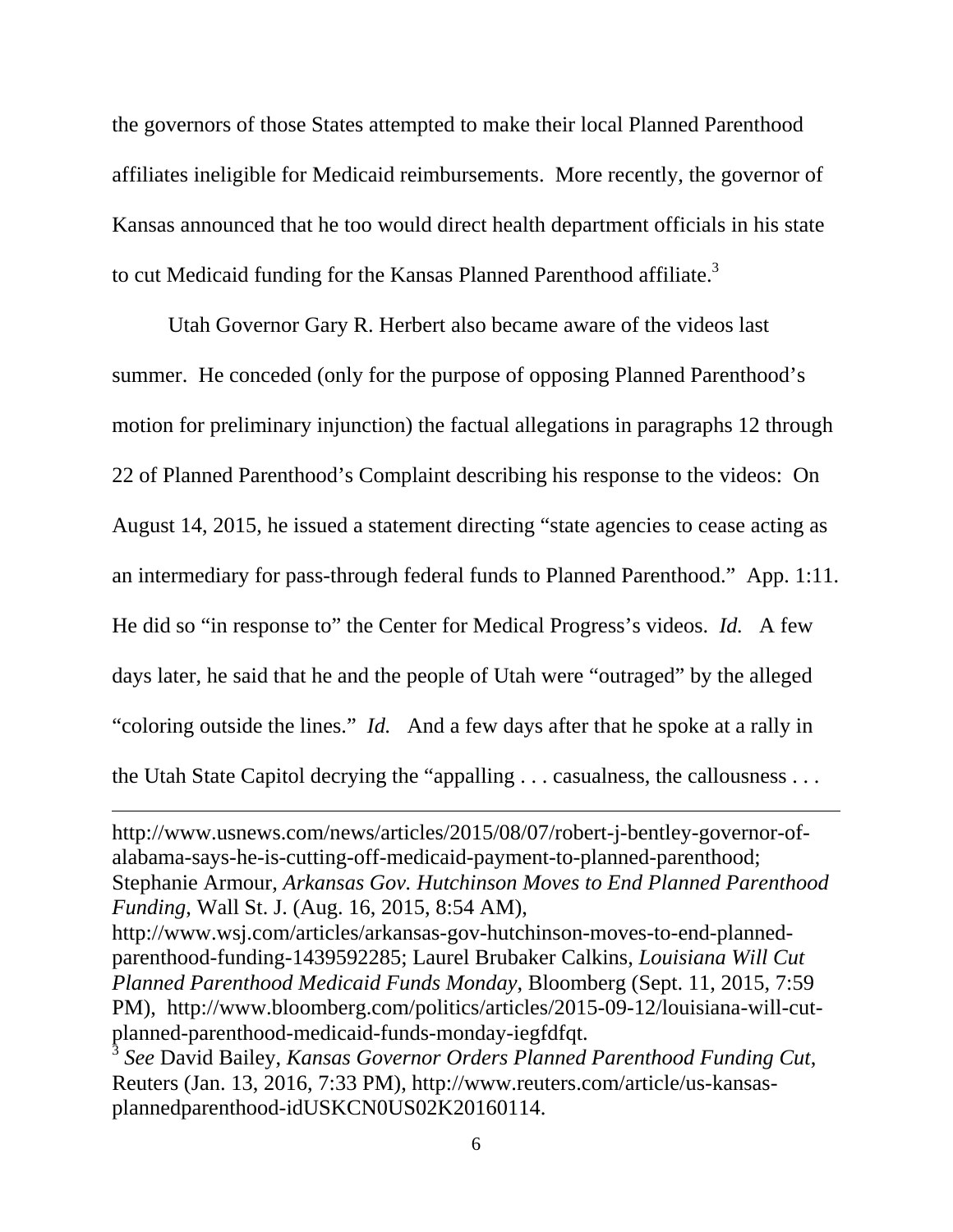the lack of respect" in the Center for Medical Progress's videos. *Id.* News reports of that rally also quote the Governor as stating that he was "here today to add my voice to yours and speak out on the sanctity of life." *Id.*

But unlike the other States listed above, Utah did not try to make Planned Parenthood ineligible for Medicaid reimbursement. Neither did the State try to stop Planned Parenthood from receiving other funding directly from the federal government. Rather, Governor Herbert directed UDOH to stop acting as the intermediary for just four discrete federal funding streams: two contracts for afterschool abstinence education programs, one contract for a computer program to track the reporting of sexually transmitted diseases, and one letter of understanding in which Utah agreed to subsidize a certain number of STD tests Planned Parenthood submitted to the Utah Public Health Laboratory. *See id.* at 1:12-13. These four contracts are the only federal funding streams Utah cut—and thus the only four funding streams at issue here. The Governor further assured the public that the State will redirect these federal funds to other qualified providers. *Id.* at 1:55.

Utah relied on its explicit contract rights to terminate the four contracts in dispute. One of the two after-school education program contracts was set to expire on September 30, 2015, so Governor Herbert directed UDOH not to renew it. *See id.* at 1:15. The two other contracts—for another after-school program and the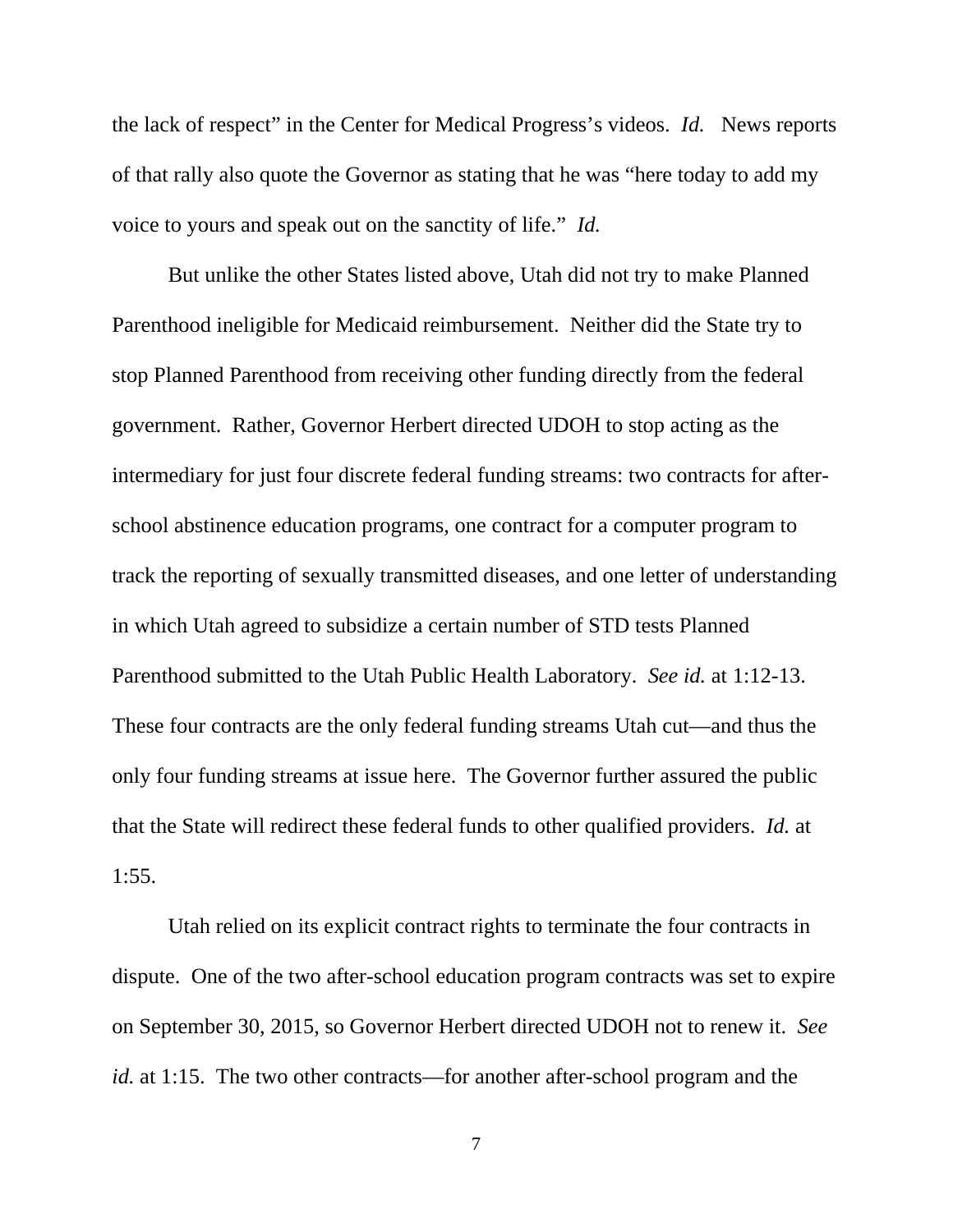STD computer monitoring network—each contained a provision giving Utah unbridled discretion to terminate the contract at will upon 30 days' notice. Utah invoked its plain contract rights and by letters dated September 8, 2015, notified Planned Parenthood of its intent to cease funding those two contracts after 30 days. *See id.* at 1:14-15, 72, 76. Finally, Utah notified Planned Parenthood that it would cease subsidizing its STD tests at the Utah Public Health Laboratory after December 31, 2015. *See id.* at 1:15, 2:485-86.

### **II. PROCEDURAL HISTORY**

On September 28, 2015, Planned Parenthood filed an official capacity suit against Governor Herbert and Joseph K. Miner, M.D., Executive Director of UDOH. It alleges three causes of action: one class-of-one equal protection claim and two unconstitutional conditions claims. App. 1:6-23. Planned Parenthood simultaneously filed a motion for a temporary restraining order and a preliminary injunction and sought an emergency hearing.

The next day—before the State had a chance to brief the legal issues—the District Court held a hearing and granted Planned Parenthood's motion for a temporary restraining order. *See id*. at 1:94-96. The TRO effectively kept the contracts in place until the District Court resolved Planned Parenthood's motion for preliminary injunction.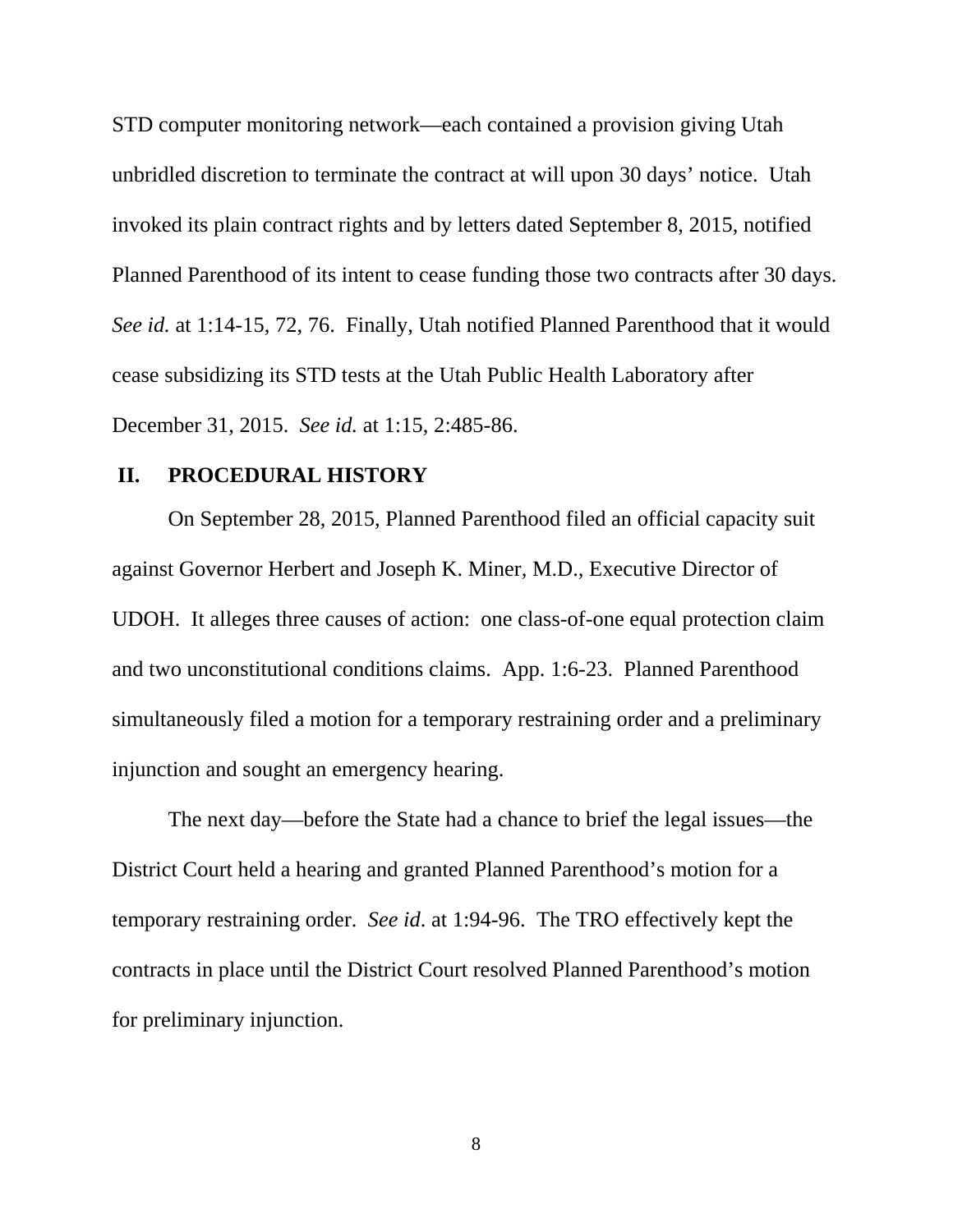On October 15, 2015, the District Court heard oral argument on Planned Parenthood's fully briefed motion for preliminary injunction. After methodically and carefully analyzing—for 68 days—both parties' arguments, the District Court entered an order on December 22, 2015, vacating the TRO and denying Planned Parenthood's motion for preliminary injunction. *See id*. at 2:483-98.

The District Court rejected Planned Parenthood's arguments on every one of the four injunction elements. It first found that Planned Parenthood's claims were unlikely to succeed on the merits. It reasoned that Planned Parenthood's class-ofone equal protection claim was likely to fail for two separate reasons: (1) a government contractor (like Planned Parenthood) could not state such a claim in light of the rule announced in *Engquist v. Oregon Department of Agriculture*, 553 U.S. 591 (2008); and (2) even if such a claim were cognizable, Planned Parenthood had failed to identify an appropriate comparator as required by *Kansas Penn Gaming, LLC v. Collins*, 656 F.3d 1210 (10th Cir. 2011). *See* App. 2:488-93. The District Court also reasoned upon an explicit finding of fact that Planned Parenthood's unconstitutional conditions claims were likely to fail because "the Governor's words and the temporal proximity between the release of the videos and his directive to terminate the contracts support [the conclusion that] he did not retaliate against" Planned Parenthood based on any constitutionally protected conduct. *Id.* at 2:495.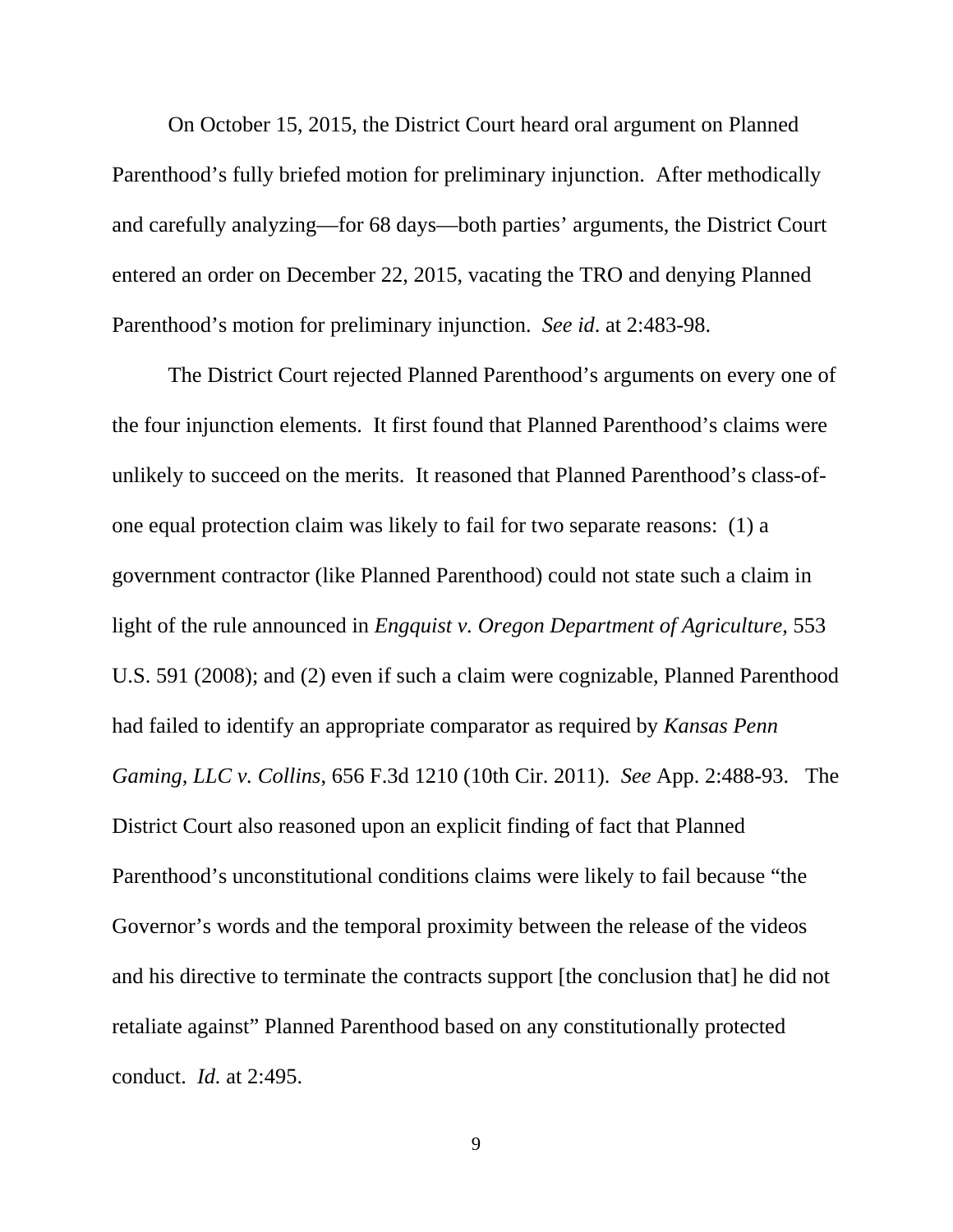The District Court concluded that the second injunction element—

irreparable harm—"weighs in favor of the defendants." *Id.* Planned Parenthood "likely will not be able to show it suffered a constitutional harm"; any financial harm from terminating the contracts "can be redressed"; and upon another explicit finding of fact, noted the groundswell of support for Planned Parenthood after the contracts were terminated established an absence of "irreparable reputational harm." *Id.*

On the third injunction element, the District Court concluded that "the injuries to defendants" from issuing an injunction "outweigh the injuries to" Planned Parenthood without one. *Id.* at 2:497. The directive does not make Planned Parenthood ineligible for Medicaid reimbursements or preclude it "from advocating for or performing abortions." *Id.* at 2:496. Rather, Planned Parenthood's "injury is related only to the loss of four contracts." *Id.* "In contrast," an injunction preventing Utah from terminating the contracts would "curtail[]" the State's "authority to manage [its] affairs." *Id.* An injunction also would "deprive the defendants of their contractual right to terminate the contracts at will" and could "reasonably" lead "the citizenry of Utah" to perceive that the State approves of the conduct depicted in the videos. *Id.* And "[r]equiring the defendants to continue the contracts will remove the defendants' discretionary decisionmaking. There is no monetary remedy for such injuries." *Id.* at 2:497.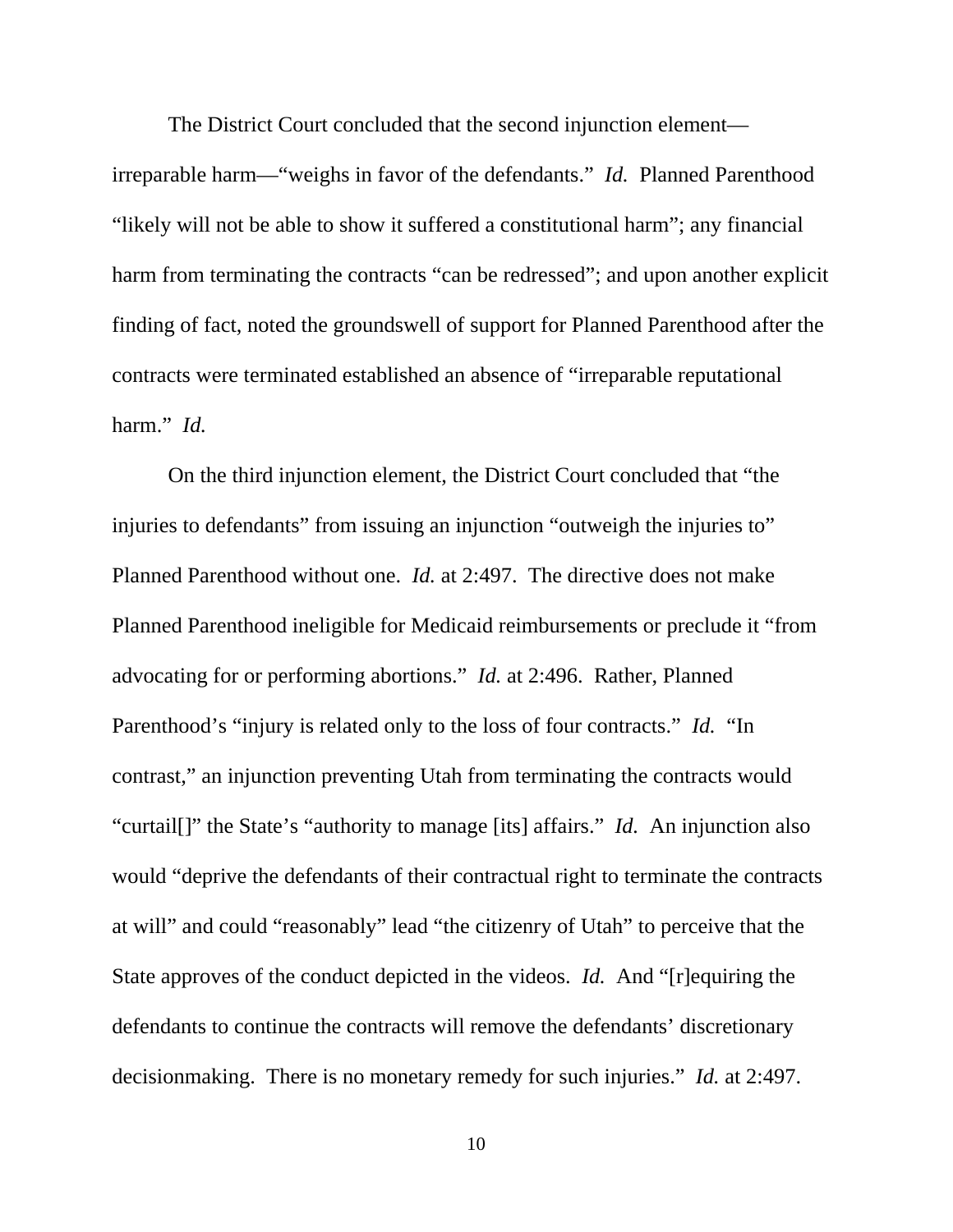On the fourth injunction element, the District Court "conclude[d] it is not in the public interest to enjoin the defendants from terminating the contracts at issue." *Id.* The Court suggested that "some members of the public may be harmed if the contracts terminate," finding it to be "not clear" whether other service providers could step into Planned Parenthood's shoes and provide the four contracted services. *Id.* But the District Court also considered another public interest—"the right of the elected Governor of this State to make decisions about what is in the best interest of the State." *Id.* "These contracts relate to discretionary programs." *Id.* "It is contrary to the public's interest to remove from the Governor the very discretion his position entails." *Id.* "Indeed, these are the types of decisions that should be left to elected officials and not managed by the courts." *Id.*

On Sunday, December 27, 2015, Planned Parenthood filed simultaneously its notice of appeal and an emergency motion for injunction pending appeal. The next day, this Court ordered State Defendants to respond to Planned Parenthood's emergency motion before 3:00 PM MST on December 29, 2015. State Defendants complied with that order. This Court granted Planned Parenthood's emergency motion on December 30, 2015. The Court subsequently entered an expedited briefing schedule and set oral argument for March 8, 2016.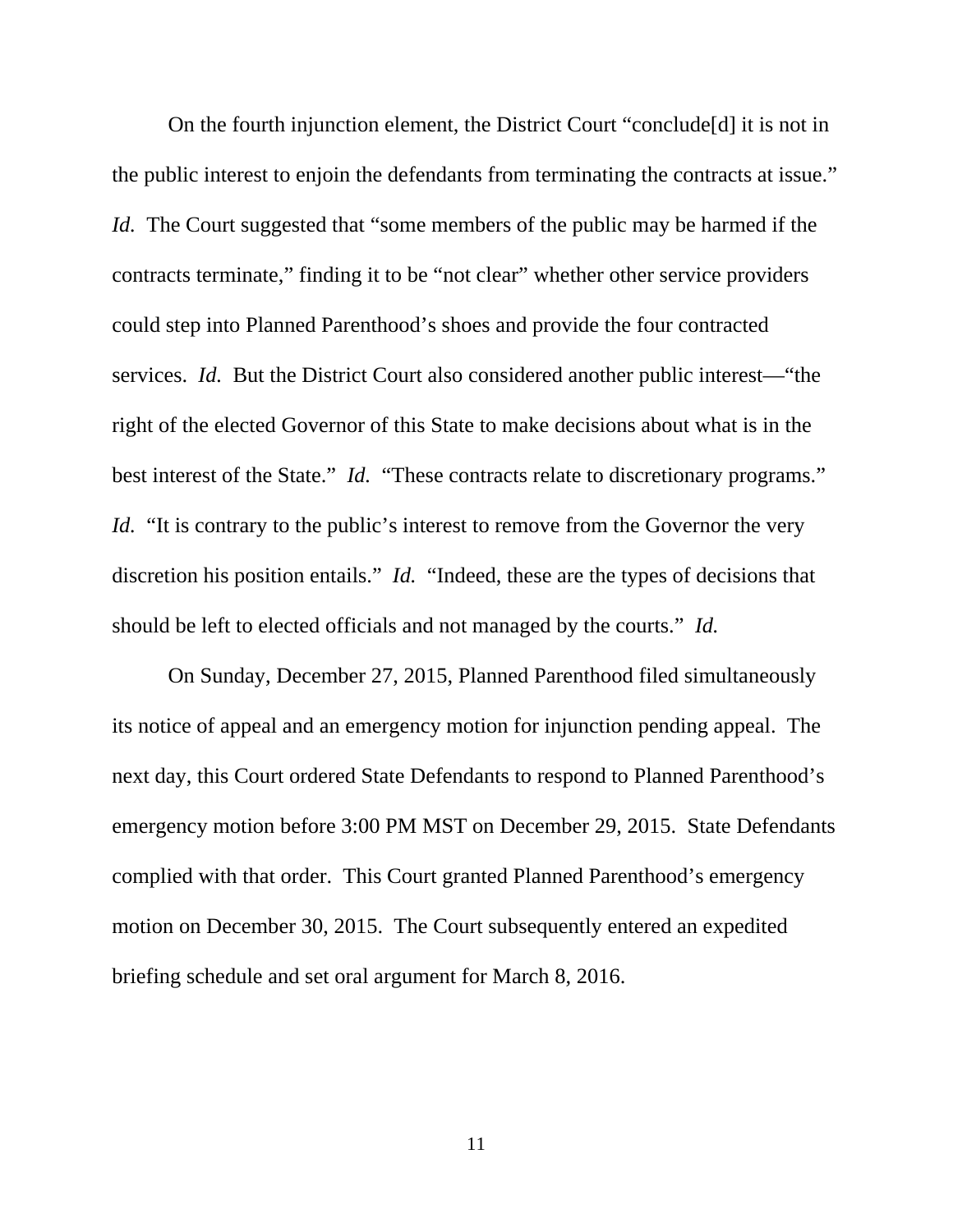#### **SUMMARY OF THE ARGUMENT**

 Because the District Court rejected Planned Parenthood's arguments on all four preliminary injunction elements, Planned Parenthood cannot prevail on appeal without proving abuses of discretion on at least a half-dozen issues—some legal questions, but others involving factual inferences expressly supported by factual findings from a largely undisputed record.

Planned Parenthood tries to lighten that significant burden by inviting this Court to apply its cases discussing a "relaxed" injunction standard. Under that precedent, plaintiffs who show that the latter three injunction elements weigh strongly in their favor may obtain injunctive relief upon showing merely that they have raised "serious" or "substantial" questions on the merits.

This Court should decline that invitation. The relaxed standard is no longer good law in light of *Winter v. Natural Resources Defense Council, Inc.*, 555 U.S. 7 (2008), which made clear that courts may not reduce a plaintiff's burden on any element based on its showing with respect to any other element.

But regardless of which standard this Court applies, Planned Parenthood fails to carry its burden of showing the District Court abused its discretion on *every* element. That's because Planned Parenthood does not properly account for a premise that even it acknowledges is dispositive in reviewing the District Court's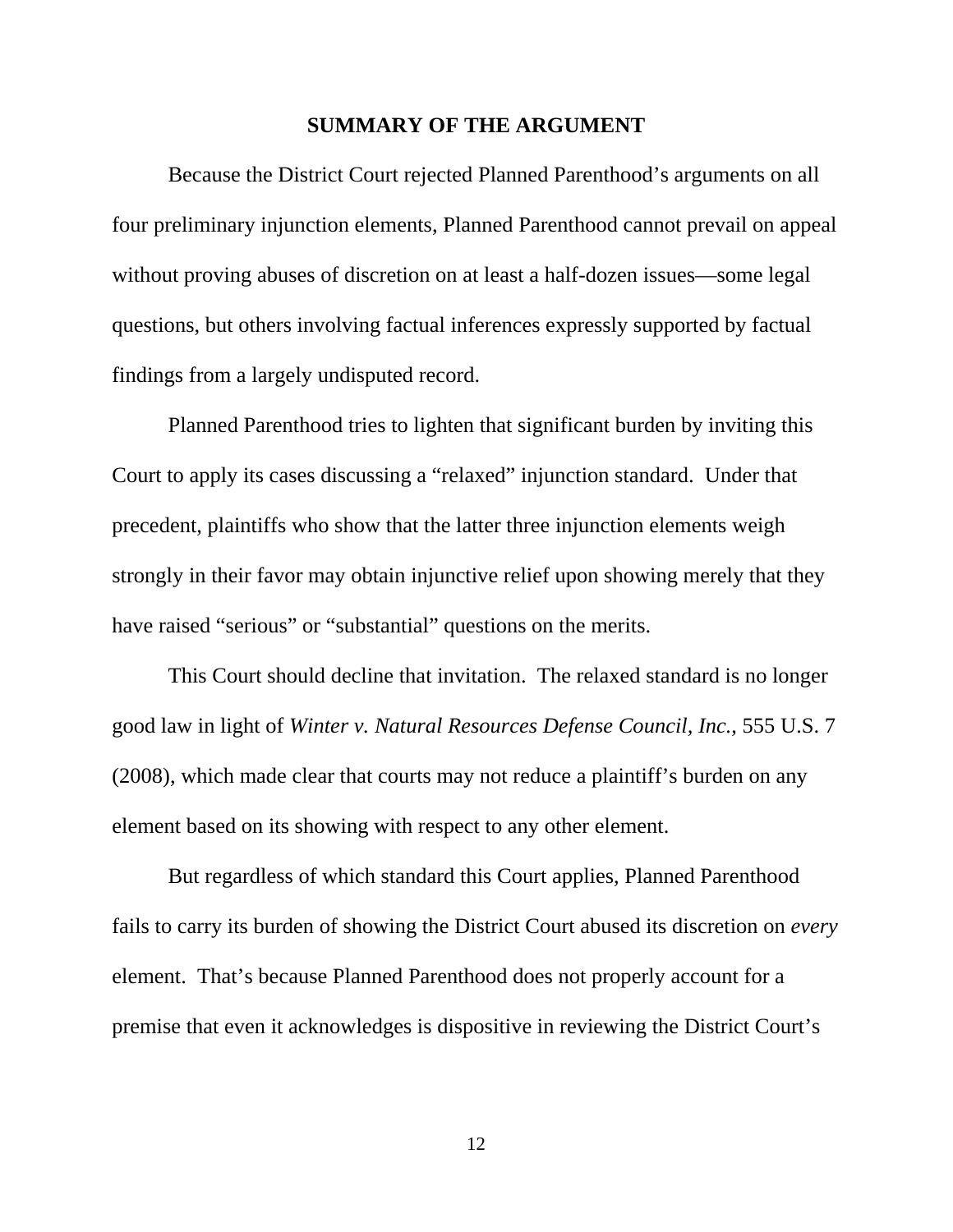factual findings and conclusions: "'context matters.'" Aplt. Br. 44 (quoting *Hanes v. Zurick*, 578 F.3d 491, 495 (7th Cir. 2009)).

Context matters because Planned Parenthood seeks a federal judicial order overriding a State governor's exercise of executive discretion on a state contracting decision. Supreme Court precedent requires federal courts to exercise appropriate restraint when considering such extraordinary requests; they implicate federalism concerns extant since our Country's founding and risk turning federal judges into politically unaccountable overseers of a state government's day-to-day discretionary operations.

Context also matters in light of Supreme Court precedent confirming the States' broad powers under the Constitution to manage their discretionary operations—and the resulting distinctions in the frameworks that govern a plaintiff's challenge to discretionary state action versus a challenge to a state's conduct as sovereign. That difference in framework is necessary to prevent lawsuits and judicial oversight from grinding state government to a halt.

The District Court's conclusions properly acknowledge that context matters. With respect to the first injunction element, Planned Parenthood's class-of-one equal protection claim arises in the context of government contracting, meaning this claim is not cognizable in light of *Engquist v. Oregon Dept. of Agriculture*, 553 U.S. 591 (2008). No objective standard exists by which a court can measure a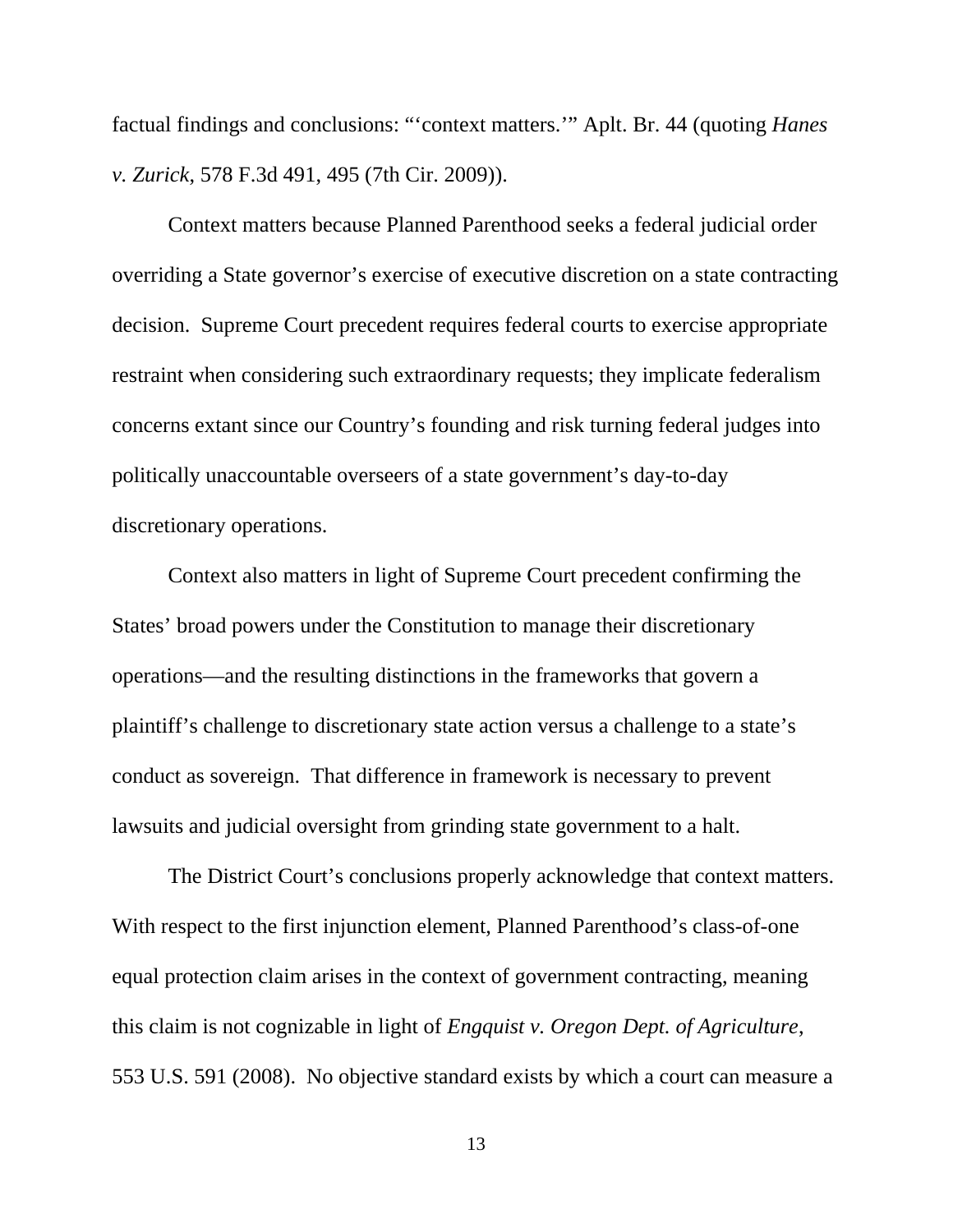state's discretionary contracting decisions. The District Court likewise correctly reasoned that in this context—where Planned Parenthood is admittedly affiliated with an entity accused of illegal activity—such an affiliation is a material characteristic of any appropriate comparator. Planned Parenthood's failure to identify one such comparator, let alone one that Governor Herbert treated differently, separately bars its class-of-one claim. This context also provides an objectively reasonable justification for cancelling the contracts; and deference is due to the District Court's conclusion that continuing the contracts might lead Utah's citizens to believe that its government approves of the alleged conduct. Finally, because Governor Herbert's own contemporaneous explanation linked his decision to the release of the videos, the District Court did not abuse its discretion by agreeing that his stated reasons for the cancelations—his outrage at the newly released videos—were his actual reasons, not pretext for impermissible retaliation against Planned Parenthood for its exercise of constitutional rights. This factual inference finds ample support in the record.

The District Court's conclusions that Planned Parenthood would not be irreparably harmed without an injunction, that the balance of harms favors Utah, and that an injunction would not favor the public interest all likewise account for the context in which this suit arises. Each conclusion finds evidentiary support in the record and correctly applies governing legal principles—appropriately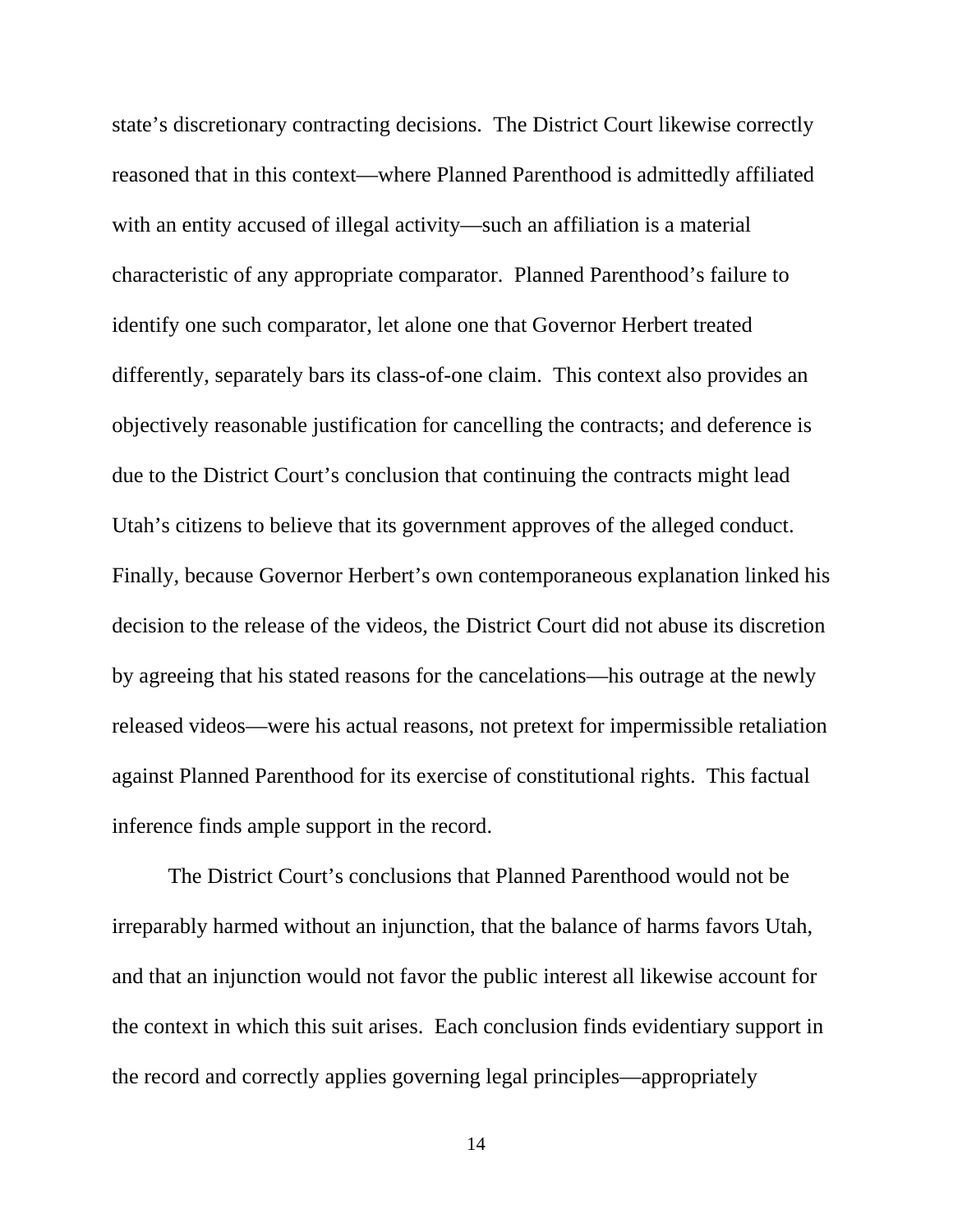accounting for Governor Herbert's broad executive discretion to manage Utah's operational affairs, and for the separation-of-powers and federalism concerns inherent in Planned Parenthood's request.

To be sure, the State has no discretion to violate constitutional rights. But absent such a violation, federal court injunctions of discretionary state executive action are rarely appropriate. The District Court's constitutional calculus (like the rest of its analysis) properly applies the rules relevant *in this context* to determine that injunctive relief is not appropriate here. This Court should affirm, and immediately vacate its stay of, the District Court's order denying injunctive relief.

#### **ARGUMENT**

"A preliminary injunction is an extraordinary remedy never awarded as of right." *Winter v. Natural Res. Def. Council, Inc.*, 555 U.S. 7, 24 (2008). "Even in an action between private individuals, it has long been held that an injunction is 'to be used sparingly, and only in a clear and plain case.'" *Rizzo v. Goode*, 423 U.S. 362, 378 (1976) (quoting *Irwin v. Dixion*, 9 How. 10, 33 (1850)). The propriety of injunctive relief becomes more suspect when a plaintiff asks a federal court "to enjoin the activity of a [federal] government agency" because he "must contend with 'the well-established rule that the Government has traditionally been granted the widest latitude in the dispatch of its own internal affairs.'" *Rizzo*, 423 U.S*.* at 378-79 (quoting *Sampson v. Murray*, 415 U.S. 61, 83 (1974)) (other quotation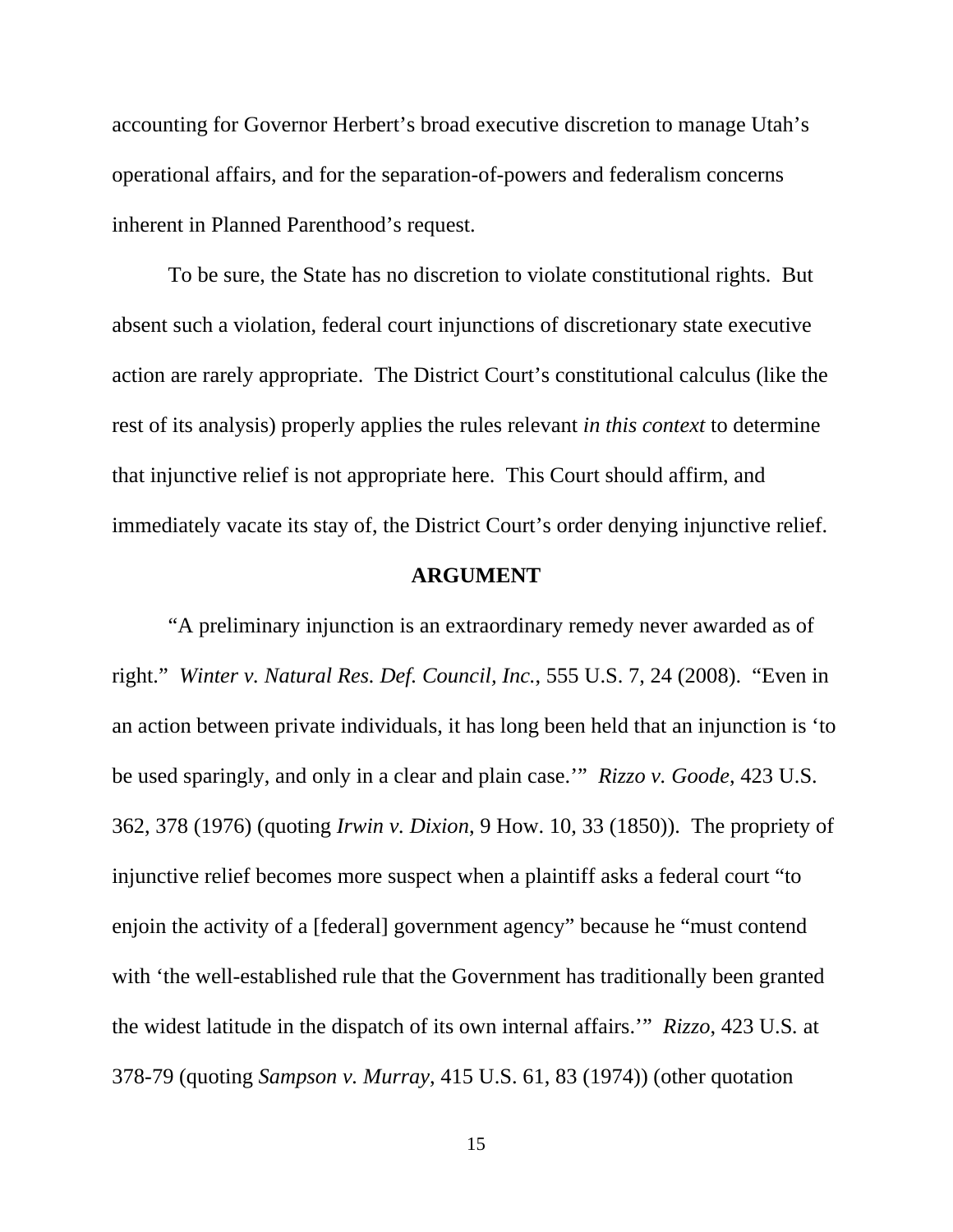marks omitted). But a request to a federal court to enjoin one of the "50 state judicial, legislative, and executive branches" demands still higher and closer scrutiny; because such a request triggers a potential conflict between two Sovereigns, federal courts must give "appropriate consideration" to "principles of federalism in determining the availability and scope of equitable relief." *Rizzo*, 423 U.S*.* at 379.

A plaintiff is entitled to such extraordinary relief only upon showing that "he is likely to succeed on the merits, that he is likely to suffer irreparable harm in the absence of preliminary relief, that the balance of equities tips in his favor, and that an injunction is in the public interest." *Winter*, 555 U.S. at 20 (citing cases). The plaintiff must not only show that each element weighs in its favor, *Heideman v. South Salt Lake City*, 348 F.3d 1182, 1188-89 (10th Cir. 2003), but also that its right to extraordinary relief is clear and unequivocal, *Kikumura v. Hurley*, 242 F.3d 950, 955 (10th Cir. 2001).

Appellate review of an order denying injunctive relief has a "narrow scope." *Heideman*, 348 F.3d at 1185 (citing *Hawkins v. City & County of Denver*, 170 F.3d 1281, 1292 (10th Cir. 1999)). This Court reviews such decisions "only for an abuse of discretion," which "occurs only when the trial court bases its decision on an erroneous conclusion of law or where there is no rational basis in the evidence for the ruling." *Hawkins*, 170 F.3d at 1292 (quotation marks omitted). "The abuse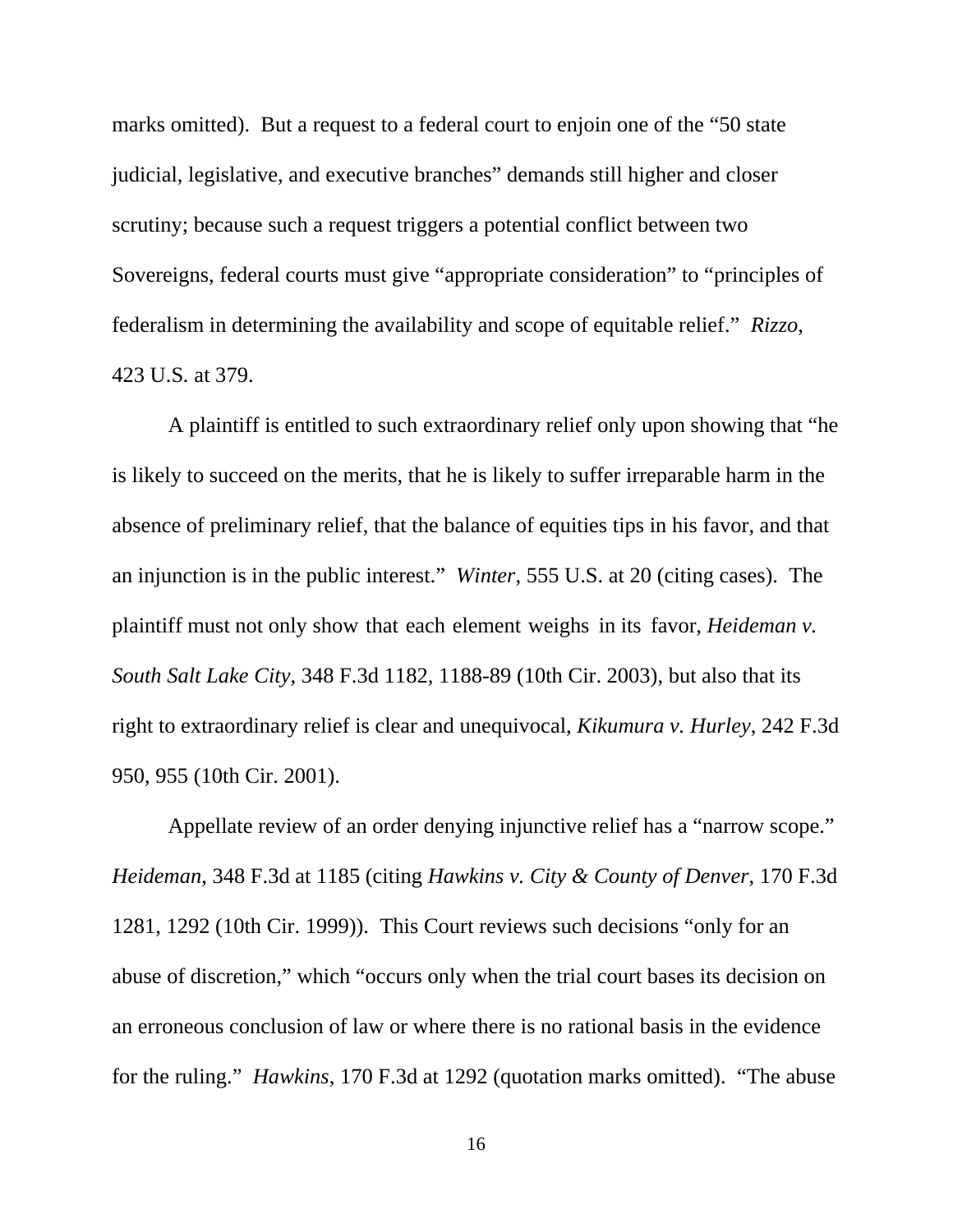of discretion standard commands that" this Court "give due deference to the district court's evaluation of the salience and credibility of testimony, affidavits, and other evidence." *Heideman*, 348 F.3d at 1188 (citation omitted). This Court "will not challenge that evaluation unless it finds no support in the record, deviates from the appropriate legal standard, or follows from a plainly implausible, irrational, or erroneous reading of the record." *Id.* (citation omitted).

 The District Court did not abuse its discretion on any of the injunction elements—let alone on all four of them, as Planned Parenthood must show before this Court can reverse the order denying injunctive relief.

# **I. SUPREME COURT PRECEDENT CONFIRMS THAT PLANNED PARENTHOOD IS NOT ENTITLED TO A PRELIMINARY INJUNCTION UNLESS ALL FOUR INJUNCTION ELEMENTS WEIGH CLEARLY IN ITS FAVOR.**

Planned Parenthood suggests that in reviewing the District Court's order denying injunctive relief, this Court should apply "a relaxed standard to the likelihood of success factor" because the other three factors "tip decidedly in its favor." Aplt. Br. 40 (quoting *Nova Health Sys. v. Edmondson*, 460 F.3d 1295, 1298 n.6 (10th Cir. 2006)). But the "relaxed" standard is no longer good law. The Supreme Court's decision in *Winter* impliedly overruled it, as the State Defendants argued below in preserving this issue for appeal. *See* App. 2:488 n.2.

*Winter reversed a preliminary injunction that limited the U.S. Navy's sonar*training program off the coast of southern California because the plaintiff claimed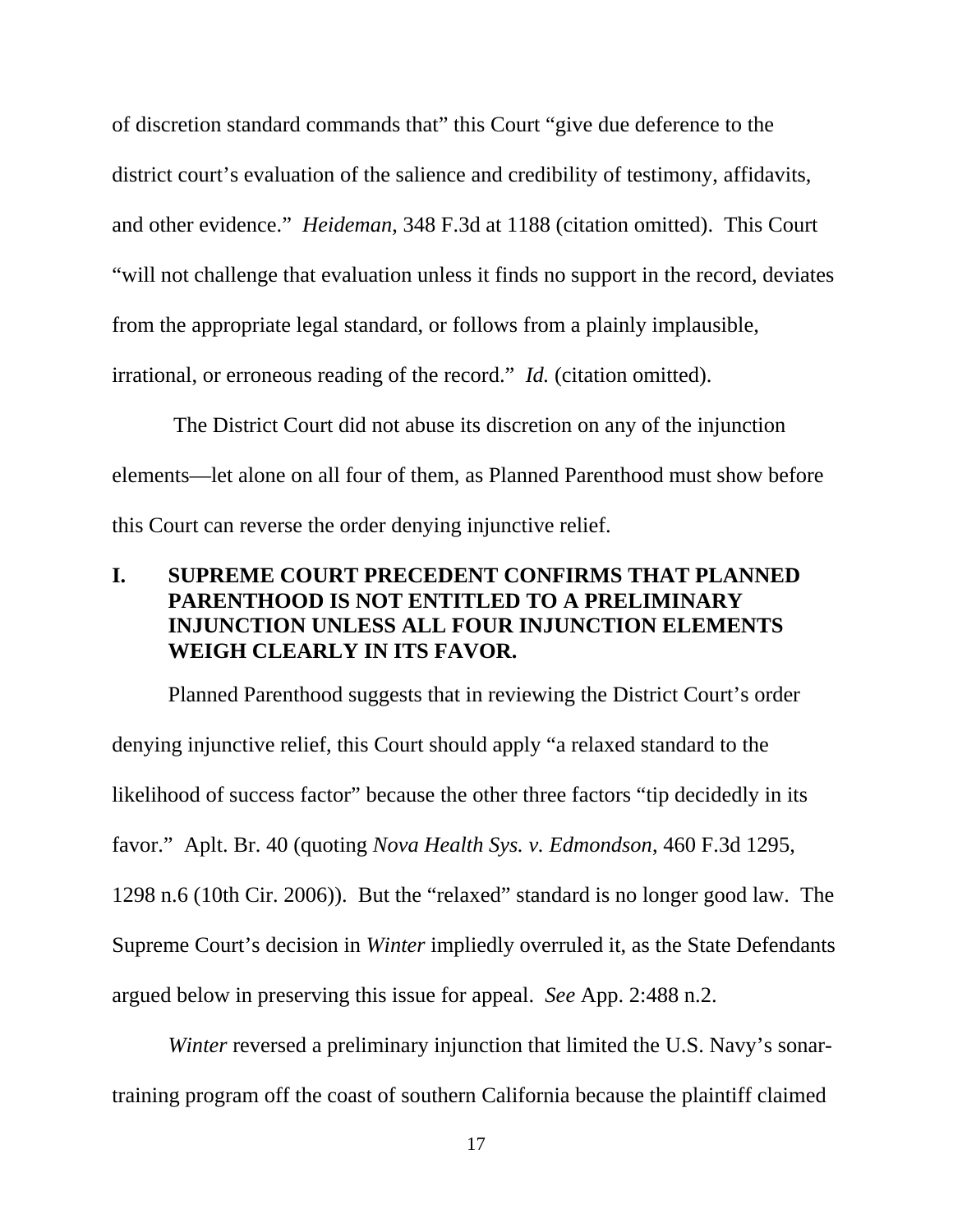the sonar would harm marine mammals. *See* 555 U.S. at 12-20. In affirming the injunction, the Ninth Circuit had "held that when a plaintiff demonstrates a strong likelihood of prevailing on the merits, a preliminary injunction may be entered based only on a 'possibility' of irreparable harm." *Id.* at 21.

The Supreme Court agreed with the Navy and rejected the Ninth Circuit's lower "possibility" standard as "too lenient" in light of the Supreme Court's "frequently reiterated standard requir[ing] plaintiffs seeking preliminary relief to demonstrate that irreparable injury is *likely* in the absence of an injunction." *Id.* "Issuing a preliminary injunction based only on a possibility of irreparable harm is inconsistent with [the Supreme Court's] characterization of injunctive relief as an extraordinary remedy that may only be awarded upon a clear showing that the plaintiff is entitled to such relief." *Id.*

The logical end of *Winter*'s reasoning is that courts may not lower a plaintiff's required showing for any preliminary injunction element based on the plaintiff's showing with respect to any of the other elements, singularly or in combination. The Ninth Circuit has adopted that reading of *Winter*. *See Am. Trucking Ass'ns, Inc. v. City of Los Angeles*, 559 F.3d 1046, 1052 (9th Cir. 2009) ("The [Supreme] Court succinctly stated the rule to be as follows: 'A plaintiff seeking a preliminary injunction must establish that he is likely to succeed on the merits, that he is likely to suffer irreparable harm in the absence of preliminary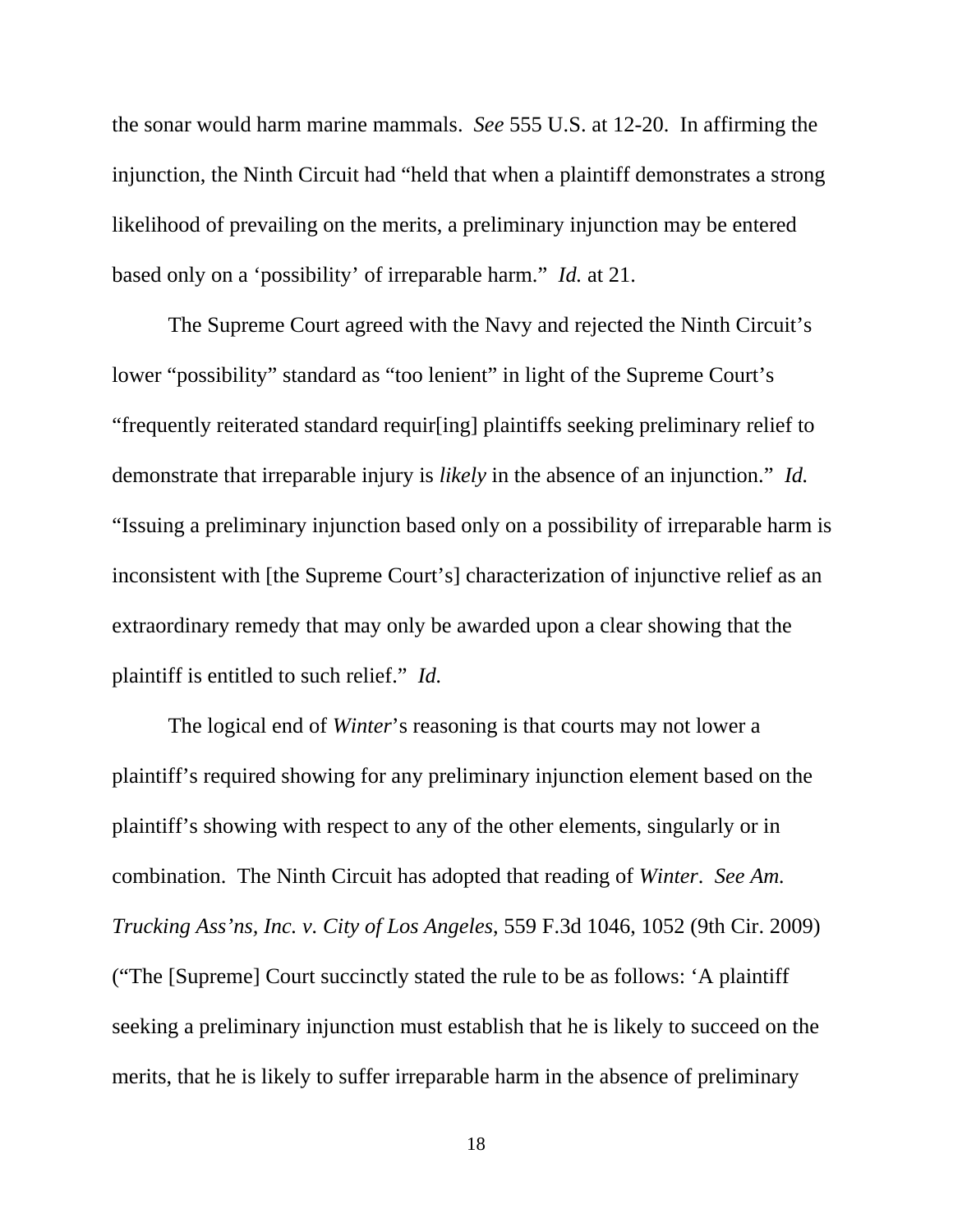relief, that the balance of equities tips in his favor, and that an injunction is in the public interest.' To the extent that our cases have suggested a lesser standard, they are no longer controlling, or even viable.") (citation omitted). So has the Fourth Circuit, which abandoned its prior precedent authorizing injunctions when plaintiff met a lower burden on some elements. *See Pashby v. Delia*, 709 F.3d 307, 320 (4th Cir. 2013) ("Before the Supreme Court issued its ruling in *Winter,* this Court used a 'balance-of-hardship test' that allowed it to disregard some of the preliminary injunction factors if it found that the facts satisfied other factors. However, in light of *Winter,* this Court recalibrated that test, requiring that each preliminary injunction factor be satisfied as articulated.") (citations and quotation marks omitted).

This Court has acknowledged in an unpublished opinion the question whether *Winter* alters the "relaxed" standard. *See Vill. of Logan v. U.S. Dep't of Interior*, 577 F. App'x 760, 769 n.2 (10th Cir. 2014). But that case presented no opportunity to resolve the question because the plaintiff had "shown neither that the other three factors tip strongly in its favor nor that it is likely, let alone substantially likely, to succeed on the merits." *Id.*

Because the District Court did not abuse its discretion on any of the four elements here, this case also should not present a chance to decide whether this Circuit's relaxed-standard jurisprudence survives *Winter*. But if this Court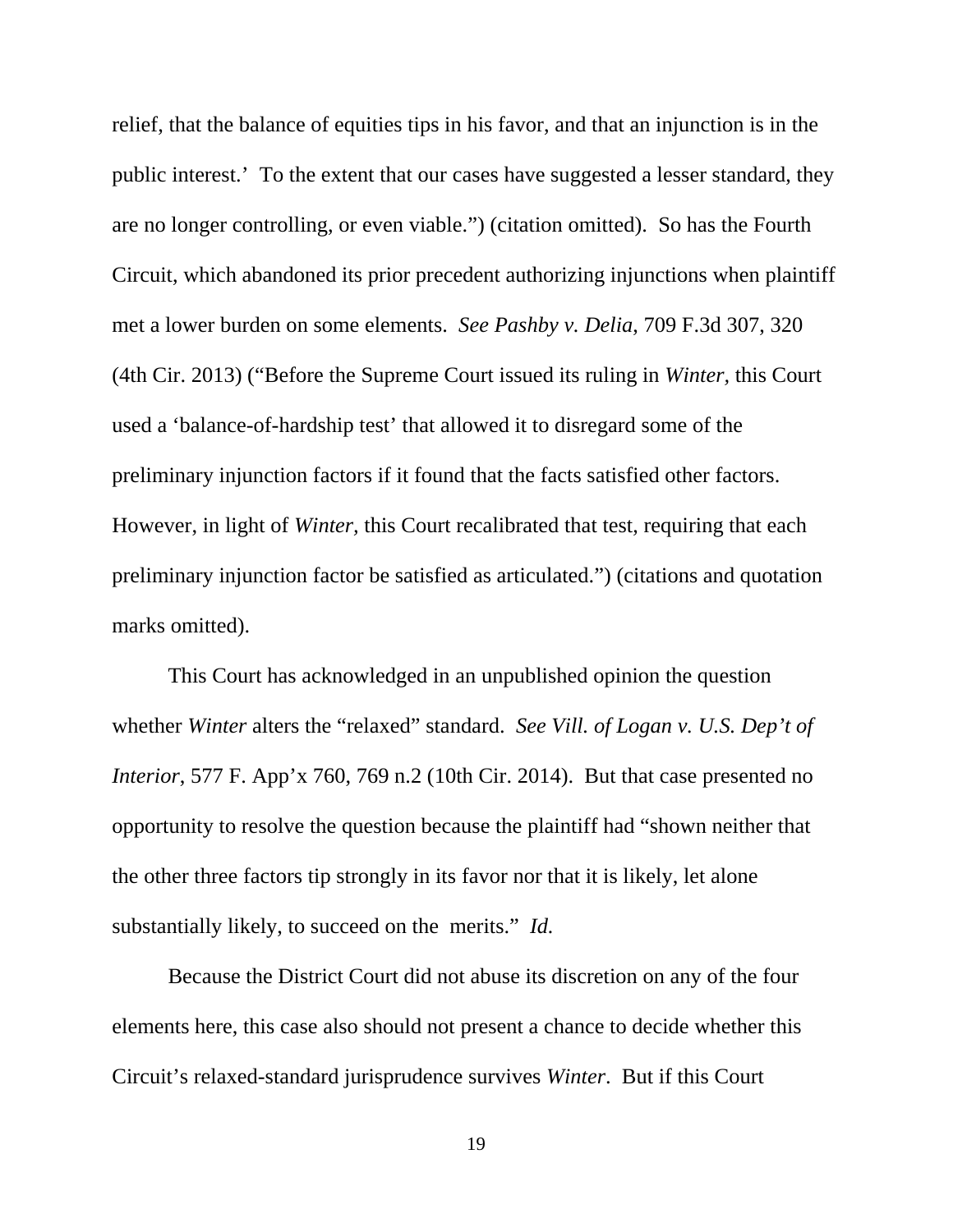disagrees, and finds an abuse of discretion on the last three elements, the issue of whether this Court's "relaxed" standard survived *Winter* would be squarely in play.

In such circumstances, the Court should hold that *Winter* overruled the "relaxed" standard line of precedent. And applying *Winter*'s standard, it should affirm the judgment under review since (as discussed below) Planned Parenthood has failed to establish that its claims are likely to succeed on the merits.<sup>4</sup>

# **II. THE DISTRICT COURT DID NOT ABUSE ITS DISCRETION BY DENYING PLANNED PARENTHOOD'S MOTION FOR PRELIMINARY INJUNCTION.**

Planned Parenthood's claims arise from its contracts with the State of Utah—*not* from any generally applicable action the State took as a sovereign. That undisputed fact is dispositive to a proper review of the District Court's order rejecting Planned Parenthood's arguments on all four injunction elements.

For more than 50 years, the Supreme Court has "held the view that there is a crucial difference, with respect to constitutional analysis, between the government exercising 'the power to regulate or license, as a lawmaker,' and the government acting 'as proprietor, to manage [its] internal operation.'" *Engquist*, 553 U.S. at 598) (quoting *Cafeteria & Restaurant Workers v. McElroy*, 367 U.S. 886, 896 (1961)). This half-century-old line of precedent confirms that a State's powers to

 $\overline{a}$ 

<sup>&</sup>lt;sup>4</sup> Even if the "relaxed" standard survived *Winter*, affirming the District Court's order still would be the proper result. Planned Parenthood has not raised serious or substantial questions going to the merits; however viewed, its claims are likely to fail.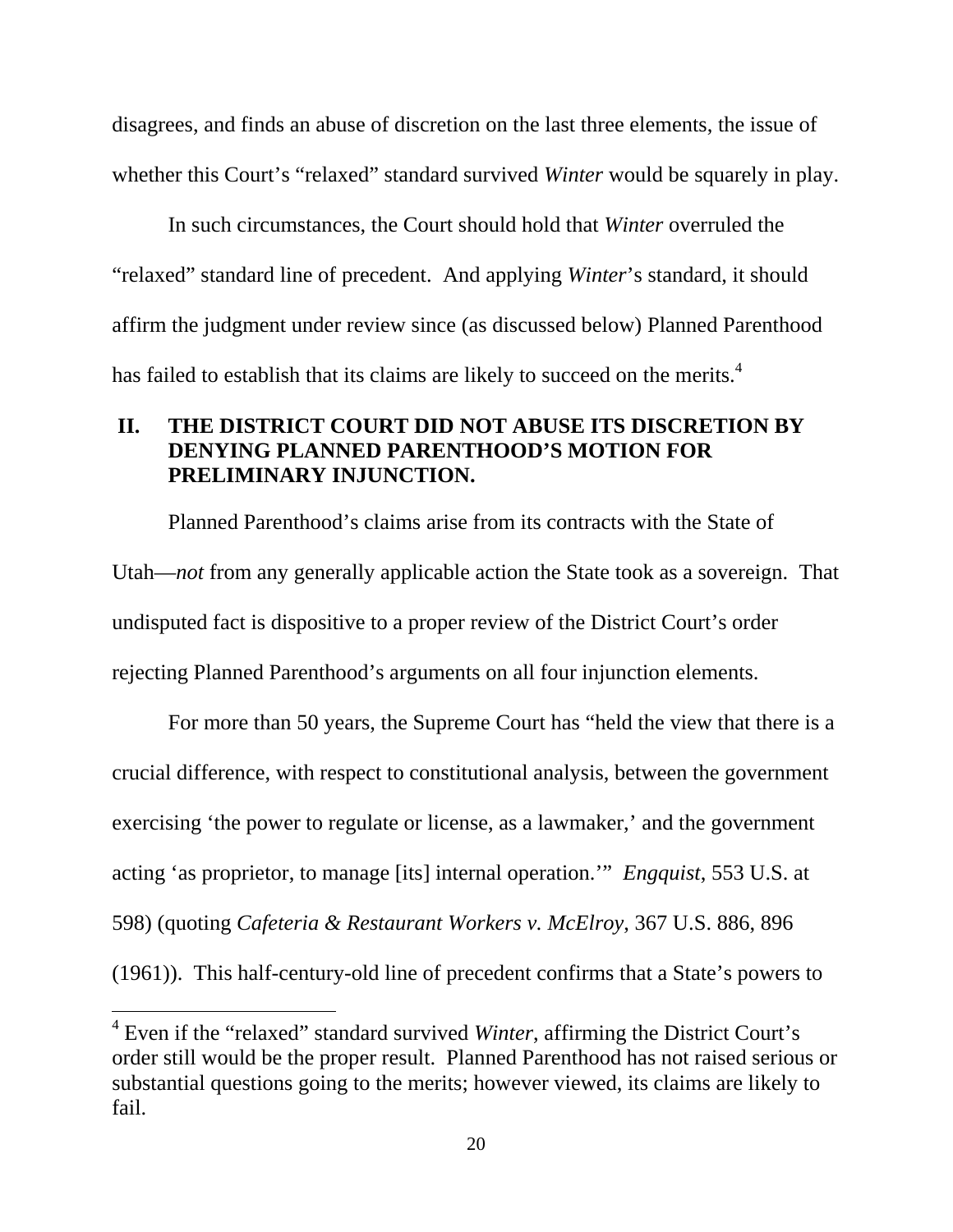manage its discretionary operations—for example, when it acts as employer or contractor—are "far broader" than its powers "as sovereign." *Id.* (quotations omitted); *see also O'Hare Truck Serv., Inc. v. City of Northlake*, 518 U.S. 712, 724-25 (1996) ("Cities and other governmental entities make a wide range of decisions in the course of contracting for goods and services. The Constitution accords government officials a large measure of freedom as they exercise the discretion inherent in making these decisions.").

Accordingly, and in light of "the 'common-sense realization that government offices could not function if every'" discretionary operational decision "'became a constitutional matter,'" *Engquist*, 553 U.S. at 599 (quoting *Connick v. Myers*, 461 U.S. 138, 143 (1983)), "'constitutional review of government [operational] decisions must rest on different principles than review of . . . restraints imposed by the government as sovereign,'" *id.* (quoting *Waters v. Churchill*, 511 U.S. 661, 674 (1994) (plurality op.)).

The District Court's analysis properly accounts for that context; Planned Parenthood does not. That difference explains why the District Court's order was not an abuse of discretion.

## **A. The District Court Correctly Held That Planned Parenthood's Claims Are Unlikely To Succeed On The Merits.**

Planned Parenthood alleges an equal protection claim and two unconstitutional conditions claims. The District Court correctly held that none of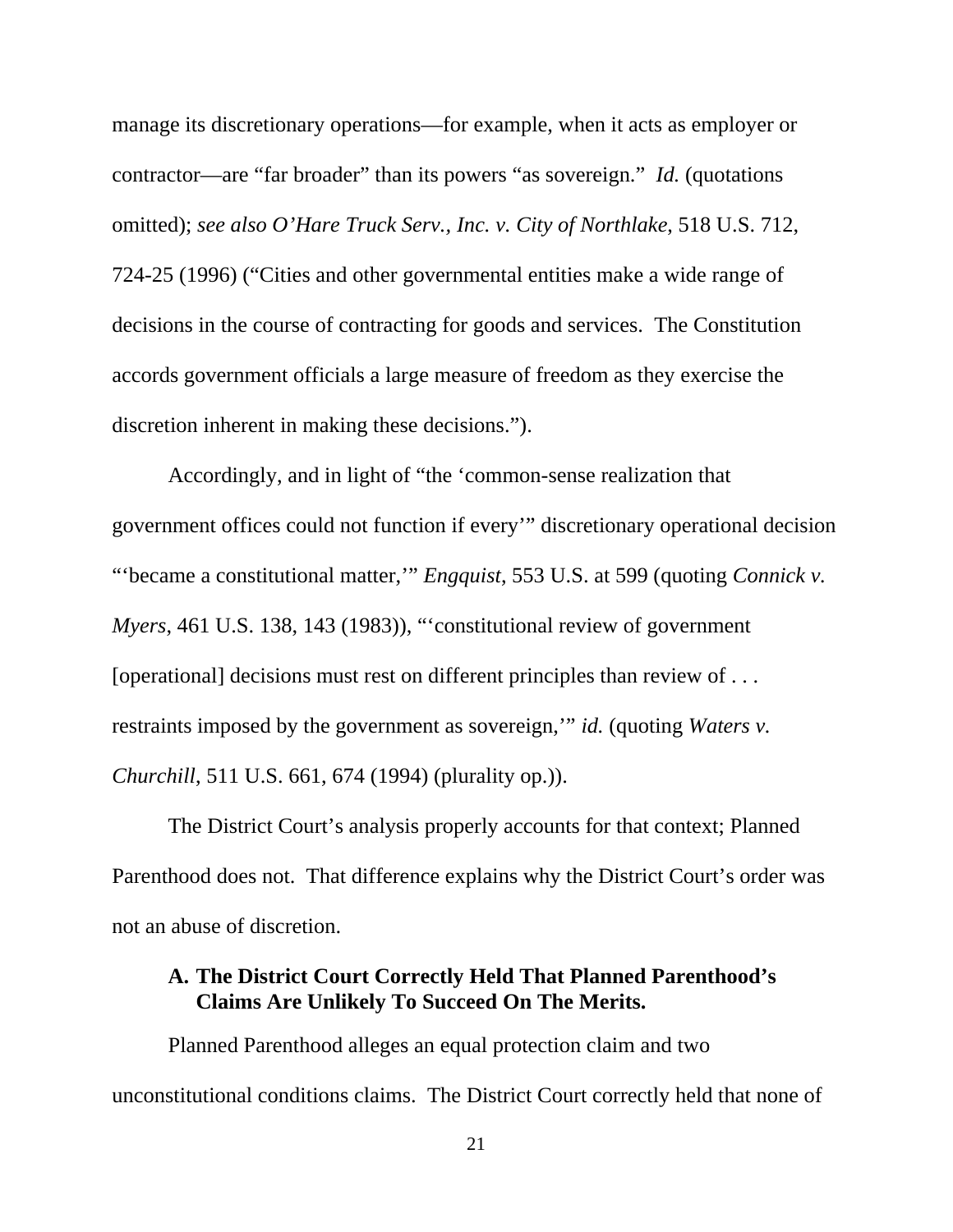those claims is likely to succeed. *See* App. 2:488-95.

## **1. The District Court properly held that class-of-one equal protection claims by government contractors are not cognizable.**

Planned Parenthood admits that it brings a "class-of-one equal protection claim." Aplt. Br. 40. It thus does "not allege[] class-based discrimination, but instead claims that [it] has been irrationally singled out." *Engquist*, 553 U.S. at 601 (citing *Vill. of Willowbrook v. Olech*, 528 U.S. 562 (2000) (*per curiam*)). In contexts where a class-of-one equal protection claim is cognizable, a plaintiff may state a claim by alleging that it has "'been intentionally treated differently from others similarly situated and that there is no rational basis for the difference in treatment.'" *Id.* (quoting *Olech*, 528 U.S. at 564).

But not all class-of-one claims are constitutionally cognizable. The Supreme Court has held that "a 'class-of-one' theory of equal protection has no place in the public employment context." *Id.* at 594. As the District Court correctly held, *Engquist* is dispositive here because its reasoning—discussed below—applies readily in the parallel context of government contracts. Thus, *Engquist*'s holding also bars class-of-one claims by government contractors—a conclusion reached by every other Court of Appeals that has squarely decided this issue.

*Engquist* explained that "some forms of state action . . . by their nature involve discretionary decisionmaking based on a vast array of subjective,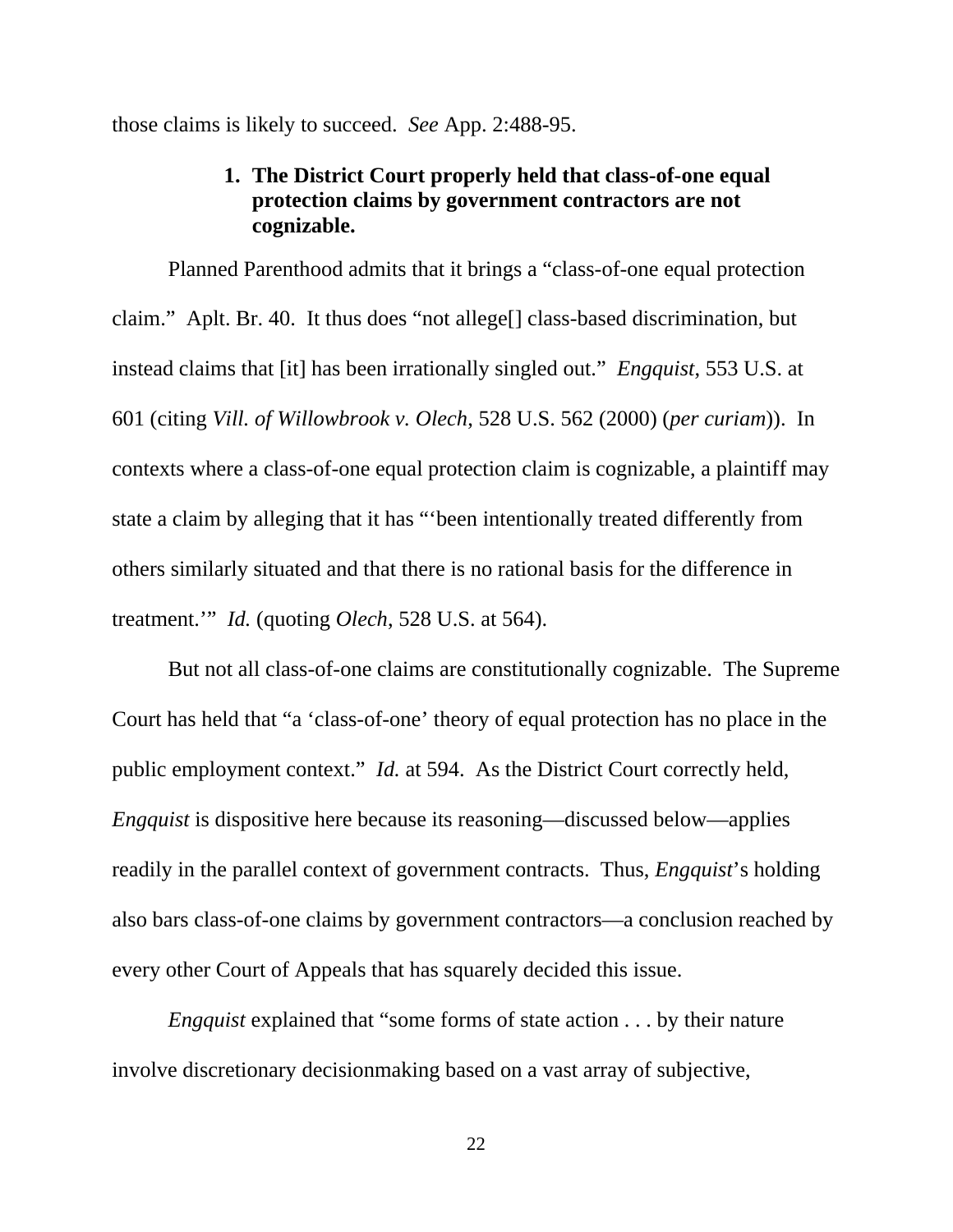individualized assessments." *Id.* at 603. "In such cases the rule that people should be 'treated alike, under like circumstances and conditions' is not violated when one person is treated differently from others, because treating like individuals differently is an accepted consequence of the discretion granted." *Id.* "In such situations, allowing a challenge based on the arbitrary singling out of a particular person would undermine the very discretion that such state officials are entrusted to exercise." *Id.* 

 "This principle," the Court explained, "applies most clearly in the employment context, for employment decisions are quite often subjective and individualized, resting on a wide array of factors that are difficult to articulate and quantify." *Id.* at 604. "To treat employees differently is not to classify them in a way that raises equal protection concerns. Rather, it is simply to exercise the broad discretion that typically characterizes the employer-employee relationship." *Id.* at 605. Thus, holding that class-of-one claims by public employees are not cognizable under the Equal Protection Clause was necessary to give effect to the "basic principle of at-will employment"—"that an employee may be terminated for a good reason, a bad reason, or no reason at all." *Id.* at 606.

*Engquist* emphasized that its holding bars class-of-one claims by government employees even when courts disagree with the wisdom or veracity of the government's basis for the challenged personnel action. Such considerations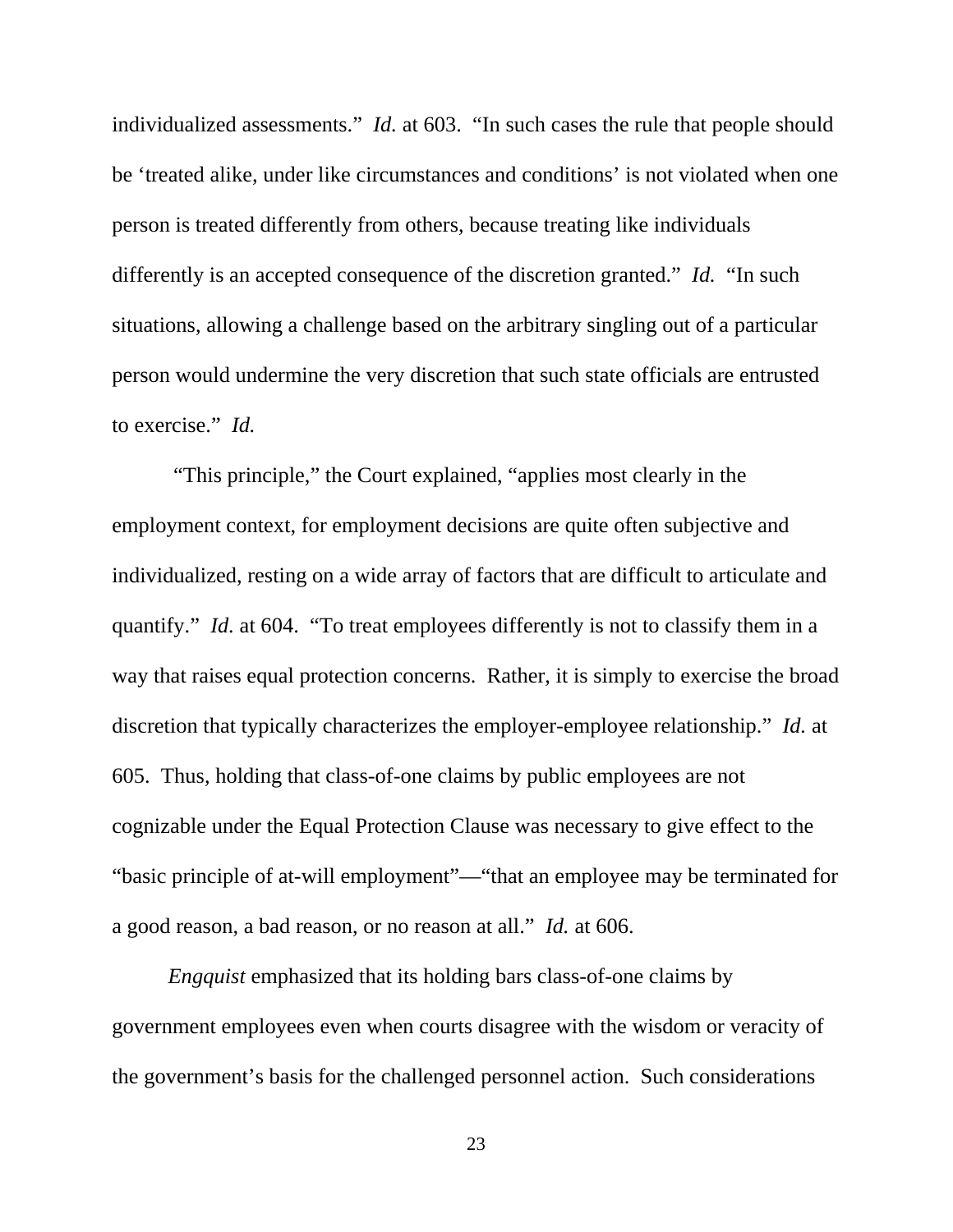are irrelevant because the Court has "never held that it is a violation of the Constitution for a government employer to discharge an employee based on substantively incorrect information." *Id.* at 606 (internal quotation marks omitted). It also has "never found the Equal Protection Clause implicated in the specific circumstances where, as here, government employers are alleged to have made an individualized, subjective personnel decision in a seemingly arbitrary or irrational manner." *Id.* Thus, "recognition of a class-of-one theory of equal protection in the public employment context—that is, a claim that the State treated an employee differently from others for a bad reason, or for no reason at all—is simply contrary to the concept of at-will employment." *Id.*

*Engquist*'s reasoning necessarily extends to parallel contexts where governmental entities enjoy broad discretion. One such context is, "as in this case," the government's "pre-existing commercial relationship[s] with its independent contractor[s]." Aplt. Br. 58. The factual similarities between the government's relationships with its employees and its independent contractors are "obvious." *Bd. of Cnty. Commr's v. Umbehr*, 518 U.S. 668, 674 (1996). "The government needs to be free to terminate both employees and contractors for poor performance, to improve the efficiency, efficacy, and responsiveness of service to the public, and to prevent the *appearance* of corruption." *Id.* (emphasis added).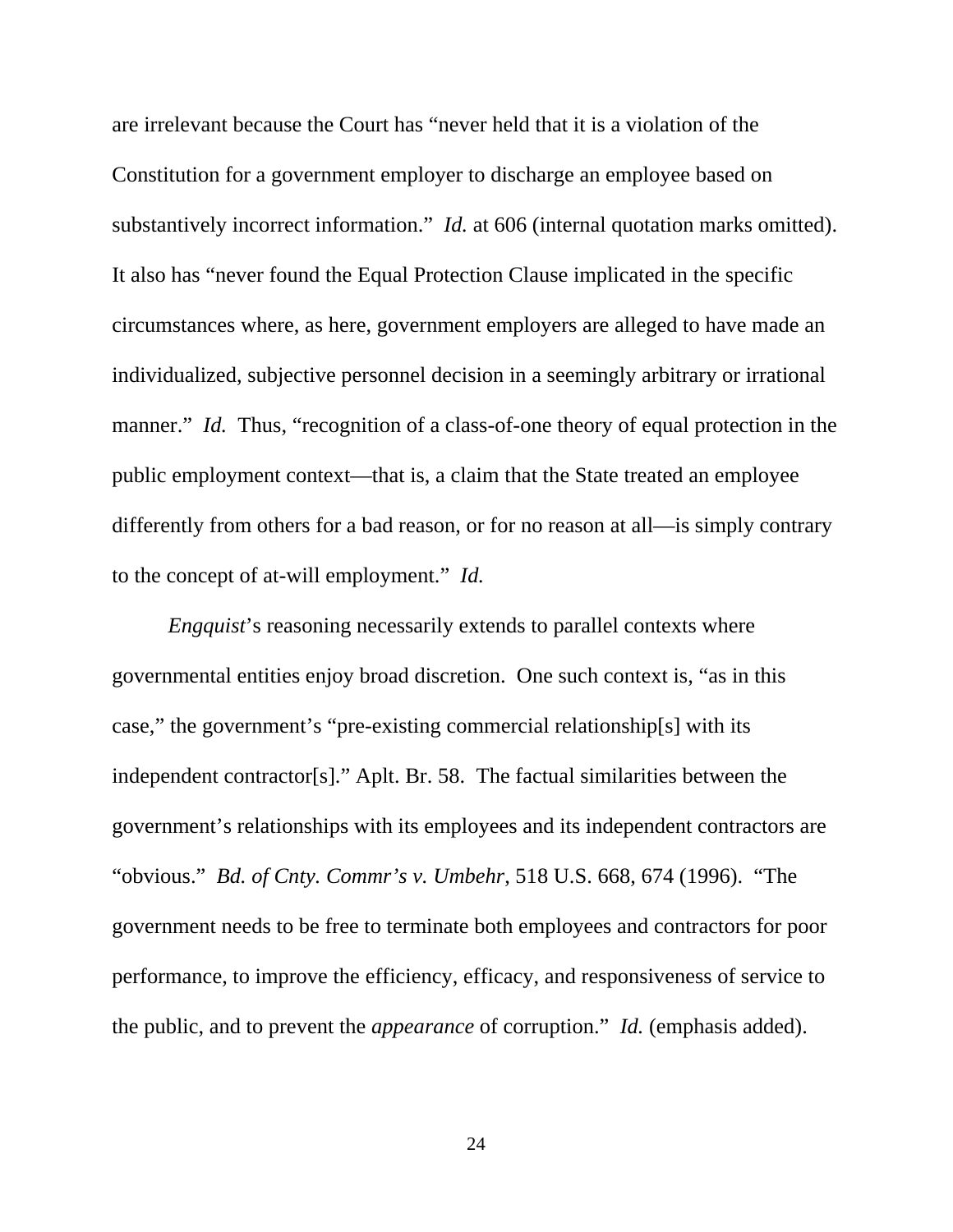"And, absent contractual, statutory, or constitutional restriction, the government is entitled to terminate them for no reason at all." *Id.*

Because of those obvious similarities, the Eleventh Circuit had "little trouble applying the reasoning in *Engquist*" to hold "that *Engquist* controls" cases brought by government contractors "and makes clear that" contractors cannot "assert a cognizable right to [class-of-one] equal protection." *Douglas Asphalt Co. v. Qore, Inc.*, 541 F.3d 1269, 1274 (11th Cir. 2008); *see id.* ("Just as in the employee context, and in the absence of a restricting contract or statute, decisions involving government contractors require broad discretion that may rest on a wide array of factors that are difficult to articulate and quantify.") (citation omitted). And the First Circuit, in an opinion by retired Justice Souter—who dissented in *Engquist* reasoned that "[a]lthough *Engquist*'s specific subject was public employment, its reasoning extends beyond its particular facts, and we agree with those federal courts that have found the case applicable beyond government staffing." *Caesars Mass. Mgmt. Co. v. Crosby*, 778 F.3d 327, 336 (1st Cir. 2015) (citing with approval *Douglas Asphalt*). "[P]ure legal discretion in government" operations, "absent contractual restrictions," is "not itself unreasonable, making judicial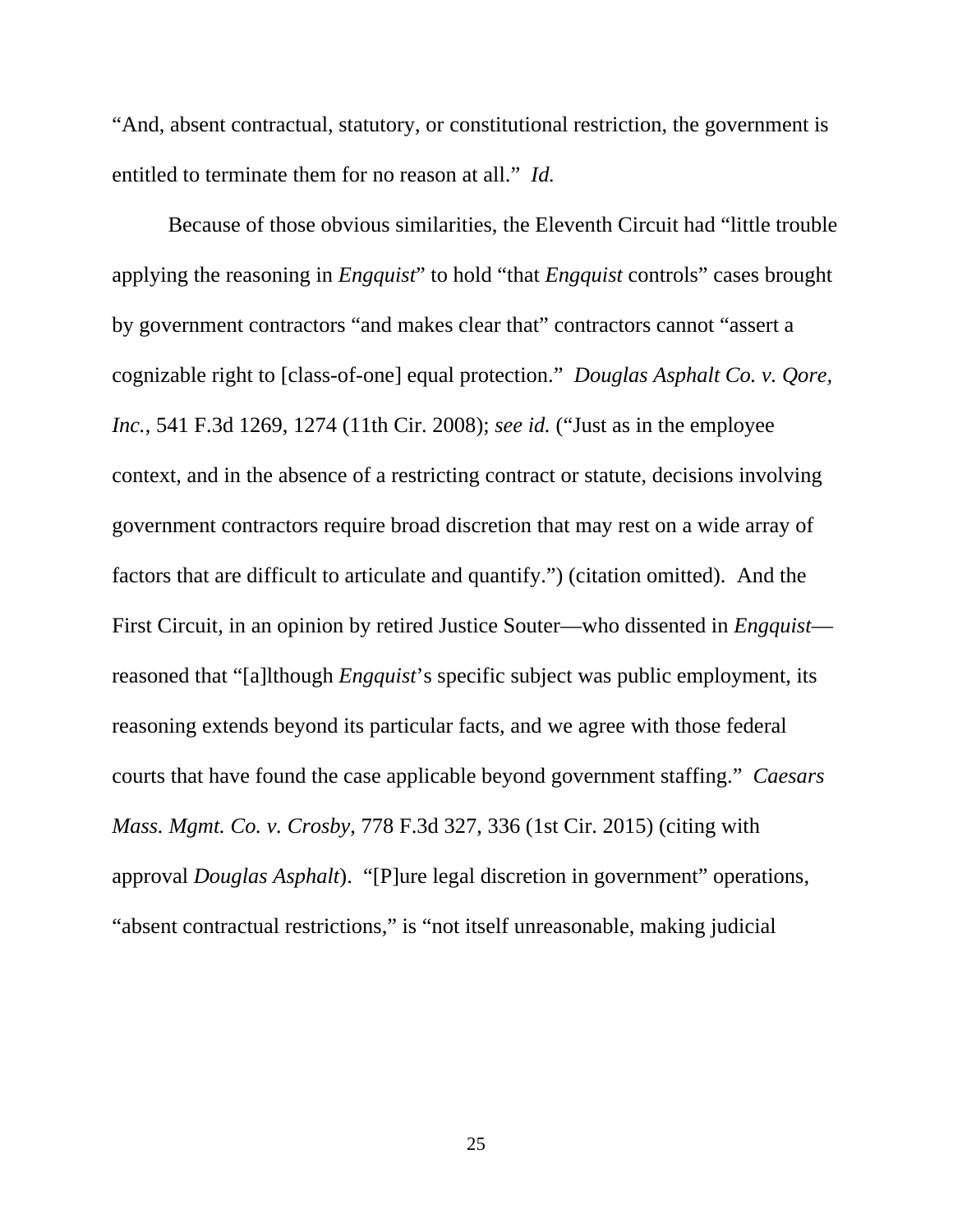review both inappropriate and potentially destructive of a systematically justifiable way of doing public business." *Id.* (citations omitted).<sup>5</sup>

This Court has twice acknowledged the question whether government contractors can state a cognizable class-of-one equal protection claim in light of *Engquist*. *See SECSYS, LLC v. Vigil*, 666 F.3d 678, 690 (10th Cir. 2012); *Glover v. Mabrey*, 384 F. App'x 763, 778 (10th Cir. 2010). But it did not answer the question in either case because it resolved those appeals on other grounds. Even so, in *SECSYS* this Court reasoned in *dicta* that "it is arguably just a small step from" *Engquist* "to the conclusion the [class-of-one equal protection] doctrine shouldn't apply when the government interacts with independent contractors—in both circumstances, the government acts in a more proprietorial and less regulatory capacity." 666 F.3d at 690.

 $\overline{a}$ 

<sup>&</sup>lt;sup>5</sup> The Second Circuit has concluded "that *Engquist* does not bar all class-of-one claims involving any discretionary state action." *Analytical Diagnostic Labs, Inc. v. Kusel*, 626 F.3d 135, 142 (2d Cir. 2010). And the Seventh Circuit held in *Hanes v. Zurick*, 578 F.3d 491, 495-96 (7th Cir. 2009), that some class-of-one claims against police officers can be cognizable. But *Kusel* and *Hanes* do not conflict with *Douglas Asphalt* or *Crosby*, or support the conclusion that the District Court abused its discretion. Neither *Kusel* nor *Hanes* involved a class-of-one claim by an independent contractor, like Planned Parenthood, whose contract gave the State unfettered discretion to terminate the contract. Rather, *Kusel* involved a claim by a state licensee complaining of the defendants' exercise of "the state's regulatory power," which was constrained by statute. 626 F.3d at 142. And the plaintiff in *Hanes* challenged his allegedly unjustified and malicious arrests—"exercise<sup>[s of]</sup> the government's sovereign power." 578 F.3d at 495.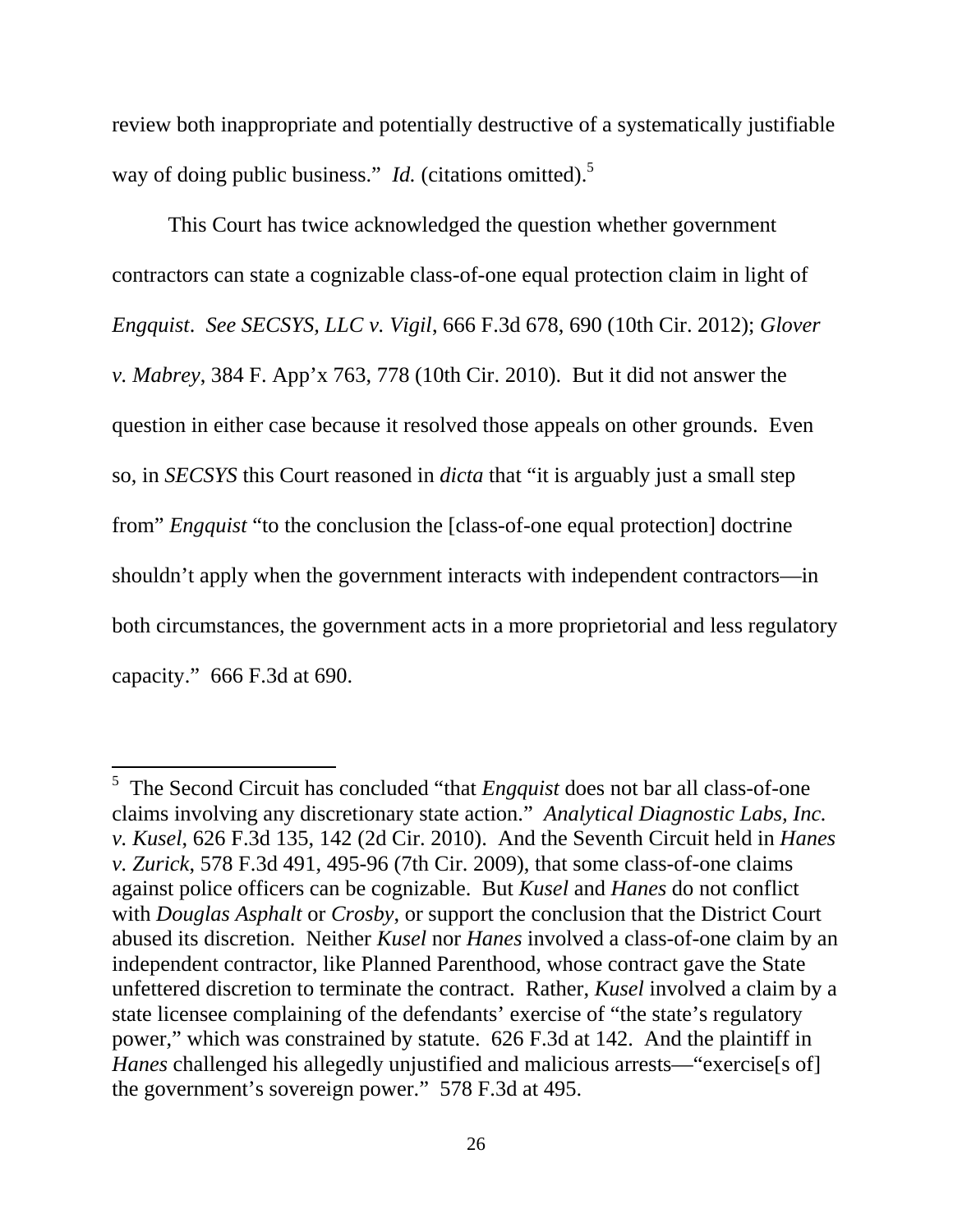Despite the lack of binding Tenth Circuit precedent, the District Court correctly looked to this Court's clear suggestion in *SECSYS*—and to the overwhelming weight of non-binding authority *specific to government contractors*—to apply *Engquist* and hold that Planned Parenthood is unlikely to succeed on its class-of-one claim. App. 2:490-91. It correctly reasoned that "[t]here is no 'clear standard' against which" the Court could assess the State's discretionary decisions in managing its contracts. *Id.* at 2:491.

In the proceedings below, Planned Parenthood cited only two district court decisions to rebut that conclusion. The District Court found them to be unpersuasive because "neither case discussed *Engquist*." *Id.*

Planned Parenthood's efforts in this Court to distinguish *Engquist* are similarly unpersuasive. It first contends that this Court "has declined to extend *Engquist* beyond the public employee context" and that "doing so here would therefore blaze a new trail." Aplt. Br. 42. But this Court has never held that *Engquist* does *not* extend beyond public employment—it simply has never definitively answered the question either way, because it resolved the prior cases presenting the question on other grounds. Here, in contrast, the issue is squarely presented, and Planned Parenthood cannot prevail on its class-of-one claim unless the Court reverses the District Court's conclusion. And a holding that a government contractor *can*—despite *Engquist*—state a cognizable class-of-one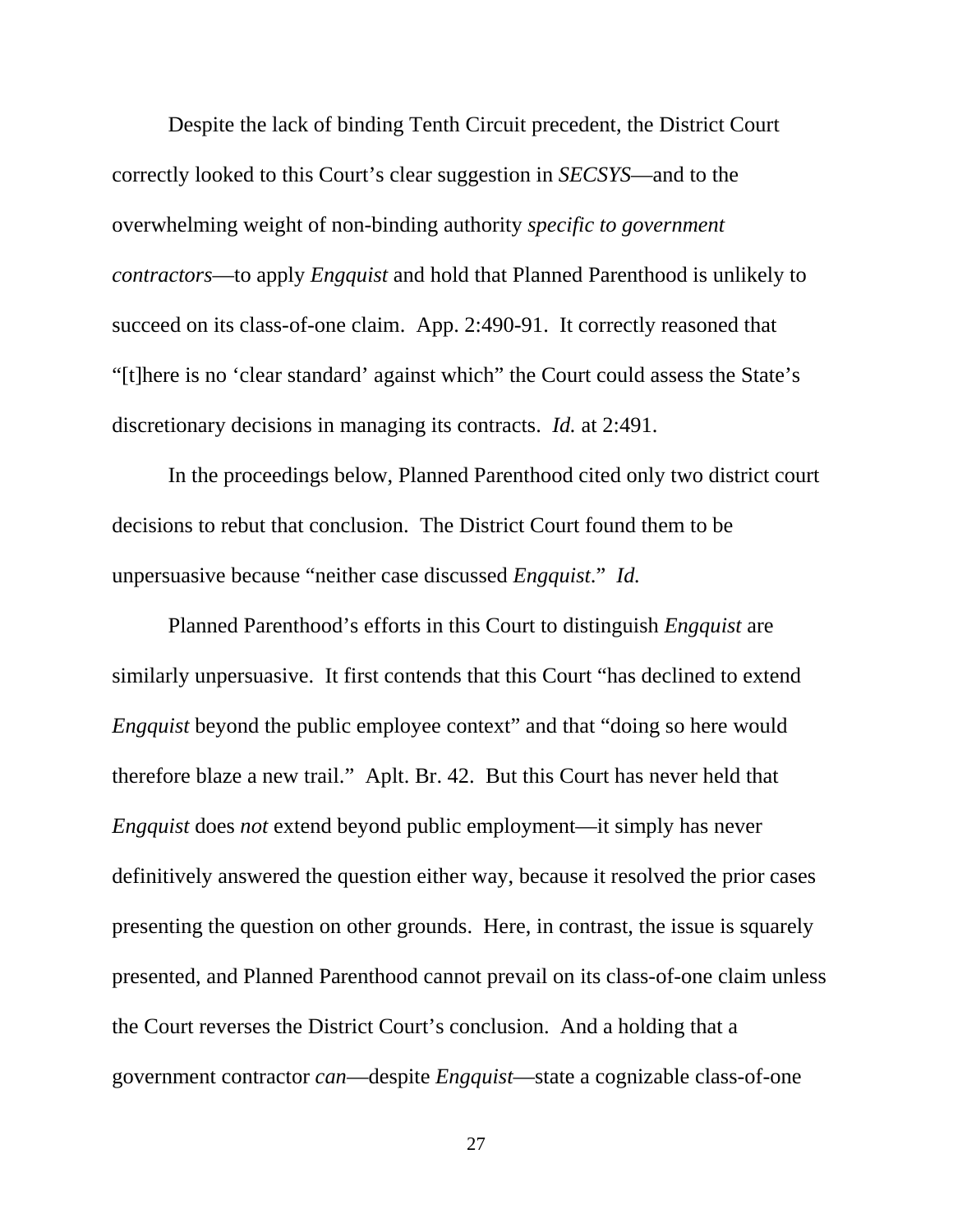equal protection claim based on a State's terminating an at-will contract would be the first such holding by any federal court. Such a holding also would create a square split with the First and Eleventh Circuits on "the same important matter." S. Ct. R. 10(a).

Second, Planned Parenthood likens Governor Herbert's contracting decision to *Olech* and contends that there is a "clear standard" against which it can be measured because it turns on "a single, readily assessable factor." Aplt. Br. 42-43. This misunderstands *Engquist*'s reasoning, which looks at whether the *type* of decision involves the *discretion* to consider a number of factors—not to the number of factors the government actually considered in any *particular* exercise of discretion. *Engquist* bars a class-of-one claim for a government employer's firing an employee even if that decision turned solely on the employee's repeatedly being late for work. So too here—the number of factors *actually* considered in a given contracting decision does not limit the State's discretion to consider a multitude of factors in later contracting decisions.

Third, Planned Parenthood contends that "Governor Herbert acted in his capacity as sovereign" when cancelling the contracts. Aplt. Br. 44. But sovereign acts are exercises of "the power to regulate or license, as a lawmaker." *Engquist*, 553 U.S. at 598 (internal quotation marks omitted). The distinction between such state actions and exercises of the government's non-sovereign power to "act[] as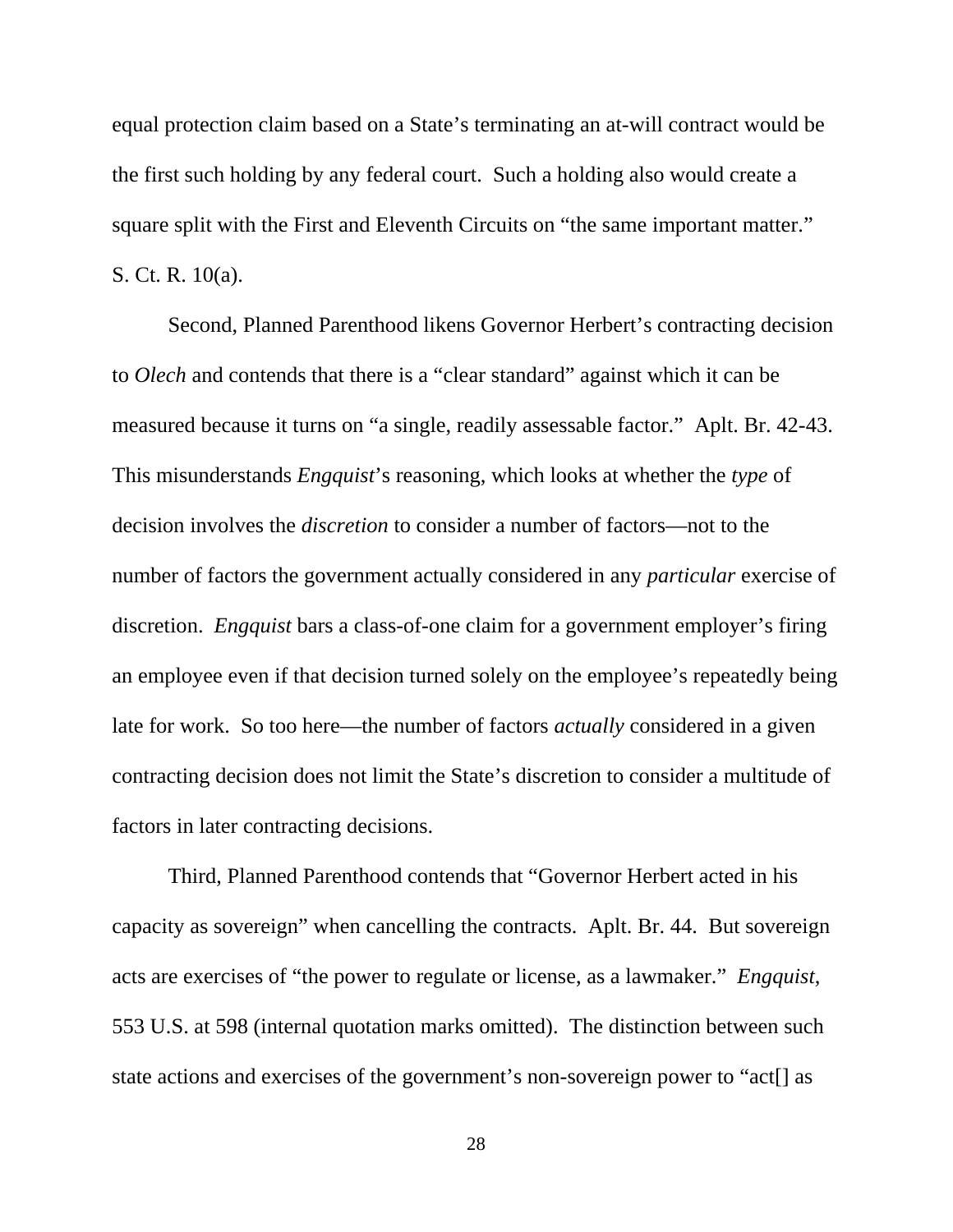proprietor, to manage its internal operation," is indispensable to *Engquist*'s holding. *Id.* (internal quotation marks and brackets omitted). A state's decisions with respect to its contractors fall in the latter category. *See id.*; *Umbehr*, 518 U.S. at 674.

Fourth, Planned Parenthood contends that *Engquist* does not bar class-of-one claims when the government "target[s]" the plaintiff "*because* of constitutionally protected activity." Aplt. Br. 45. But such facts do not give rise to equal protection claims—those are unconstitutional conditions claims.

Planned Parenthood's argument thus parallels the limited respect in which the District Court's legal analysis missed the mark. To be sure, the government may not "independently violate the Constitution" in its dealings with contractors. App. 2:489 (alteration omitted). But liability for a class-of-one equal protection claim does not arise based on a violation of *another* constitutional provision. Rather, an independent constitutional violation gives rise to a separate cause of action under § 1983 *for that violation*—it does not give rise to a class-of-one equal protection claim. Put differently, if a State violates a contractor's First Amendment rights, the contractor may sue under § 1983 alleging a First Amendment violation; it may not sue under § 1983 alleging a class-of-one equal protection claim *seeking to vindicate* that First Amendment violation. States face class-of-one liability only for "irrationally singl[ing] out" a plaintiff, *Engquist*, 553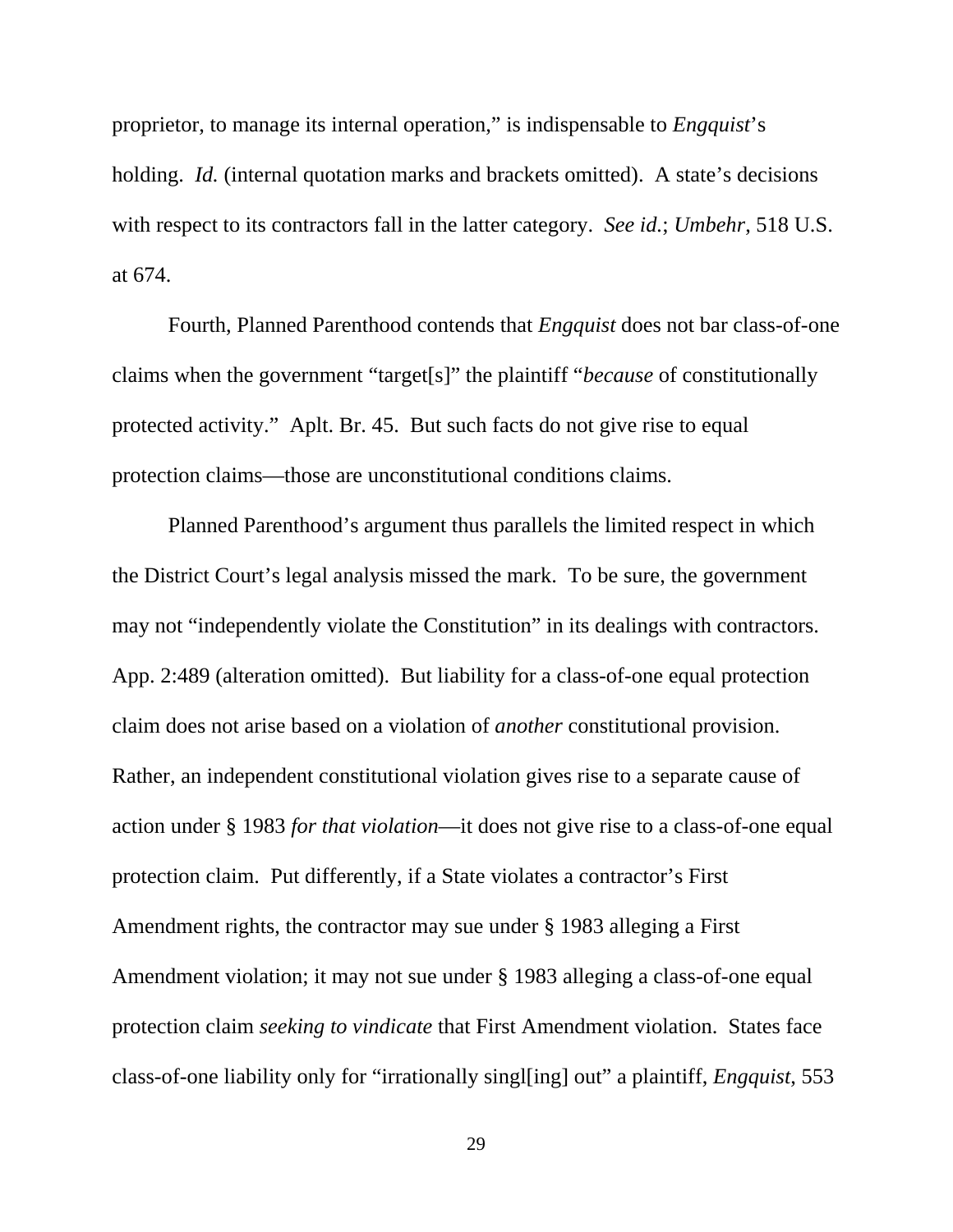U.S. at 601—not for, *e.g.*, improperly abridging its speech rights. Accordingly, the District Court (and Planned Parenthood) misread *Engquist* by suggesting Planned Parenthood could state a class-of-one claim if it could "show violation of an independent constitutional right." App. 2:491. But, the District Court's recognition that class-of-one claims are not cognizable because "[t]here is no 'clear standard' against which" courts can measure the State's discretionary contracting decisions is clearly correct. *Id.*. So too is its separate conclusion that Planned Parenthood has *not* shown independent constitutional violations. *See id.* at 2:491- 92.

Applying *Engquist* to bar class-of-one claims by government contractors is not to deprive contractors of constitutional protections. To the contrary, government contractors retain their traditional equal protection rights under *Engquist*: the Supreme Court's "cases make clear that the Equal Protection Clause" is implicated when the government makes class-based decisions in the employment [and contracting] context[s], treating distinct groups of individuals categorically differently." 553 U.S. at 605 (citing cases). Government contractors similarly retain other constitutional protections, for the State "cannot . . . take [contracting] actions that would independently violate the Constitution." *Id.* at 606. So if the government engages in class-based discrimination against a government contractor, or violates a contractor's other constitutional rights, the contractor may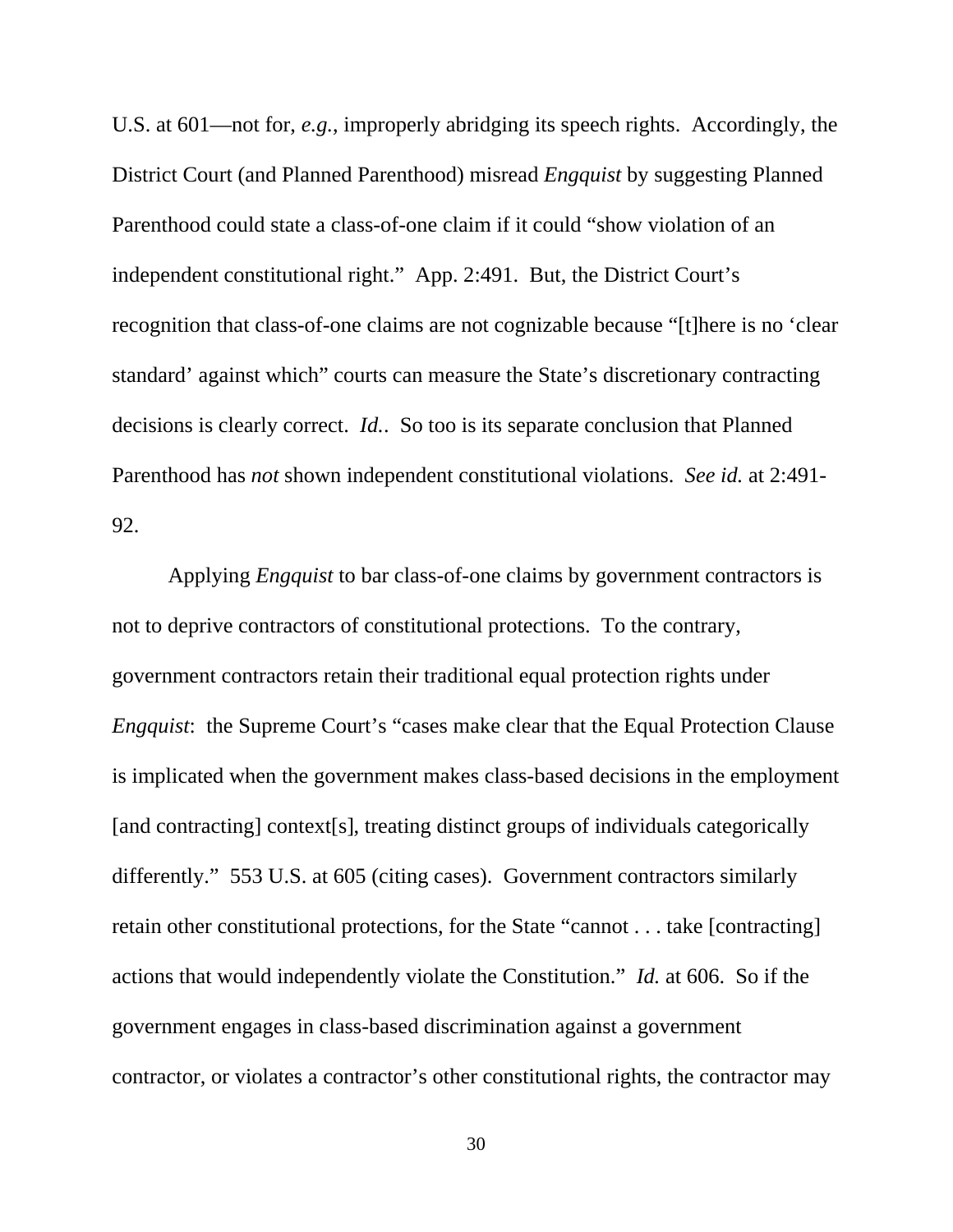seek relief under 42 U.S.C. § 1983 by alleging a violation of the Equal Protection Clause or other identified constitutional provision.

In short, whether Utah's reasons for terminating Planned Parenthood's contracts were "arbitrary, vindictive or malicious," *id.* at 596, or "irrational," *id.* at 605, or "based on substantively incorrect information," *id.* at 606, or even "bad reason[s]," *id.* at 606, ultimately "is beside the point," *id.* at 608. "The Equal Protection Clause does not require this displacement of managerial discretion by judicial supervision." *Id.* at 608-09 (internal quotation marks and brackets omitted). Planned Parenthood's class-of-one equal protection claim thus is not cognizable as a matter of law. The District Court did not abuse its discretion by holding that this claim cannot support injunctive relief.

# **2. The District Court correctly held that Planned Parenthood's class-of-one equal protection claim fails for the additional reason that it did not identify a proper comparator.**

The District Court properly denied injunctive relief on the class-of-one claim for the separate, independent reason that Planned Parenthood failed to carry its "'substantial burden'" to "demonstrate others 'similarly situated in all material respects' were treated differently and that there is no objectively reasonable basis for the defendant's action." *Kansas Penn Gaming*, 656 F.3d at 1217 (quotations omitted); *see also Jicarilla Apache Nation v. Morales*, 440 F.3d 1202, 1213 (10th Cir. 2006) (holding that a class-of-one plaintiff "cannot prevail if there is *any*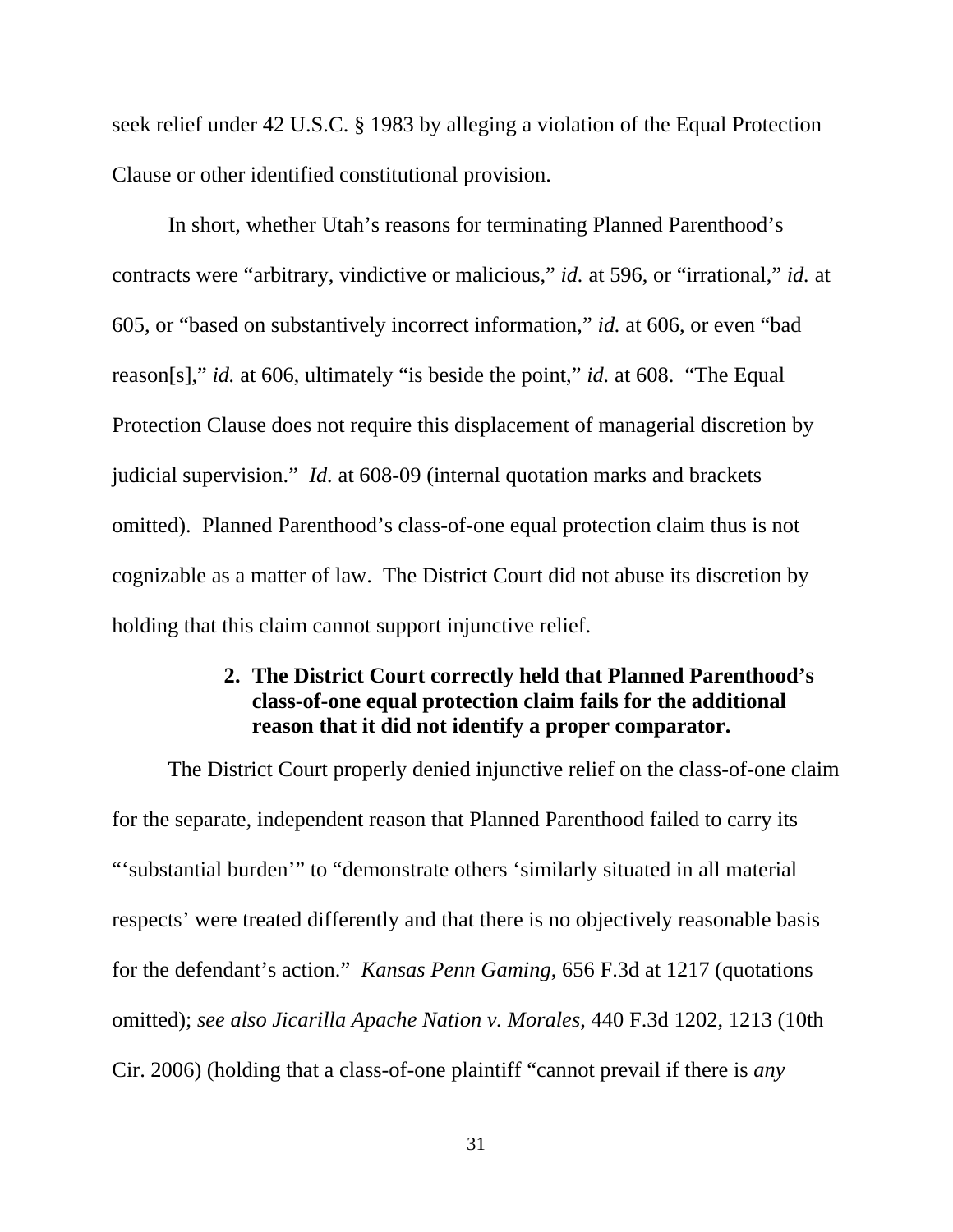material difference between it and allegedly similarly situated parties that relates to a governmental interest").<sup>6</sup>

This Court's precedents "emphasize [its] strict reading of this element because it addresses the main concern with the class-of-one theory—that it will create a flood of claims in that area of government action where discretion is high and variation is common." *Kansas Penn Gaming*, 656 F.3d at 1218. "This is because the requirement that comparators be 'similarly situated in *all material respects*' is inevitably more demanding where a difference in treatment could legitimately be based on a number of different factors." *Id.* Thus, "where the government actor enjoys a broader range of discretion"—as it does when managing its at-will contracts—"it is more likely that there are material distinctions between allegedly similarly situated parties, leading to a ready supply of rational and not wholly arbitrary reasons for differential treatment." *Id.* (quotation marks omitted). In such cases, "the plaintiff must account for a wide range of characteristics in identifying similarly situated individuals." *Id.*

 $\overline{a}$ 

 $6$  Requiring such a high showing "is consistent with the practice of other circuits." *Kansas Penn Gaming*, 656 F.3d at 1218; *see id.* (quoting *Analytical Diagnostic Labs*, 626 F.3d at 143 ("[P]laintiff [must] show that no rational person could regard the circumstances of the plaintiff to differ from those of a comparator to a degree that would justify the differential treatment on the basis of a legitimate government policy.")); *id.* (quoting *Cordi-Allen v. Conlon*, 494 F.3d 245, 251 (1st Cir. 2007) ("This requirement demands more than lip service. It is meant to be a very significant burden.")); *id.* (quoting *Purze v. Village of Winthrop Harbor*, 286 F.3d 452, 455 (7th Cir. 2002) (requiring a class-of-one plaintiff to demonstrate that the comparable properties were "*prima facie* identical in all relevant respects")).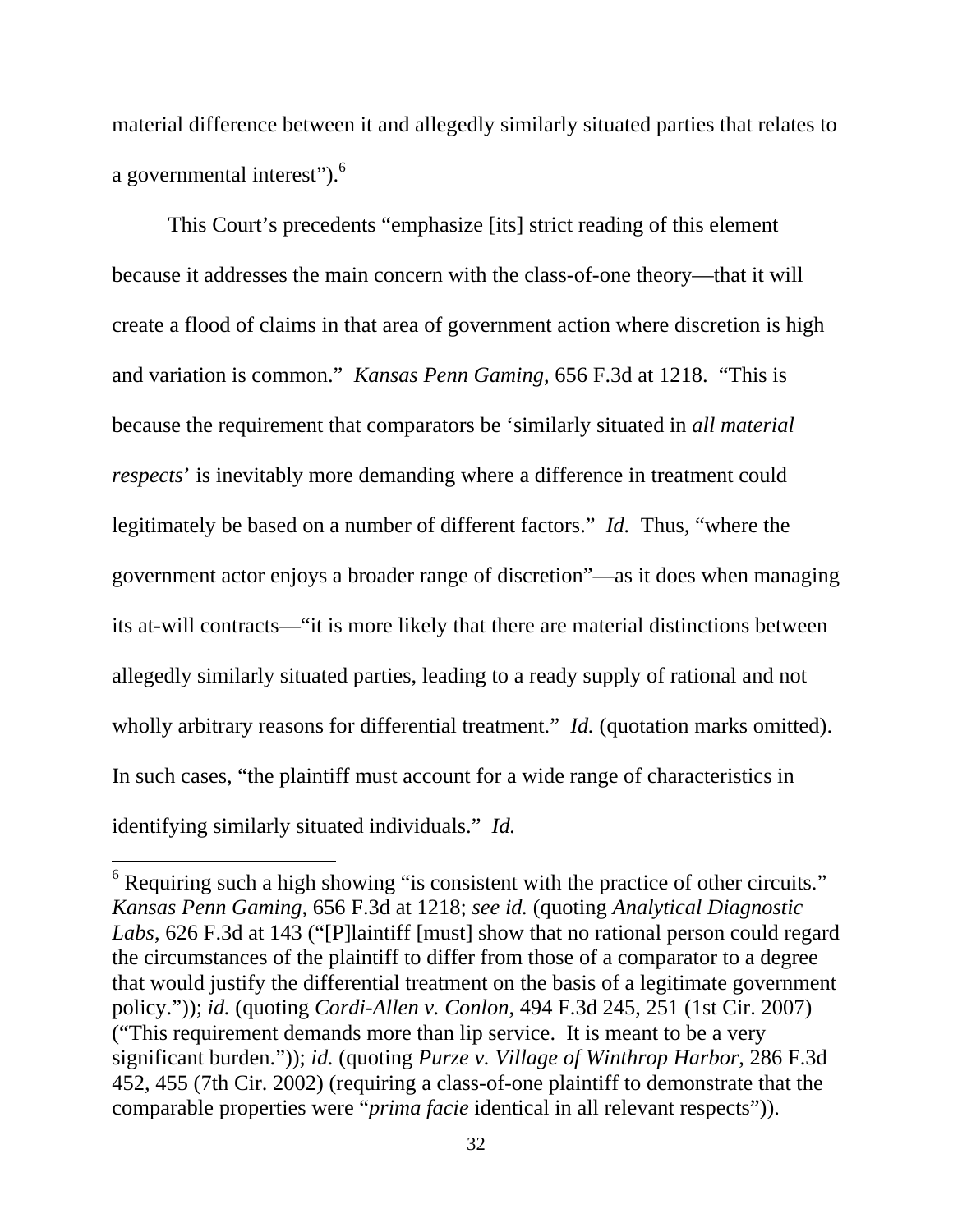The District Court correctly rejected Planned Parenthood's attempt to define "others 'similarly situated'" in this case merely "as 'other reproductive health care providers.'" App. 2:492. Such proffered "comparators do not adhere strictly" to this Court's precedents requiring "similarity in every material respect." *Id.* Rather, to carry its "very significant burden," *Kansas Penn Gaming*, 656 F.3d at 1218 (quotations omitted), Planned Parenthood should have shown that "it was treated differently from a specifically identified comparator, namely, another reproductive health care provider that associates with an entity allegedly engaged in illegal conduct," App. 2:493.

Planned Parenthood's association with such an entity is unquestionably a material point of comparison. Indeed, Planned Parenthood admits that it "is an affiliate of" the National Planned Parenthood organization. Aplt. Br. 18. And it is beyond dispute that this affiliation is material to both Planned Parenthood's theory of this case and the state action it challenges. Accordingly, under this Court's precedents, comparators are proper—similarly situated in *every material respect* only if, like Planned Parenthood, they are reproductive health care providers admittedly affiliated with an entity accused of illegal conduct.

That such an affiliation is an indispensable characteristic of a proper "similarly situated" comparator here is the lesson of six published cases from this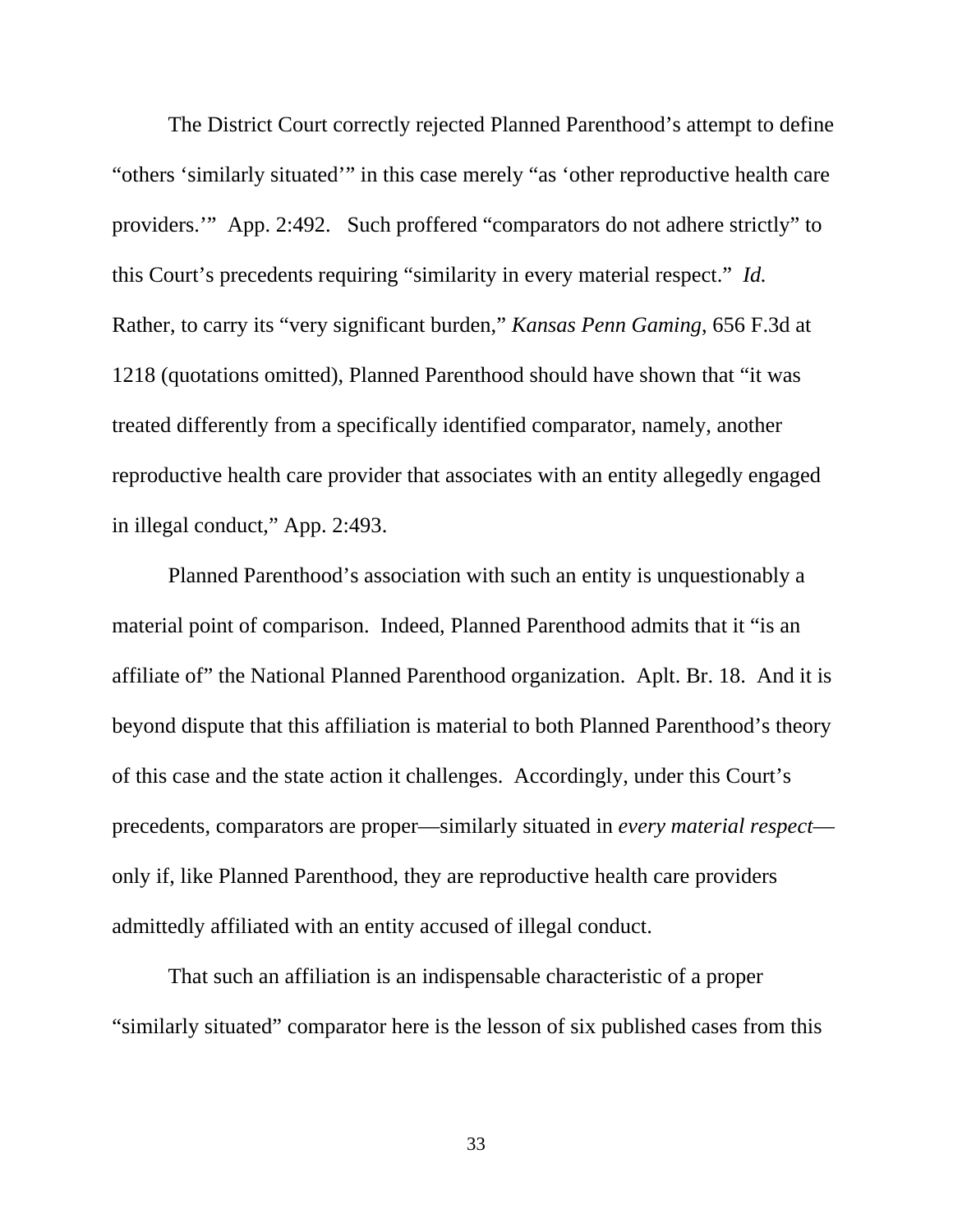Court addressing a class-of-one equal protection claim—all the published Tenth Circuit precedent the State Defendants could find on this issue.

First, *Kansas Penn Gaming* addressed a class-of-one claim alleging that a county health department arbitrarily and maliciously singled out the plaintiff for regulatory enforcement. According to the plaintiff, the county improperly sent a notice of a nuisance violation contending that the plaintiff's property "appeared abandoned" and contained "six structures in various stages of deterioration; the remains of a concrete house foundation; solid debris and waste, including tires, barrels, appliances, concrete, and other items; and evidence that an indeterminate amount of waste material had been disposed of by burning." 656 F.3d at 1213 (alterations omitted). This Court affirmed an order dismissing that claim under Rule 12(b)(6) of the Federal Rules of Civil Procedure because the plaintiff's factual allegations were "inadequate to show that other properties with ramshackle buildings and visible debris have somehow gotten a pass from [county health] officials." *Id.* at 1220. The plaintiff thus failed to carry its burden of alleging "specific facts plausibly suggesting the conditions on [its proffered comparator] properties and the properties themselves are similar in all material respects." *Id.*

Second, in *Jicarilla Apache Nation*, this Court affirmed the dismissal on summary judgment of a class-of-one claim arising from an allegedly discriminatory tax assessment of an elk hunting ranch. It specifically disagreed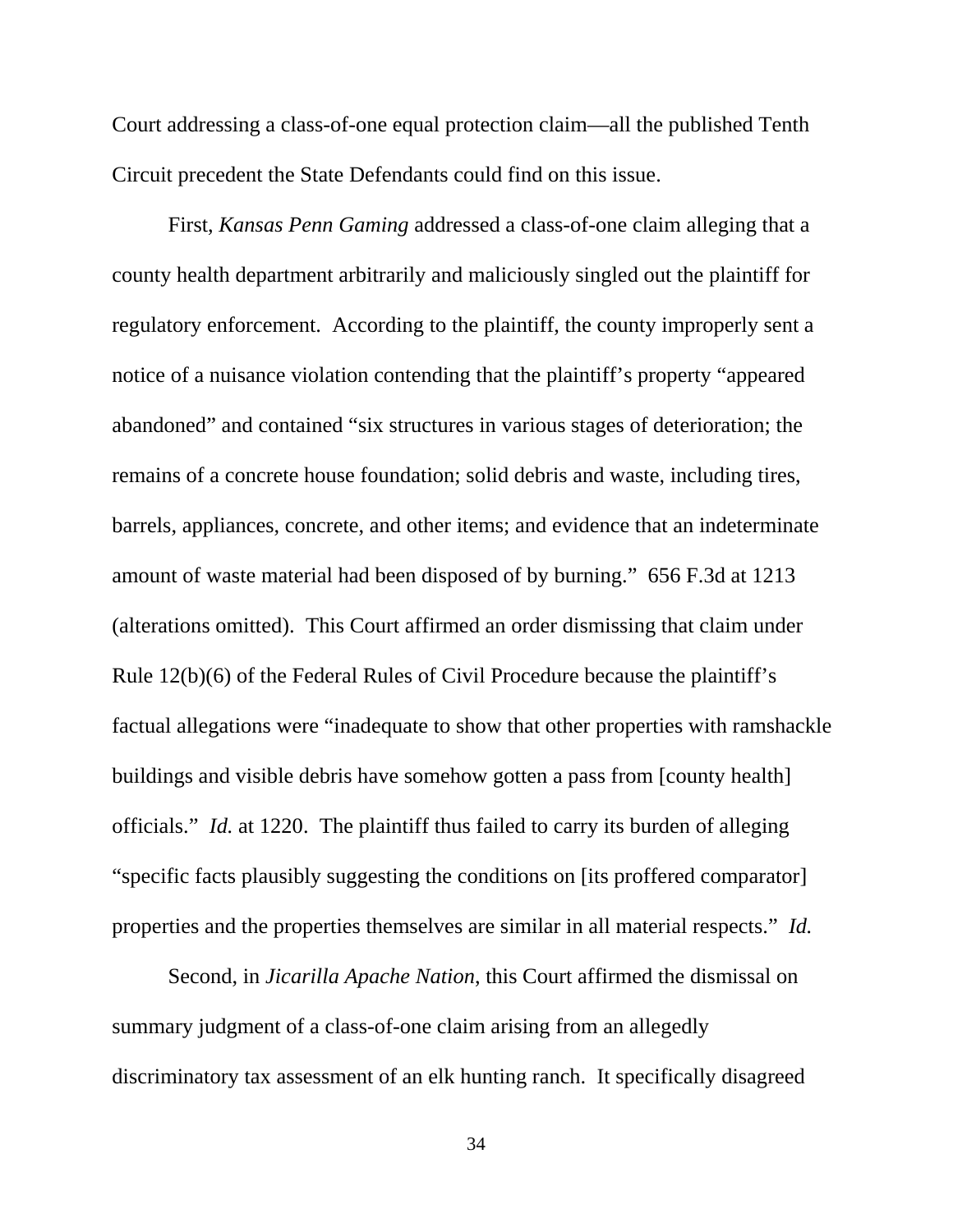with the plaintiff's argument that the proper comparators were "other elk hunting" ranches," finding instead the proper comparators to be other elk hunting ranches that were similarly situated in all material respects: those, like plaintiff, that offered its customers a wide variety of other sporting activities, such as "hiking, fishing, cross-country skiing, skeet shooting, and other pursuits." 440 F.3d at 1213. "Nothing in the record suggests that the other ranches offer the same breadth of activities," which were "rational reasons to believe that [plaintiff's ranch] generates more income, and is thus more valuable, than the land on the allegedly similarly situated properties." *Id.* 

Third, in *Jennings*, this Court addressed a class-of-one claim for reverseselective enforcement—a claim that the defendant police officers devoted "too few resources" to investigate the plaintiff's rape allegations against certain members of the Oklahoma State University football team. *See* 383 F.3d at 1215. It affirmed an order granting summary judgment for the defendants because the plaintiff "failed to make an adequate showing that similarly situated persons were treated differently." *Id.* at 1213. "Nowhere in the over 550 pages of evidence submitted by the Plaintiff to the district court [did] she supply *any* information regarding the allegedly similarly situated rape victims" whose rape allegations she contended the police officers had properly investigated. *Id.* at 1215.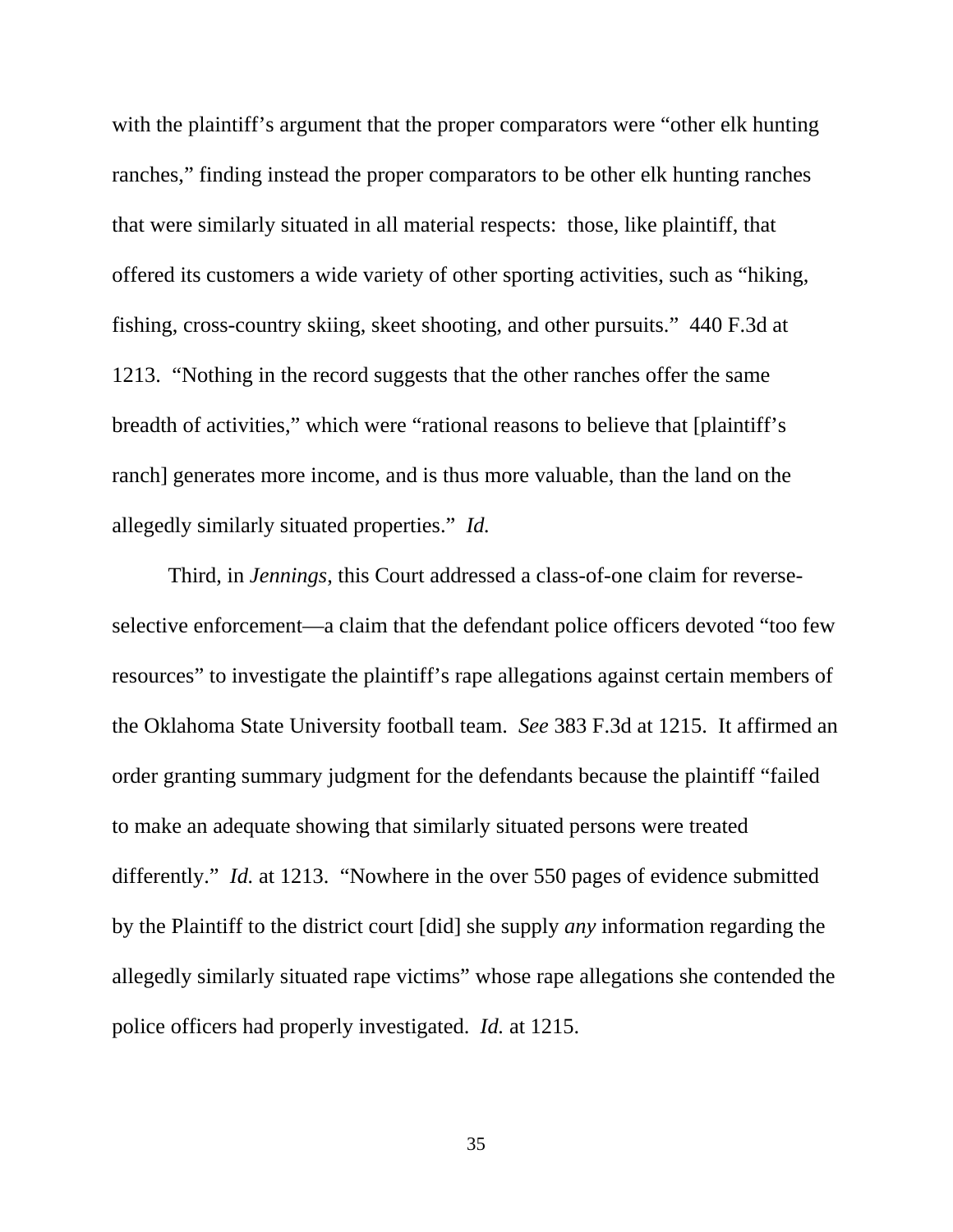Fourth, in *Bruner v. Baker*, 506 F.3d 1021 (10th Cir. 2007), the plaintiff was both the CFO for, and a consultant to, one company; he received one paycheck for both streams of work. The district attorney's office followed a recommendation from state tax commission investigators, who had reviewed plaintiff's income and tax records, and filed criminal tax evasion charges against plaintiff; but it later dismissed them when it discovered other evidence that undermined the likelihood of a tax-evasion conviction. *See id.* at 1023-24.

The District Court granted summary judgment to defendants on the plaintiff's class-of-one selective investigation and prosecution claim. This Court affirmed, noting the plaintiff "provided no evidence of similarly situated individuals being treated differently." *Id.* at 1029. The plaintiff was "in a unique situation, defying easy comparison with other employees, on account of his position as CFO" and his other business relationships with the firm. *Id.* Because the plaintiff had "failed to point to any similarly situated individuals, let alone similarly situated individuals treated differently, his class-of-one equal protection claim must fail." *Id.*

Fifth, in *Grubbs v. Bailes*, 445 F.3d 1275, 1280 (10th Cir. 2006), this Court addressed a plaintiff's class-of-one claim for law enforcement's alleged failure to properly enforce trespass laws. He contended that when he complained of bicyclists and ATV riders trespassing on his private, lakeside land, the sheriff's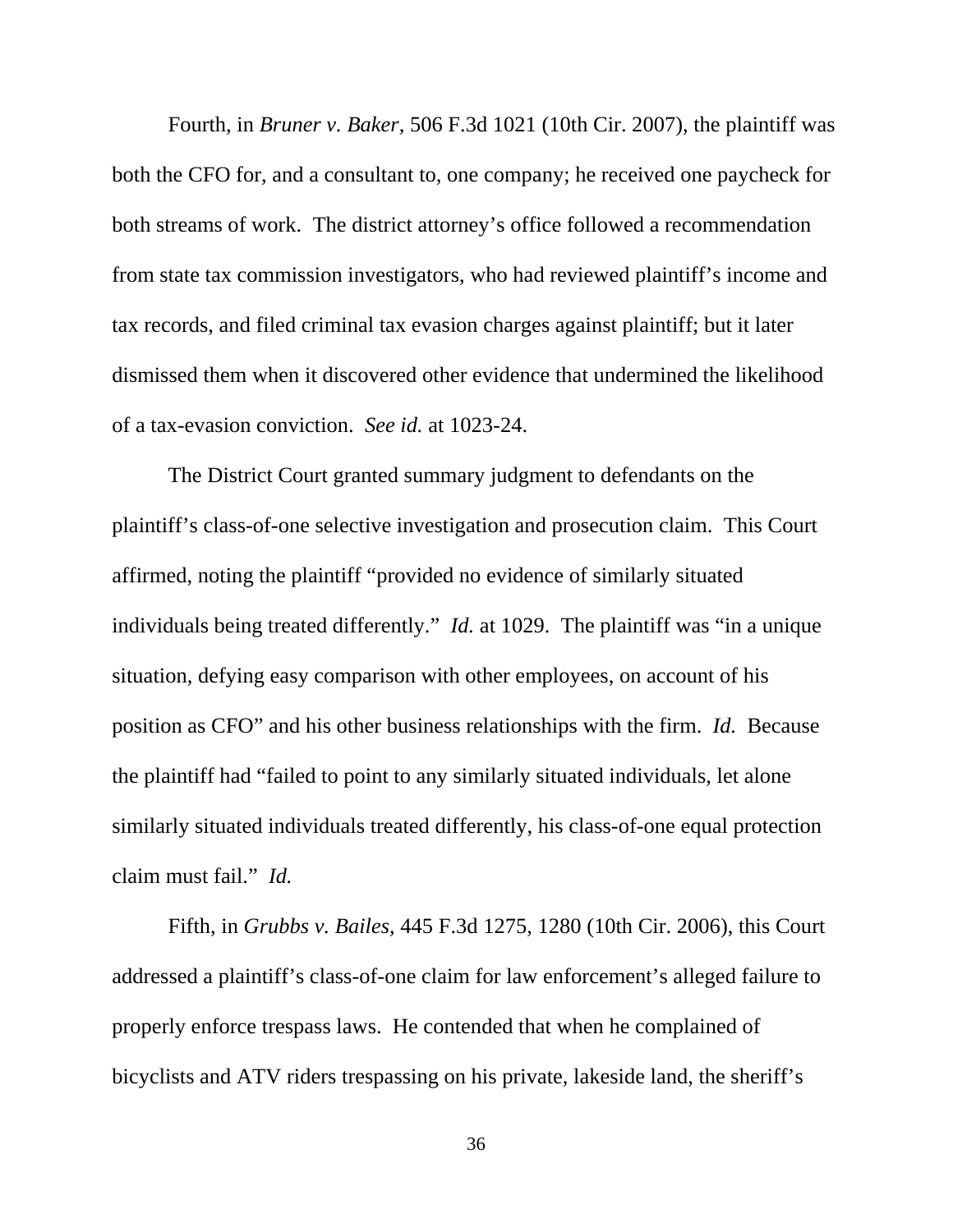office responded by improperly arresting him for allegedly pointing a gun at the trespassers (and having him charged with a crime) instead of charging the bicyclists with trespassing. *See id.* at 1277-78. In affirming an order granting summary judgment to the defendants, this Court cited the "glaring absence of evidence showing that defendants enforced trespassing laws in any different fashion with respect to other, similarly situated residents of the county." *Id.* at 1282.

And sixth, the plaintiffs in *MIMICS, Inc. v. Village of Angel Fire*, 394 F.3d 836 (10th Cir. 2005), owned a computer software business they operated from their condominium. After the manager of their condominium complex became a town councilor, a rift developed pitting the manager and the business owners against two other town councilors and the town's building inspector. According to the plaintiffs, that rift led the building inspector to arbitrarily and maliciously single them out, culminating in his improperly entering their condominium for building inspections and improperly sending letters falsely accusing them of building code violations. *See id.* at 839-41.

This Court concluded that plaintiffs had "established an equal protection violation sufficient to preclude summary judgment" for the building inspector "based on qualified immunity." *Id.* at 849. They "provided extensive testimony demonstrating that they were treated differently than others who were similarly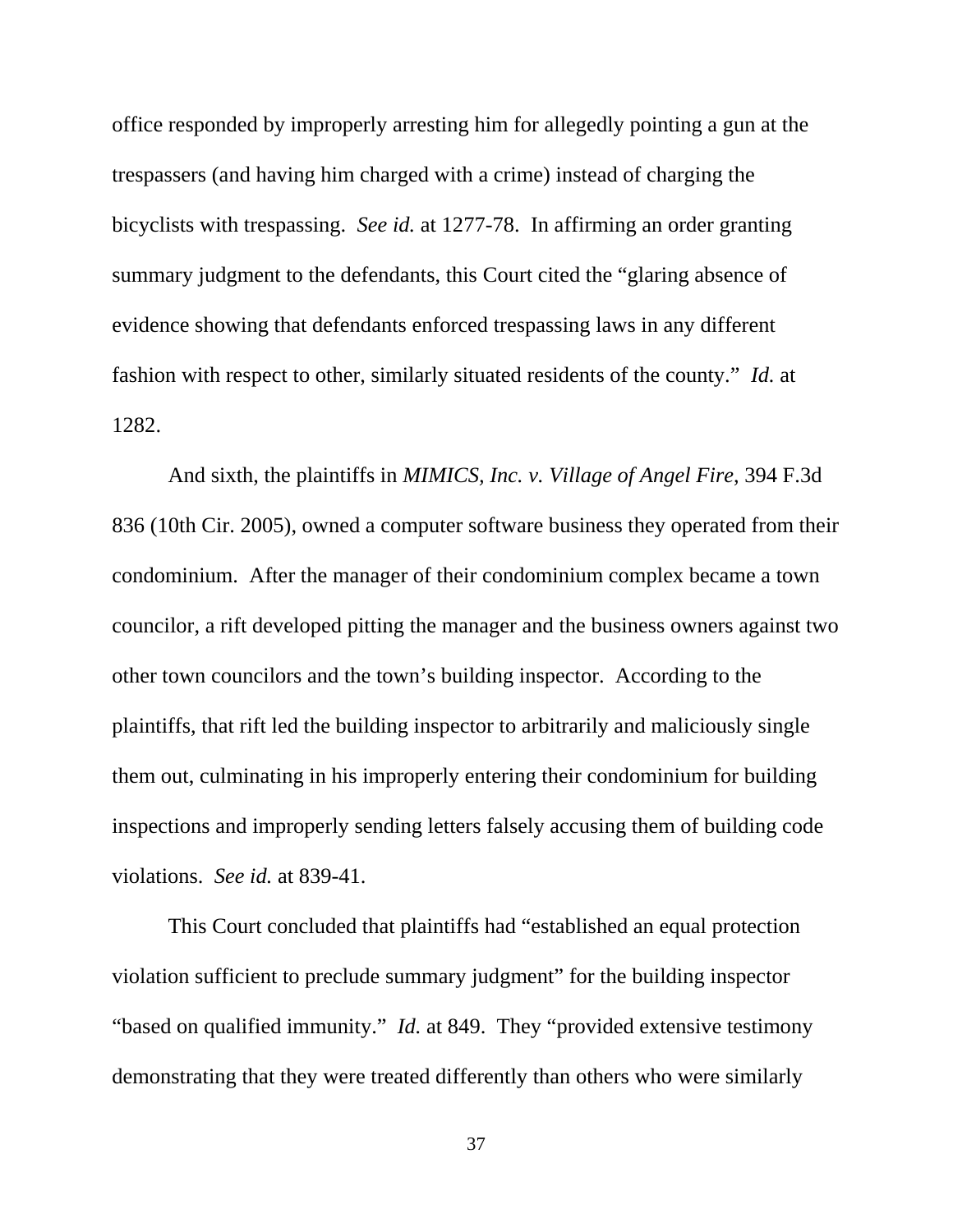situated." *Id.* In particular, they relied on the Chairperson (and later Director of the Planning and Zoning Commission) who "stated that she 'had knowledge of businesses similarly situated to MIMICS that were treated differently'"—even going so far as to provide "a chart detailing the treatment of various businesses which demonstrates the differential treatment of MIMICS." *Id.*

In each of these six cases, this Court defined appropriate comparators others similarly situated in *all material respects*—by looking to the reasons the government took (or did not take) the action that allegedly violated the plaintiff's equal protection rights. *See Kansas Penn Gaming*, 656 F.3d at 1220 (holding that plaintiff did not identify appropriate comparators because it did not identify "other properties with ramshackle buildings and visible debris" that had "somehow gotten a pass from [county health] officials"); *Jicarilla Apache Nation*, 440 F.3d at 1213 (holding that elk hunting ranch failed to identify appropriate comparator ranches because it did not identify other ranches that *also* offered additional sporting activities but were taxed at a lower rate); *Jennings*, 383 F.3d at 1215 (rejecting class-of-one reverse-selective enforcement claim failed because plaintiff failed to "supply *any* information regarding the allegedly similarly situated rape victims" whose rape allegations she contended the police officers had properly investigated); *Bruner*, 506 F.3d at 1029 (holding that CFO failed to identify appropriate comparators because he was "in a unique situation, defying easy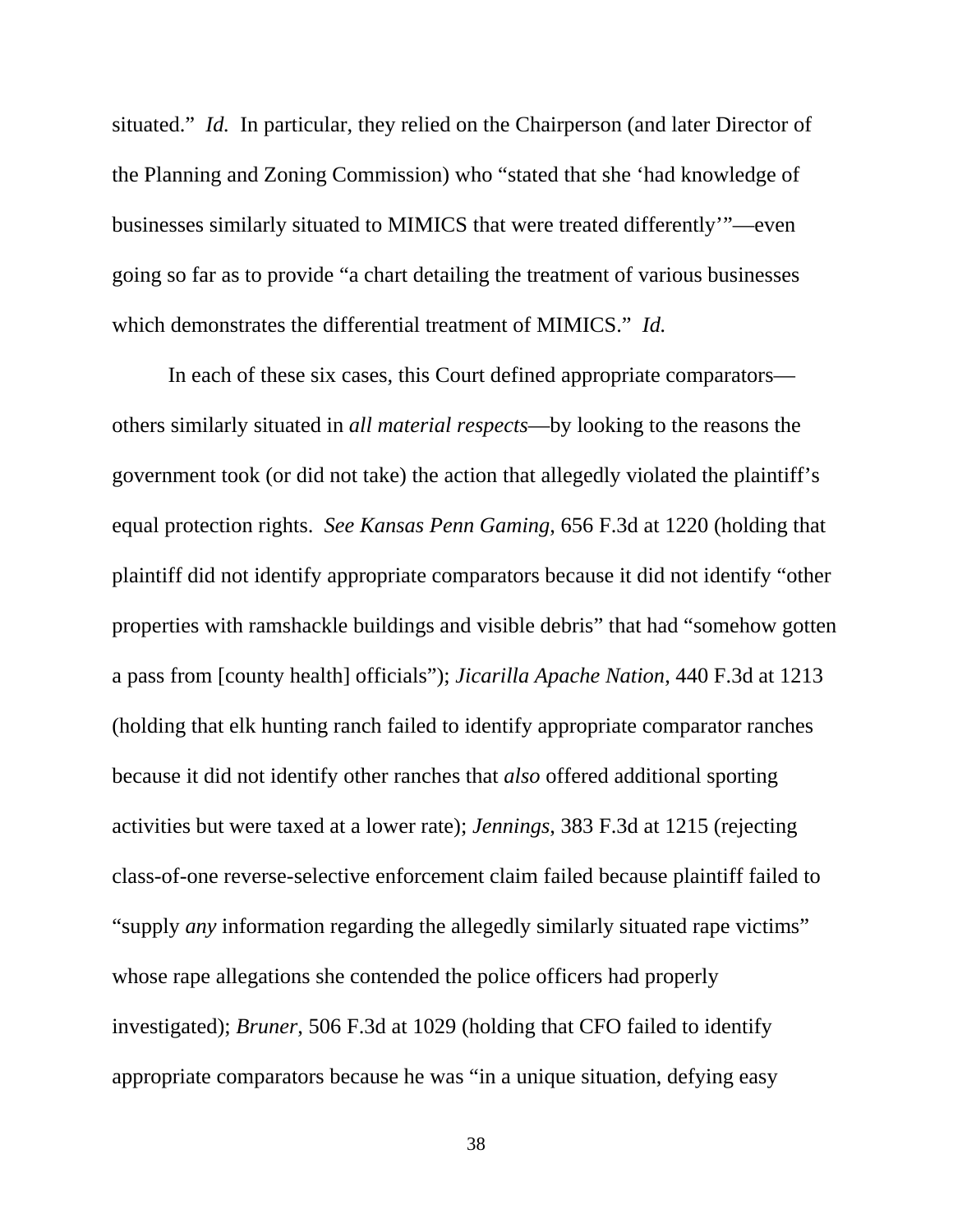comparison with other employees, on account of his position as CFO" and his other business relationships with the firm); *Grubbs*, 445 F.3d at 1282 (rejecting landowner's class-of-one failure-to-prosecute claim due to the "glaring absence of evidence showing that defendants enforced trespassing laws in any different fashion with respect to other, similarly situated residents of the county"); *MIMICS*, 394 F.3d at 849 (affirming that plaintiff business owners had identified appropriate comparators for class-of-one claim against town building inspector because they "provided extensive testimony"—including a chart prepared by the Director of Planning and Zoning—detailing the inspector's differential treatment of other "'businesses similarly situated'").

The District Court's order requiring Planned Parenthood to identify as a comparator another "reproductive health care provider that associates with an entity allegedly engaged in illegal conduct" does no more than faithfully adhere to this Court's published cases. App. 2:493. It merely acknowledges that Utah's reason for terminating the four contracts—Planned Parenthood's admitted affiliation with an entity allegedly engaged in illegal activity—is a material characteristic missing from Planned Parenthood's proffered comparator health care providers. Accordingly, not only was the order not an abuse of discretion, it was clearly correct.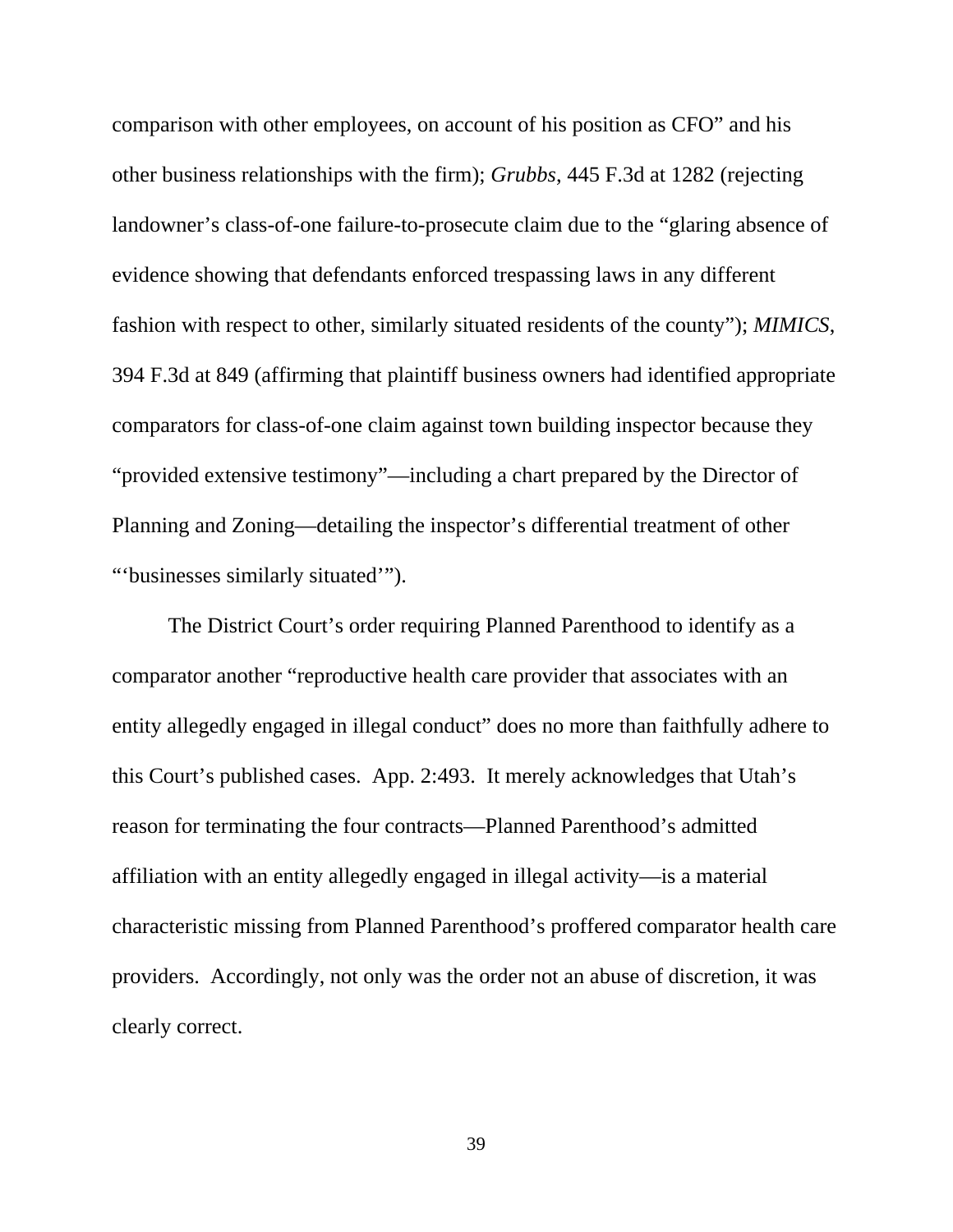These six cases also answer Planned Parenthood's complaint that the District Court's reasoning is incorrect because "[a] state actor should not be permitted to rely upon the challenged action itself as the factor that precludes a plaintiff from identifying a comparator group." Aplt. Br. 52. If that complaint were accurate, each of these six cases was wrongly decided. But these cases are correct, so Planned Parenthood's reasoning is not.

These six cases further confirm that this Court accurately described the class-of-one plaintiff's burden of identifying comparators "similarly situated in all material respects" to be a "substantial" and "very significant" burden. *Kansas Penn Gaming*, 656 F.3d at 1217-18 (quotations omitted). Just one of the six cases concluded that the plaintiff carried its burden. In the other five, the plaintiff failed. Accordingly, failing to carry this substantial burden is not the exception—it's the norm. There is nothing unusual about the District Court's numbering Planned Parenthood among the mine-run of plaintiffs who fail on this score.

In sum, this record supports the District Court's conclusion that Planned Parenthood more closely resembles the unsuccessful class-of-one plaintiffs in *Kansas Penn Gaming*, *Jicarilla Apache Nation*, *Jennings*, *Bruner*, and *Grubbs* than the class-of-one plaintiff in *MIMICS*. Indeed, there is no dispute that Planned Parenthood failed to identify a single comparator similarly situated in every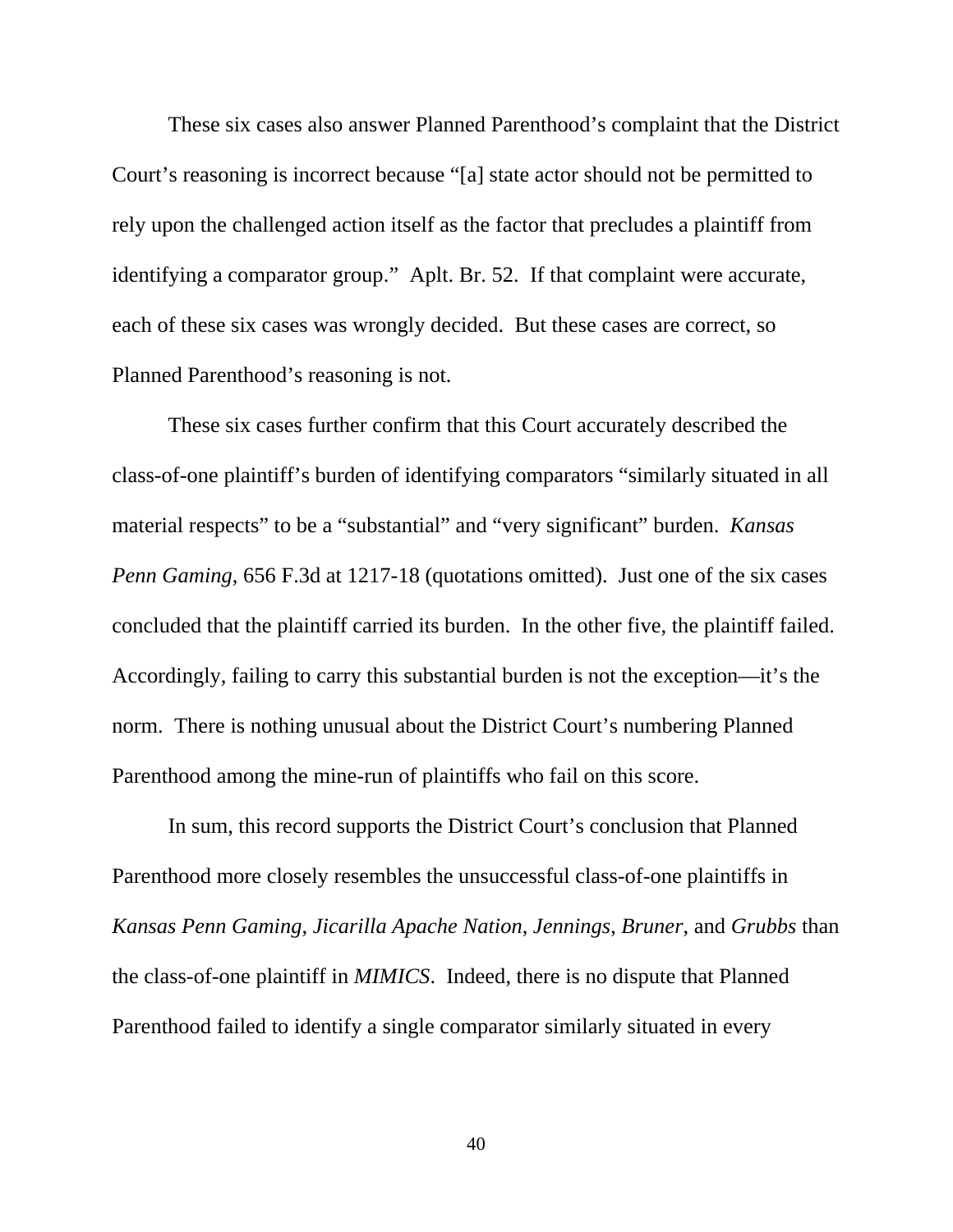material respect. Planned Parenthood did not even *try*. The District Court's holding acknowledging that failure was not an abuse of discretion.

# **3. The District Court did not abuse its discretion by holding that a cognizable class-of-one claim identifying appropriate comparators would fail on the merits in any event.**

Even if Planned Parenthood's class-of-one claim cleared the *Engquist* and appropriate-comparator hurdles it still would fail on the merits.

After establishing "that others, similarly situated in every material respect," were treated differently, a class-of-one "plaintiff must then show this difference in treatment was without rational basis, that is, the government action was irrational and abusive, and wholly unrelated to any legitimate state activity."<sup>7</sup> *Kansas Penn Gaming*, 656 F.3d at 1216 (internal quotation marks and citations omitted). "This standard is objective—if there is a reasonable justification for the challenged action, we do not inquire into the government actor's actual motivations." *Id.* And because this class-of-one claim arises from Utah's "exercis[ing] contractual power," it implicates Utah's "interests as a public service provider, including its

 $\overline{a}$ 

<sup>7</sup> Planned Parenthood argues that its class-of-one claim involves fundamental rights and therefore demands that the State's contract terminations satisfy strict scrutiny. Aplt. Br. 48, 53-56. But this is wrong for several reasons. First, it misstates this Court's precedent regarding the analytical framework for class-of-one cases. Second, as already discussed, it conflates the class-of-one claims with the unconstitutional conditions claims. Third, also as discussed in this brief and determined by the District Court, the terminations of at-will contracts do not violate any of Planned Parenthood's independent constitutional or fundamental rights. App. 2:491-92.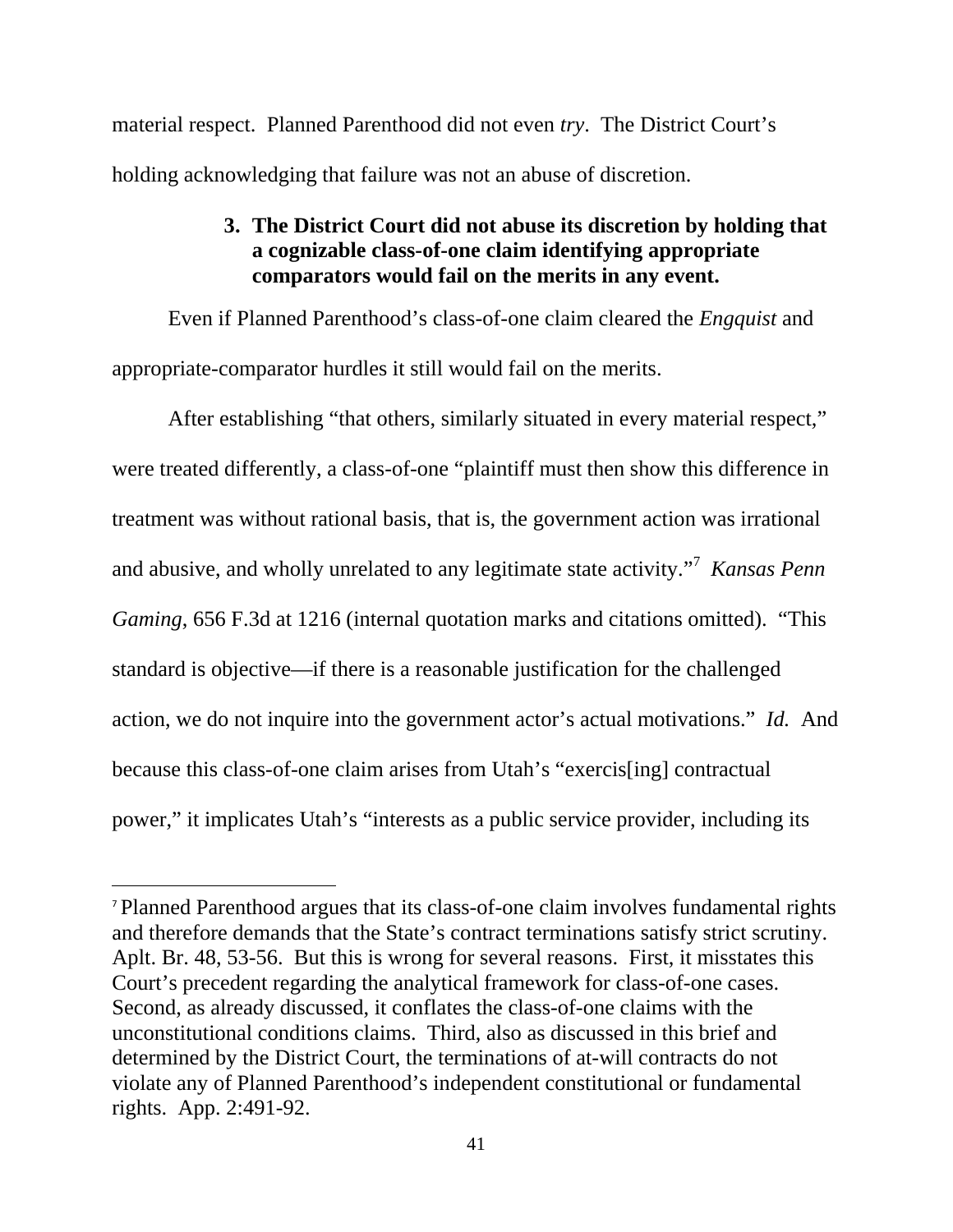interest in being free from intensive judicial supervision of its daily management functions." *Umbehr*, 518 U.S. at 678. "Deference is therefore due to [Utah's] reasonable assessments of its interests *as a contractor*." *Id.*

As noted, Governor Herbert admitted for purposes of opposing Planned Parenthood's request for injunction that he directed UDOH to cease funding the four contracts because of Planned Parenthood's (undisputed) affiliation with its national counterpart, after video evidence emerged suggesting that the national Planned Parenthood was "coloring outside the lines" by "selling fetal body parts for money." App. 1:11. Utah "needs to be free to terminate both employees and contractors . . . to prevent the appearance of corruption." *Umbehr*, 518 U.S. at 674. A contactor's undisputed affiliation with a group alleged to be engaged in such illegal activity is "a reasonable justification" for terminating the contract, *Kansas Penn Gaming*, 656 F.3d at 1216, to prevent the very "appearance of corruption" Utah is entitled to avoid, *Umbehr*, 518 U.S. at 674.

There is nothing objectively unreasonable about Utah's ceasing a contractual relationship with a local affiliate of a national entity alleged to be engaged in such illegal activity. At a minimum, "[d]eference is . . . due" to Utah's "reasonable assessment" that terminating the four disputed contracts furthers "its interests *as a contractor*," *id.* at 678, in avoiding the appearance of such corruption.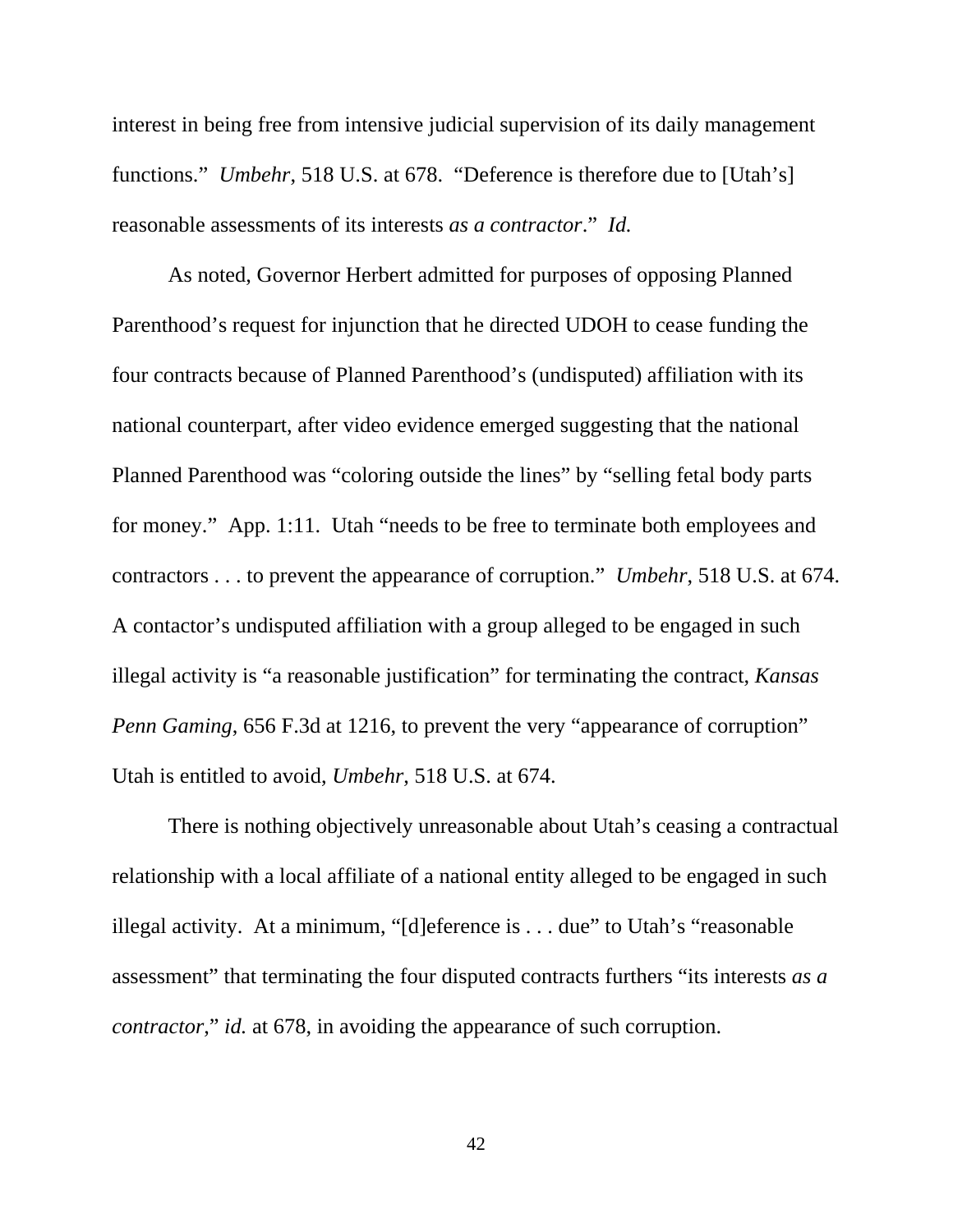The District Court's order correctly grants such deference. As it recognizes, "governmental entities have an interest in avoiding the appearance of corruption." App. 2:496. To be sure, Utah's Planned Parenthood affiliate is not itself implicated in the videos, but "it is currently affiliated with other Planned Parenthood entities that have allegedly engaged in illegal conduct." *Id.* "Under such circumstances, continuing to allow [Planned Parenthood] to provide services under the auspices of the contracts may reasonably be perceived by the citizenry of Utah as approbation of the wrongful conduct." *Id.* Because there is a "rational basis in the evidence" for this ruling, *Hawkins*, 170 F.3d at 1292, the "abuse of discretion standard commands that" this Court "give due deference" to it, *Heideman*, 348 F.3d at 1188.

This objectively reasonable justification for Governor Herbert's decision eliminates any basis for this Court to "inquire into the government actor's actual motivations." *Kansas Penn Gaming*, 656 F.3d at 1216. It also eliminates any basis for holding that the District Court abused its discretion by concluding that any cognizable class-of-one claim is likely to fail on the merits.

# **4. The District Court did not abuse its discretion by holding that Planned Parenthood's unconstitutional conditions claims are likely to fail on the merits.**

Planned Parenthood's two unconstitutional conditions claims contend that by terminating the four contracts in dispute, Governor Herbert has imposed an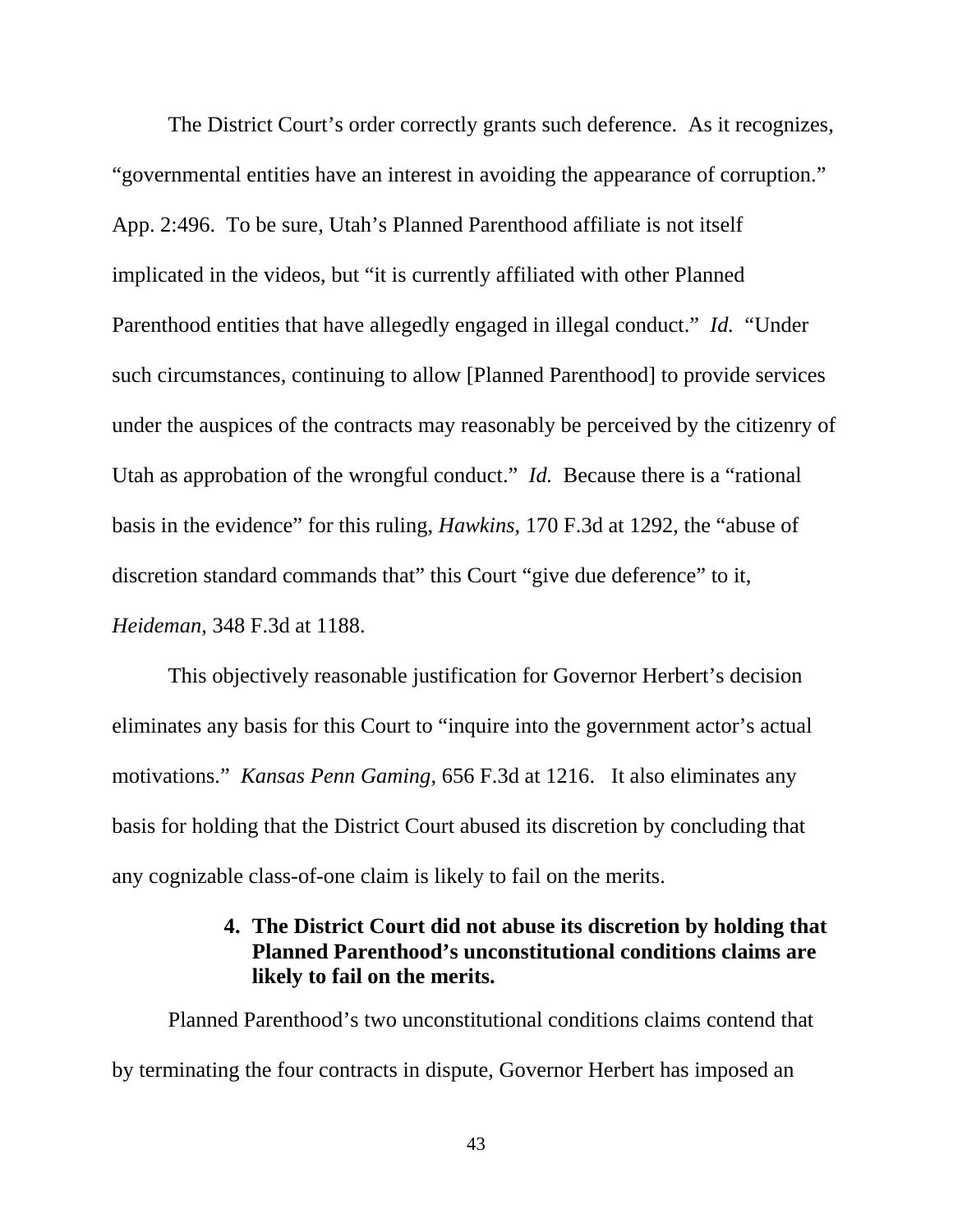impermissible penalty in retaliation for Planned Parenthood's exercising its First Amendment right to advocate for and associate with others in furtherance of abortion, or a Fourteenth Amendment right to perform abortions. *See* App. 1:20- 21; Aplt. Br. 57, 59-60. The District Court correctly rejected these arguments in denying Planned Parenthood's motion for injunctive relief. And unlike the District Court's rulings on the class-of-one claim, which turn at least in part on legal conclusions, the District Court's conclusion on these claims turns only on a rational inference it drew from record evidence, including Planned Parenthood's own allegations. The abuse-of-discretion standard of review means that this Court does "not challenge" these factual conclusions and inferences. *Heideman*, 348 F.3d at 1188.

"Under the 'modern unconstitutional conditions doctrine . . . the government may not deny a benefit to a person on the basis that infringes his constitutionally protected [rights] even if he has no entitlement to that benefit.'" *Planned Parenthood of Kan. & Mid-Mo. v. Moser*, 747 F.3d 814, 838 (10th Cir. 2014) (quoting *Umbehr*, 518 U.S. at 674). This "doctrine has been applied when the condition acts retrospectively in a *discretionary* executive action that terminates a government-provided benefit," such as "a government contract," "in retaliation for prior protected speech or association." *Id.* at 839 (rejecting First Amendment association challenge to facially neutral health-services funding statute). "In these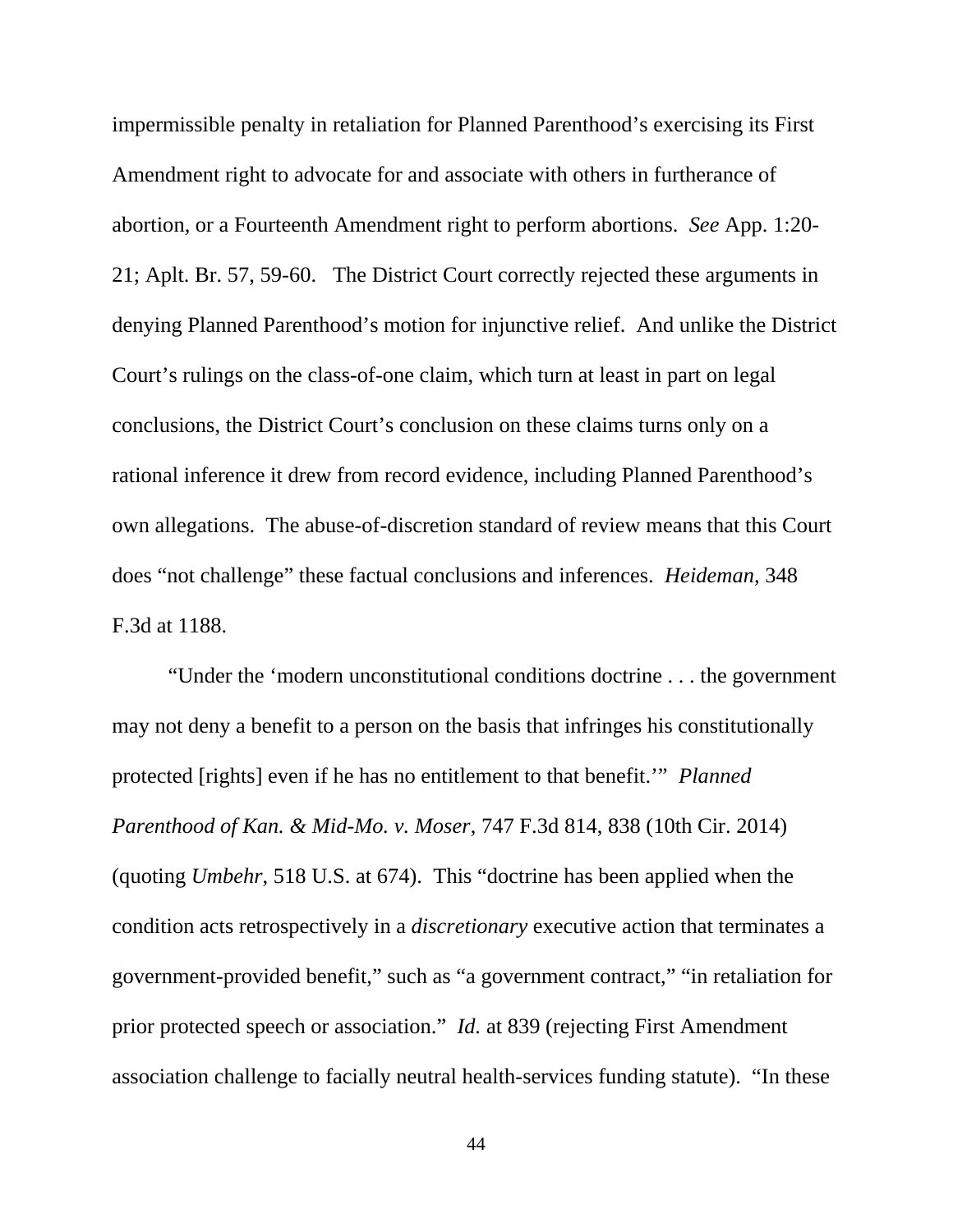cases, the government official's action has not been compelled by a statute or regulation; rather, the challenged action is one that would be within the official's discretion if it were not taken in retaliation *for the exercise of a constitutional right.*" *Id.* (emphasis added). These types of claims "necessarily examine the official's motive for taking the action; the challenge will be rejected unless retaliation *against the protected conduct* was 'a substantial or motivating factor' for taking the action." *Id.* (quoting *Umbehr*, 518 U.S. at 675) (emphasis added).

As the emphasized language makes clear, a necessary ingredient of an unconstitutional conditions claim is the plaintiff's showing that the State retaliated against it for engaging in constitutionally protected activity. *See Umbehr*, 518 U.S. at 675 ("To prevail, an employee [or contractor] must prove that the conduct at issue was constitutionally protected . . . ."); *Mt. Healthy City Sch. Dist. Bd. of Educ. v. Doyle*, 429 U.S. 274, 287 (1977) ("the burden was properly placed upon [the contractor] to show that his conduct was constitutionally protected"). Hence the long line of government-employee-speech cases outlining when the government may constitutionally proscribe its employees' speech. *See, e.g.*, *Garcetti v. Ceballos*, 547 U.S. 410, 417-23 (2006); *Connick*, 461 U.S. at 146-47; *Pickering v. Bd. of Educ. of Twp. High Sch. Dist. 205*, 391 U.S. 563, 568 (1968). Those cases make clear that although the First Amendment protects "speech," it does not protect *all* speech by government employees, and thus not *all* government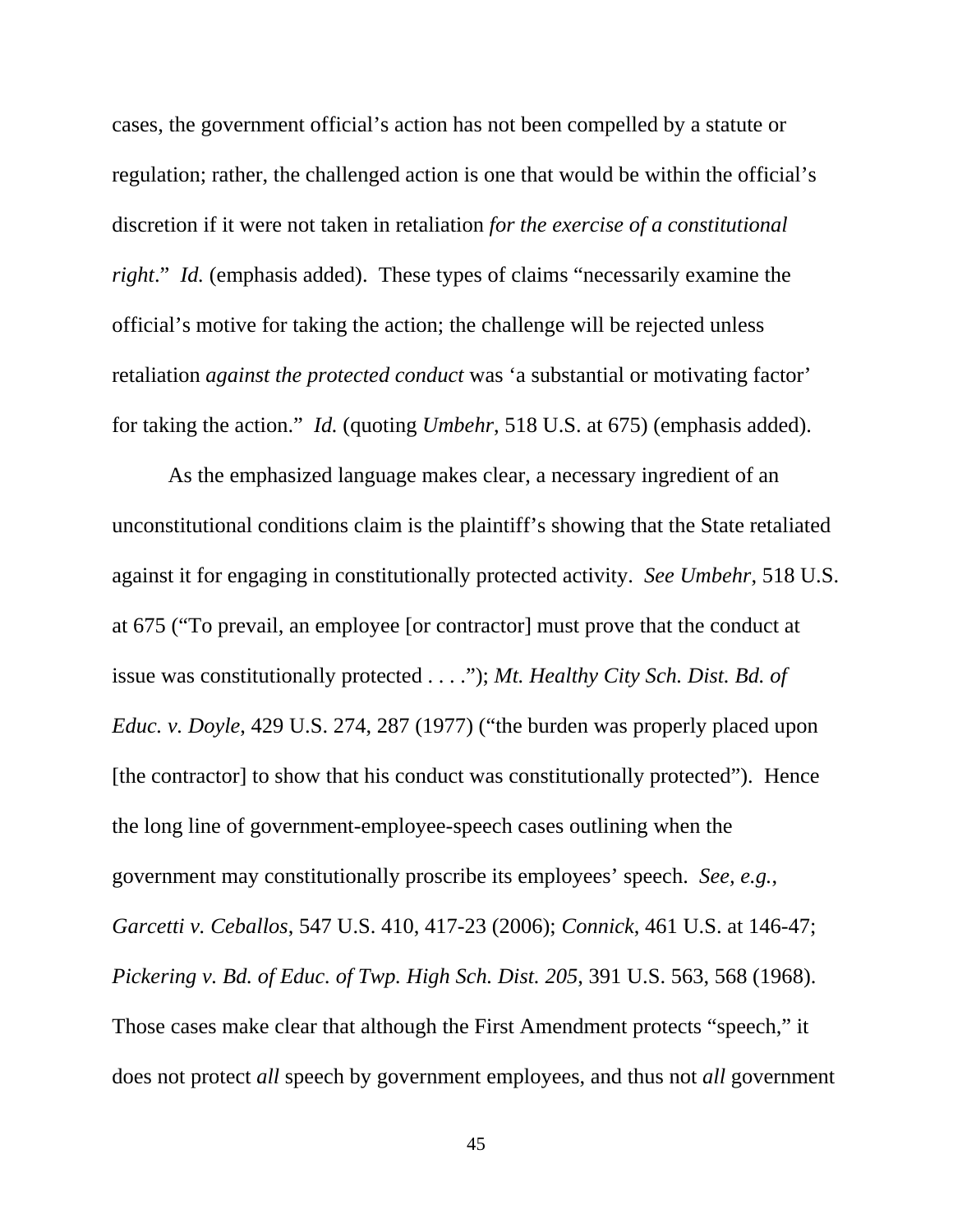infringements of its employees' speech are constitutional violations. Courts in those cases must first scrutinize "the speech in question" to determine whether in fact it "is protected." *Andersen v. McCotter*, 100 F.3d 723, 728 (10th Cir. 1996). Only after confirming that a plaintiff has carried that burden do courts move to the second step—determining whether the employee has carried the additional burden to "show that the speech was a substantial or motivating factor in the decision to deny the benefit." *Id.*

Planned Parenthood fails this first requirement. It cannot prove that the conduct at issue is constitutionally protected. State Defendants do not dispute that the Supreme Court held in *Roe v. Wade*, 410 U.S. 113 (1973), that abortion is a woman's fundamental right. Nor do they dispute that the Supreme Court has "long understood as implicit in the right to engage in activities protected by the First Amendment a corresponding right to associate with others in pursuit of a wide variety of political, social, economic, educational, religious, and cultural ends." *Roberts v. Jaycees*, 468 U.S. 609, 622 (1984).

But just as government employees cannot invoke "speech" rights as a talisman to ward off careful judicial inquiry into whether their *specific* speech is *actually* protected, Planned Parenthood cannot merely invoke "abortion" or the right to "speak and associate with respect to abortion" to meet its burden of showing that the *specific* conduct at issue is constitutionally protected. A closer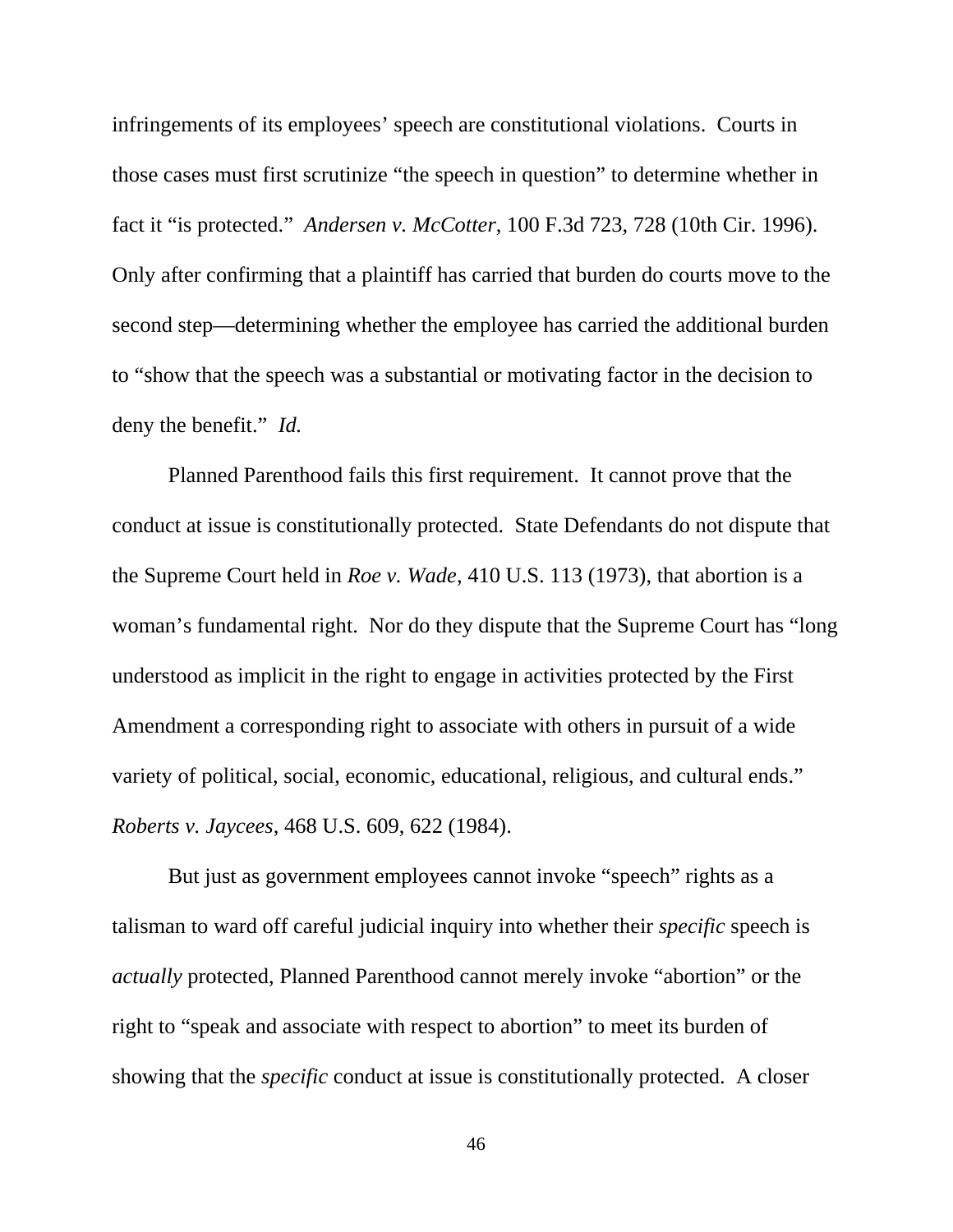look—like the District Court took when it found the facts supporting its holding on this issue—is required.

A closer examination reveals no constitutionally protected activity here. State Defendants are not aware of any case extending *Roe* to hold that a fundamental right to abortion encompasses the right to sell fetal tissue. Planned Parenthood does not appear to dispute that premise, and it cites no case law undermining it. Thus, whatever might be said about the act of selling fetal tissue for money, that act—which federal law prohibits, *see* 42 U.S.C. § 289g-2(a)—is not constitutionally protected.

And the First Amendment right of association has never been held to be a right to associate for *any* purpose. Rather, the "right to associate with others" is an adjunct to, or a right "corresponding" to, the "right to engage in activities *protected by the First Amendment*." *Roberts*, 468 U.S. at 622 (emphasis added). Defendants are not aware of any case extending the First Amendment right of association to encompass the right to associate in furtherance of illegal acts, such as selling fetal tissue. Planned Parenthood has not cited any case extending the association right to such circumstances, either in the District Court or its brief here. Accordingly, Planned Parenthood's unconstitutional conditions claims fail to clear even their first hurdle: Utah's termination of the four disputed contracts does not implicate any constitutionally protected activity.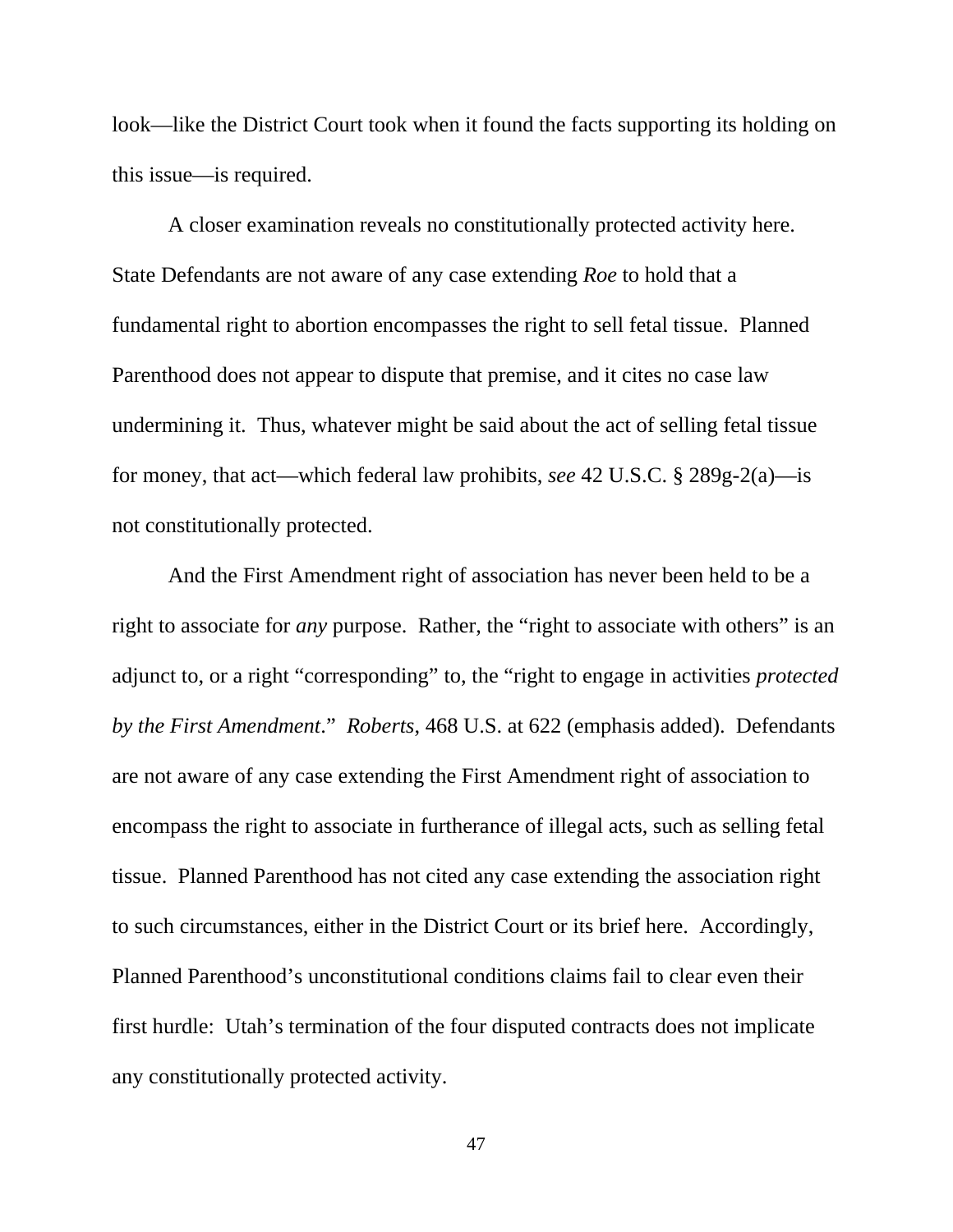The District Court also correctly concluded that these claims do not clear their second hurdle—Planned Parenthood is not likely to show that constitutionally "protected conduct was a 'substantial or motivating factor'" for the Governor's decision to terminate the four disputed contracts. *Moser*, 747 F.3d at 838.

As it did below, Planned Parenthood contends that the Governor's directive amounts to retaliation for its "exercising its First and Fourteenth Amendment rights to advocate for and provide access to abortion services." Aplt. Br. 57. But under *Planned Parenthood's own allegations*—which the Governor admitted for purposes of the proceedings below—neither abortion itself, nor speaking about it, nor associating with others to advocate for it had anything to do with the Governor's decision. Instead, it was his "outrage[]" at the "video where they're selling fetus body parts for money," App. 1:11, and "the casualness, the callousness" such actions evinced, *id.*

Planned Parenthood's remaining allegations only confirm the Governor's motivation. It describes its "long-standing history of collaboration with UDOH" for "over two decades" on a number of initiatives. Aplt. Br. 14-15. It is undisputed that Planned Parenthood provided, advocated for, and associated with others in favor of abortions during that time—including, as the District Court recognized, during Governor Herbert's prior six years in office, when Utah entered and renewed its contracts with Planned Parenthood. *See* App. 2:494-95. "It was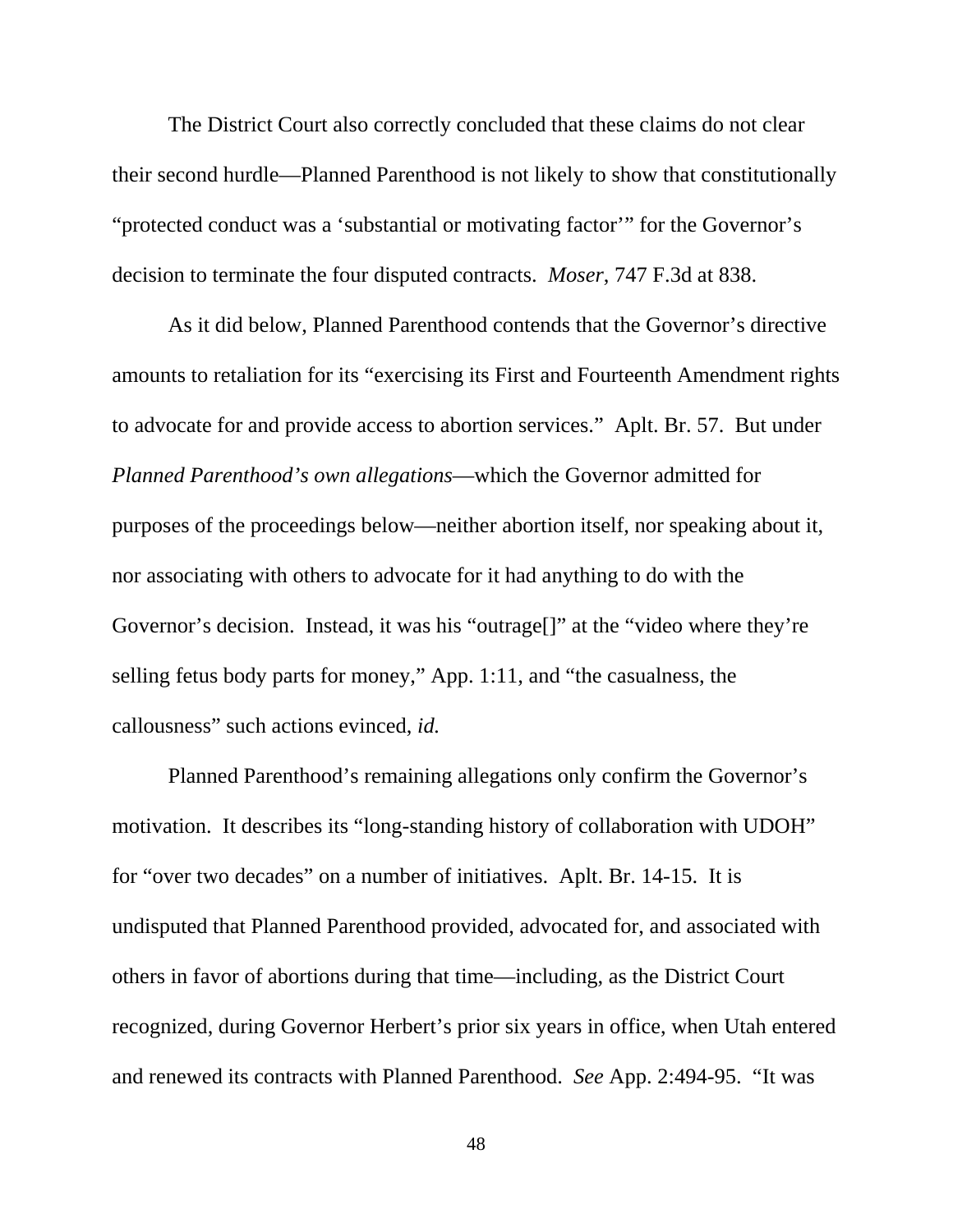not until the videos were released that the Governor acted to terminate the contracts." *Id.* at 2:495. Even Planned Parenthood acknowledges that "[u]ntil the facts giving rise to this appeal, UDOH never provided" it "with a notice of termination or refused to renew a contract." Aplt. Br. 15. Thus, "[b]oth the Governor's words and the temporal proximity between the release of the videos and his directive to terminate the contracts support [the conclusion that] he did not retaliate against Plaintiff based upon its right of association nor its right to advocate for and perform abortions." App. 2:495.<sup>8</sup> Because there is a "rational basis in the evidence for [this] ruling," *Hawkins*, 170 F.3d at 1292, this Court must "give due deference to" it and "not challenge that evaluation," *Heideman*, 348 F.3d at 1188.

In an attempt to show pretext or mixed motive, Planned Parenthood relies heavily on an alleged "memorandum issued by Governor Herbert's office mere days after the Directive." Aplt. Br. 63; *see also id.* at 18-19, 49 (quoting from or discussing the alleged "memo"). But the "memo" isn't a memo at all—it's nothing more than an internal draft of talking points independently prepared by a staff speechwriter for short remarks the Governor was scheduled to give at a pro-life

 $\overline{a}$ 

<sup>&</sup>lt;sup>8</sup> That fact alone distinguishes this case from other abortion-related unconstitutional conditions cases upon which Planned Parenthood relies. *See, e.g.*, *Planned Parenthood of Central N.C. v. Cansler*, 804 F. Supp. 2d 482, 496 (M.D.N.C. 2011) (finding that governmental entity took action against a Planned Parenthood affiliate "specifically to penalize Planned Parenthood for its separate abortion-related activities"); *see also* Aplt. Br. 60 (citing other similar cases).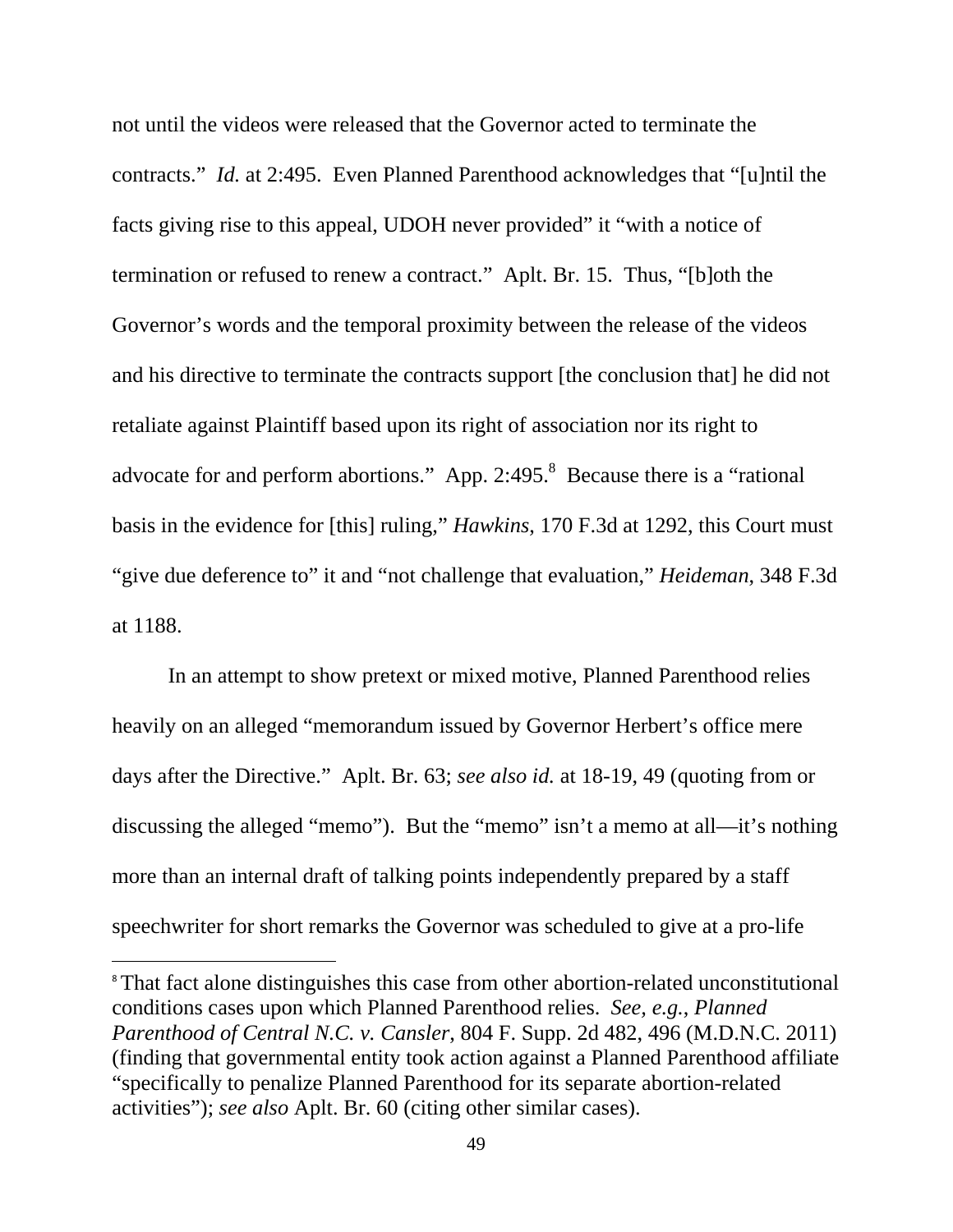rally. App. 2:391-92. Nothing in the actual reported accounts of those remarks which were widely covered by the press—prove that the Governor in fact said, or otherwise endorsed, the words in the draft talking points upon which Planned Parenthood relies to attribute the retaliatory motives to him. *See, e.g., id.* at 1:59- 60; 2:487. The District Court itself recognized that this document was merely a draft of talking points and "that the Governor may well have rejected all of these ideas and said my real reason has nothing to do with the theme that's set forth in the talking points, my reason is what I said, you were coloring outside the lines." App. 2:472 (Preliminary Injunction Hearing Transcript). The District Court thus carefully considered the document upon which Planned Parenthood so heavily relies and, after careful consideration—including comparing it with the press reports of the same rally at which the Governor was supposed to speak from these remarks—concluded that this document is nowhere near as probative as Planned Parenthood now posits it to be. The abuse-of-discretion standard requires deference to this factual conclusion. *Heideman*, 348 F.3d at 1188. And the Governor's Office certainly never issued the draft notes as a "memorandum" of some sort "mere days after the Directive" or at any other time. Aplt. Br. 63. Planned Parenthood's own evidence makes clear that it obtained the draft notes only during discovery weeks after the Governor's directive. App. 2:332.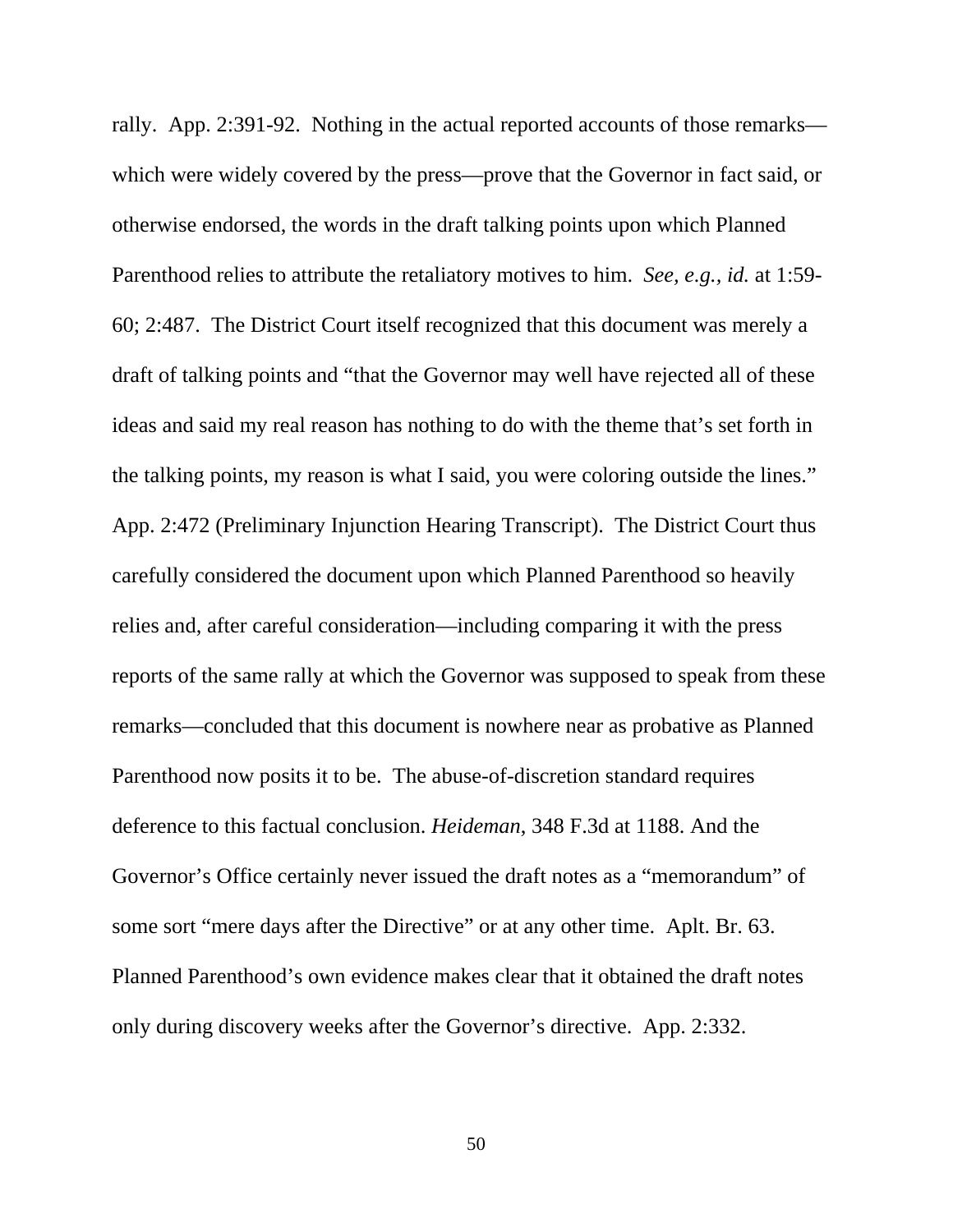These serious flaws with Planned Parenthood's "direct evidence" (Aplt. Br. 63) of pretext and mixed motive simply underscore the District Court's conclusion that Planned Parenthood will not prevail on its unconstitutional conditions claim. Planned Parenthood's "circumstantial evidence"—essentially that Governor Herbert opposes abortion—fares no better. Aplt. Br. 64-65. As the District Court stated, "[t]hese facts fall short of proving" an improper "substantial or motivating factor for terminating the contracts." App. 2:494. That view of the evidence should not only be affirmed as within the District Court's sound discretion, but it should also be upheld as a matter of sound law. Otherwise, if Planned Parenthood's mixed-motive or pretext arguments are correct, it will essentially be awarded four contracts-for-life with the State. Anytime a pro-life Governor attempts to terminate any contract, Planned Parenthood could simply point to the "circumstantial evidence" of the Governor's opposition to abortion as proof of pretext to impose an unconstitutional condition. That is not and should not be the law. Planned Parenthood has not met its evidentiary burden. The District Court should be affirmed.

# **B. The District Court's Holding That Planned Parenthood Would Not Be Irreparably Harmed Without An Injunction Is Not An Abuse Of Discretion.**

The District Court properly rejected Planned Parenthood's attempt to establish that it would be irreparably harmed without an injunction.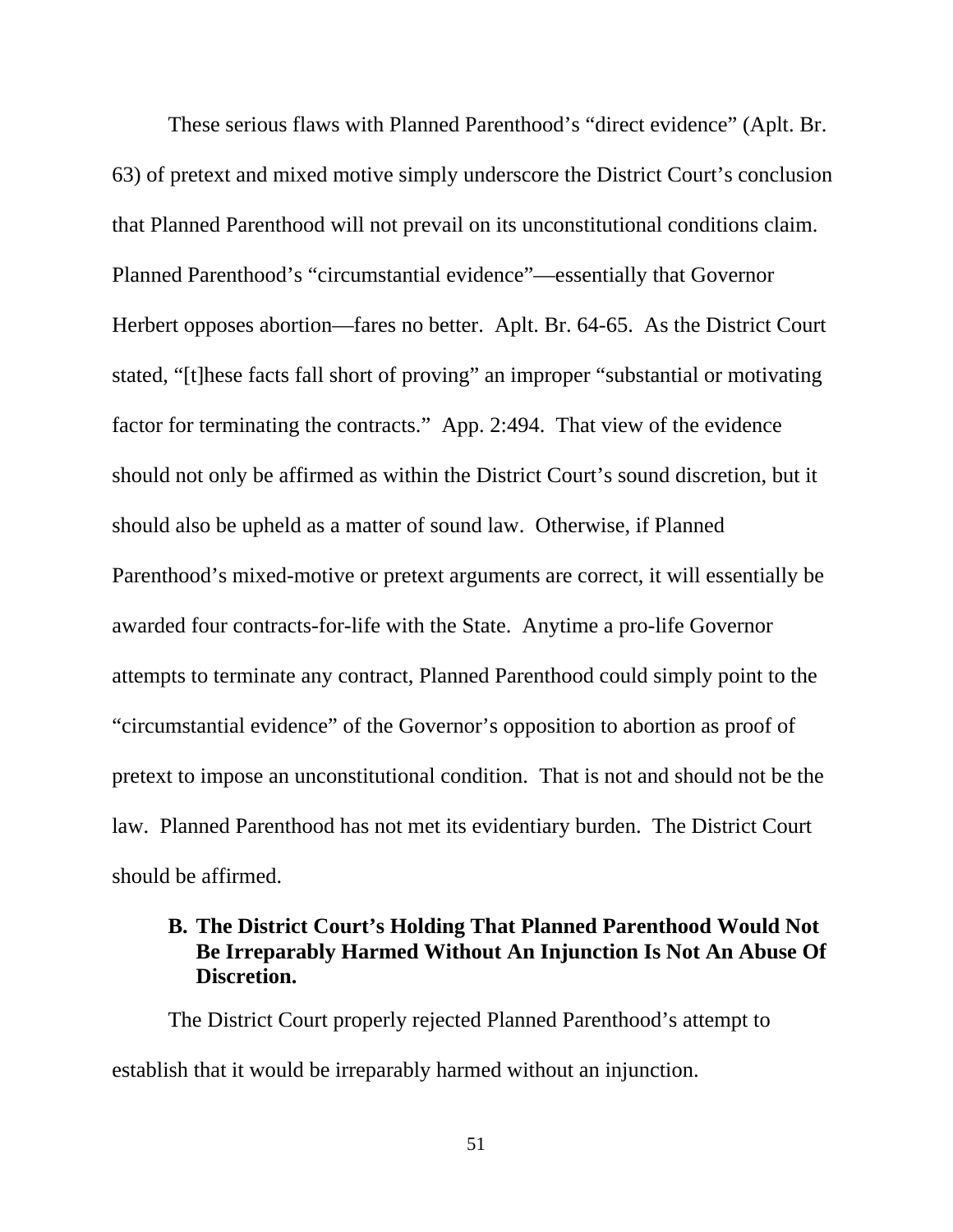"To constitute irreparable harm, an injury must be certain, great, actual and not theoretical." *Heideman*, 348 F.3d at 1189 (quotation marks omitted). "Irreparable harm is not harm that is merely serious or substantial. The party seeking injunctive relief must show that the injury complained of is of such *imminence* that there is a clear and present need for equitable relief to prevent irreparable harm." *Id.* (quotation marks and citations omitted).

Planned Parenthood's principal contention is that the Governor's directive necessarily results in irreparable harm because the directive violates its constitutional rights. *See* Aplt. Br. 68. Because the District Court correctly held that Planned Parenthood's constitutional claims fail, it did not abuse its discretion by refusing to find irreparable harm on that basis. *See* App. 2:495.

The District Court also correctly rejected Planned Parenthood's effort to show irreparable financial or reputational harm absent an injunction. *See id.* Financial harms—such as breach-of-contract damages or a dip in private fundraising—amount to "simple economic loss," which "usually does not, in and of itself, constitute irreparable harm; such losses are compensable by monetary damages." *Heideman*, 348 F.3d at 1189. And Planned Parenthood errs (Aplt. Br. 70) by suggesting that the Eleventh Amendment entirely precludes breach-ofcontract damages. Because that Amendment concerns only "[t]he judicial power *of the United States*," U.S. Const. amend. XI (emphasis added), it prevents States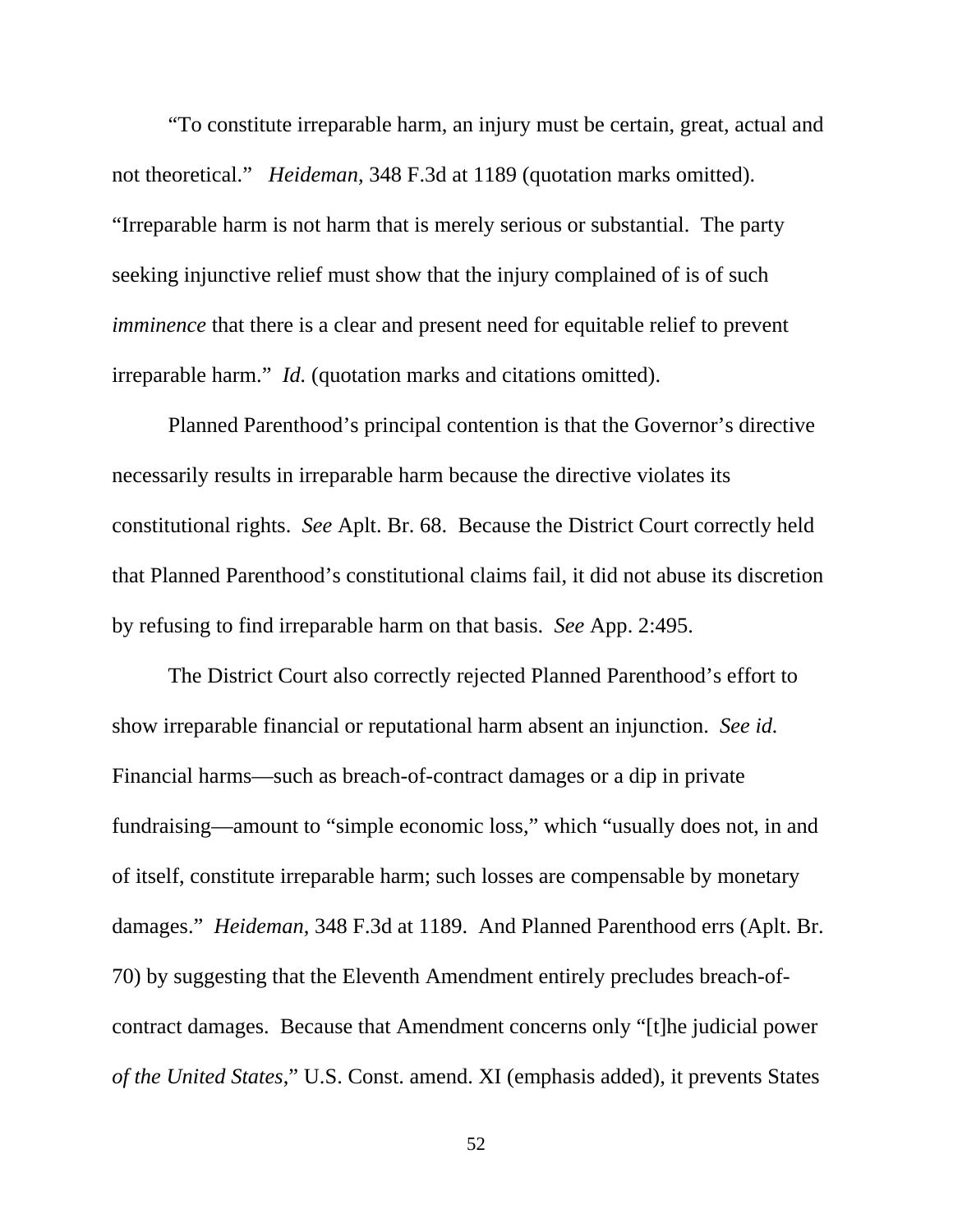from being "sued *in federal court* unless they consent to it in unequivocal terms," *Green v. Mansour*, 474 U.S. 64, 68 (1985) (emphasis added). The Eleventh Amendment does not preclude Planned Parenthood from filing a breach-ofcontract claim in *state* court, for which Utah has waived its sovereign immunity. *See* Utah Code Ann. § 63G-7-301(1).

More important, the record shows that Planned Parenthood's arguments contravene the facts—its reputation remains in good stead. In the District Court's words, "[w]hile protestors against Planned Parenthood have rallied, so too have supporters of Planned Parenthood," who sent thousands of postcards to the Governor's office on Planned Parenthood's behalf and made donations to the organization in the Governor's name. App. 2:310-20, 495. This evidence amply supports the District Court's factual finding that this element "weighs in favor of the defendants." *Id.* at 2:495.

Finally, Planned Parenthood contends that denying an injunction would harm the public health. Aplt. Br. 68-70. But far from establishing "certain, great, [and] actual" harms—*irreparable* harms—that justify an injunction, those allegations constitute examples of quintessential "theoretical" and speculative harms that cannot support equitable relief. *Heideman*, 348 F.3d at 1189 (quotations omitted). The alleged public health harms are speculative and theoretical because they hinge on the contingent behavior of third parties—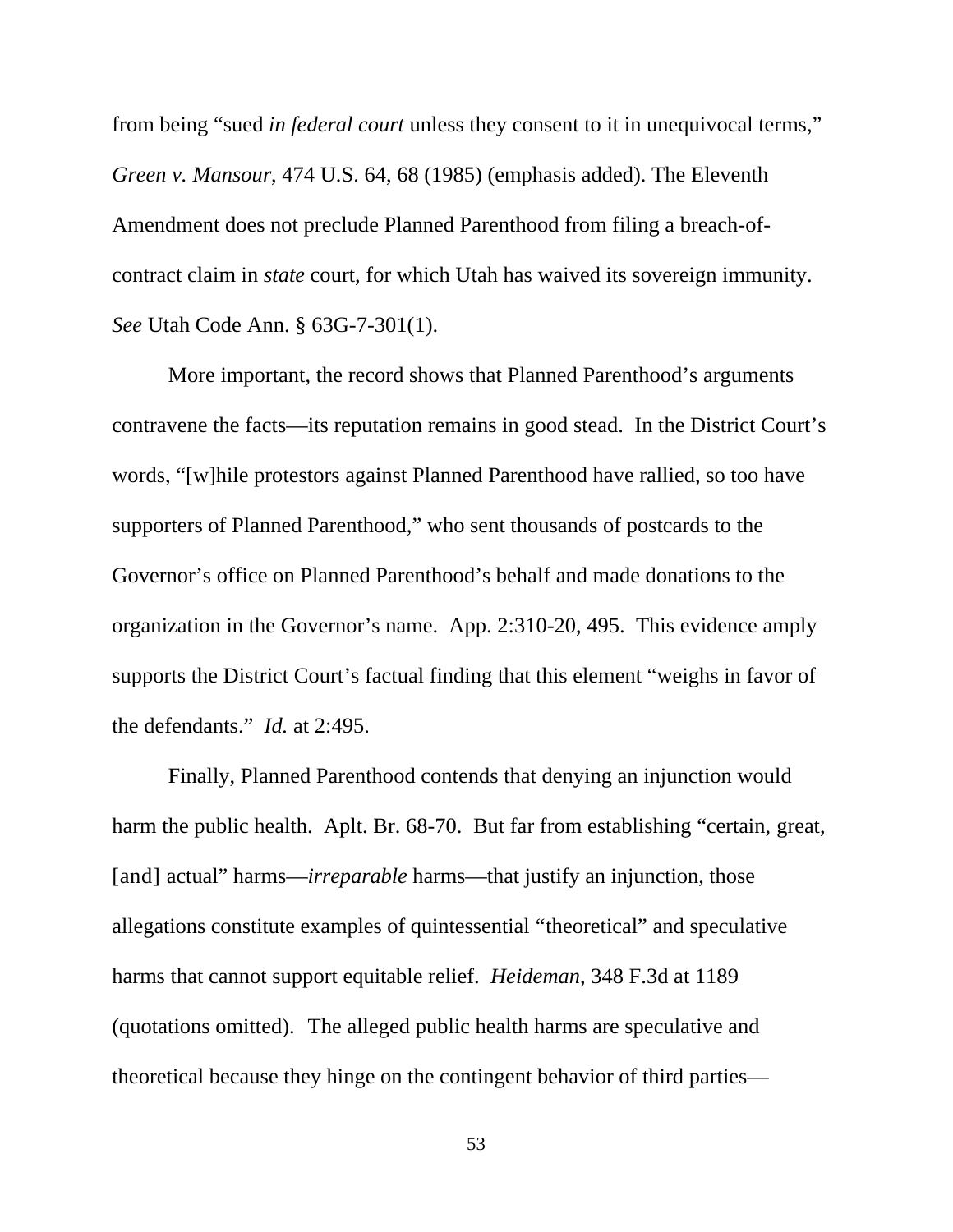strangers to this lawsuit about whom no evidence exists in this record.

Accordingly, it is just as likely that these third parties will obtain services from the other providers that will receive the redirected funds as it is that they will go without services—unless, of course, the third-parties decide they no longer want the services from *any* provider. Planned Parenthood's invoking theoretical, speculative harms to nonparties thus provides no basis for concluding the District Court abused its discretion by finding a lack of irreparable harm *to Planned Parenthood*.

# **C. The District Court Correctly Found That The Harms An Injunction Would Cause The State Outweigh The Alleged Injuries to Planned Parenthood Without An Injunction.**

Because a preliminary injunction is such extraordinary relief, "courts must balance the competing claims of injury and consider the effect on each party of the granting or withholding of the requested relief." *Winter*, 555 U.S. at 24. The balance of harms must weigh in the movant's favor to warrant a preliminary injunction. *Westar Energy, Inc. v. Lake*, 552 F.3d 1215, 1224 (10th Cir. 2009); *Heideman*, 348 F.3d at 1188-89.

The District Court did not abuse its discretion by finding that the balance of harms favors Utah. As discussed above, the Governor's directive does not violate Planned Parenthood's constitutional rights, does not cause reputational harm, and does not lead to financial harm (which is reparable harm in any event). Planned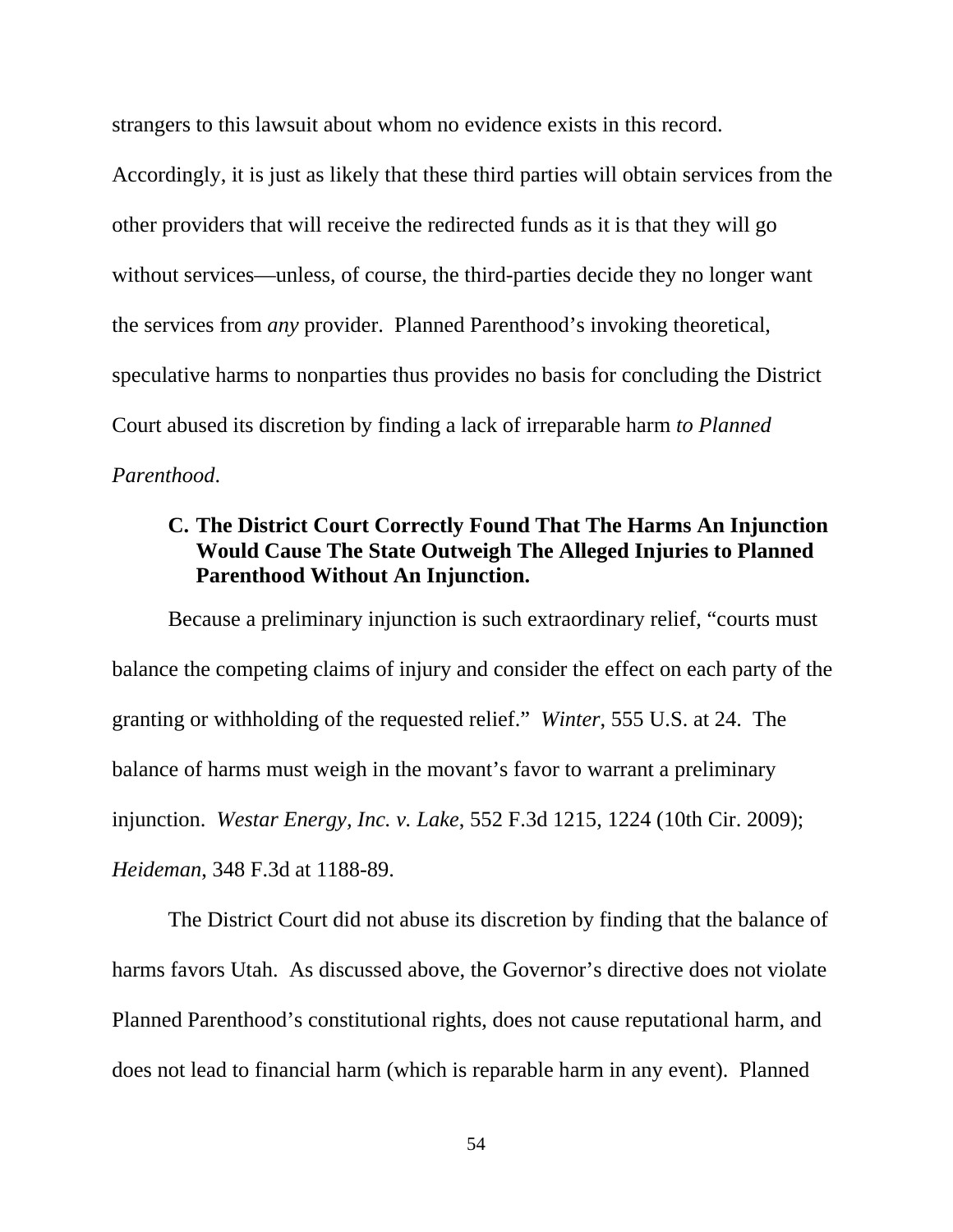Parenthood remains eligible for Medicaid reimbursement and may continue to advocate for and perform abortions—as it did during Governor Herbert's six prior years in office, when he did not stop UDOH from entering discretionary contracts with Planned Parenthood. Any harm to Planned Parenthood from the directive thus relates only to the loss of four discretionary contracts. *See* App. 2:496.

In contrast, an injunction requiring Utah to continue funding the contracts would deprive State Defendants of their "discretion under the contracts to consider whether continuation of them would send a message that wrongful conduct is acceptable." *Id.* at 2:497. Injunctive relief also would "curtail[]" the State's "authority to manage [its] affairs" and "deprive defendants of their contractual right to terminate the contracts at will." *Id.* at 2:496.

In fact, these proceedings have already twice resulted in that harm to Utah the District Court's (now vacated) TRO, and this Court's order granting a stay pending appeal, twice led to Utah's renewing discretionary contracts its duly elected Governor had decided it was in the State's interest to cancel or let expire. Thus, continuing to subject State Defendants to an injunction unquestionably infringes Utah's well-recognized "interest in being free from intensive judicial supervision of its daily management functions." *Umbehr*, 518 U.S. at 678.

Any continuing injunctive relief also implicates serious federalism concerns. When "the exercise of authority by state officials is attacked, federal courts must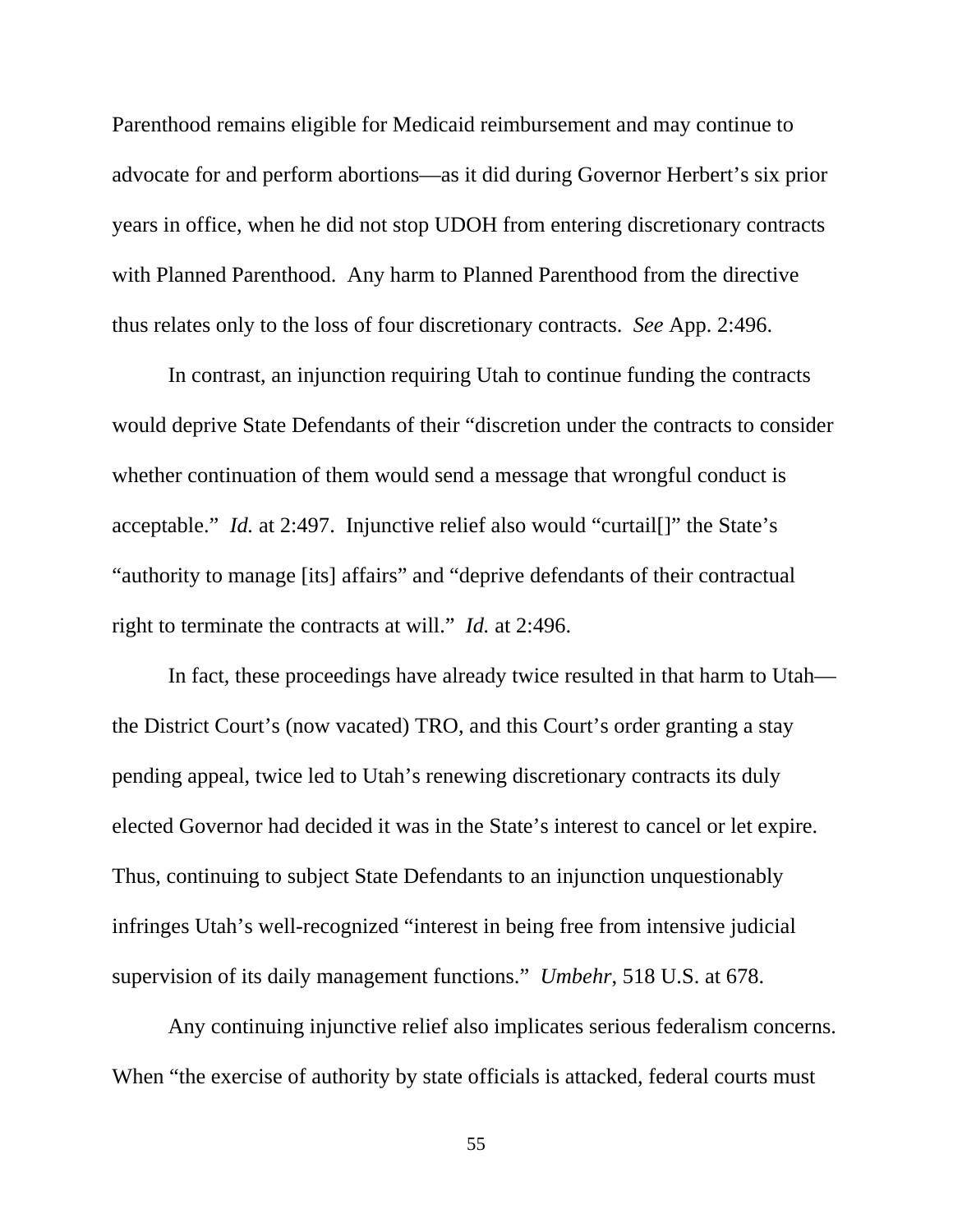be constantly mindful of the 'special delicacy of the adjustment to be preserved between federal equitable power and State administration of its own law.'" *Rizzo*, 423 U.S. at 378 (quoting *Stefanelli v. Minard*, 342 U.S. 117, 120 (1951)). A plaintiff seeking to enjoin government action "must contend with 'the wellestablished rule that the Government has traditionally been granted the widest latitude in the dispatch of its own internal affairs.'" *Id.* at 378-79 (quoting *Sampson*, 415 U.S. at 83) (other quotation marks omitted). Equally clear is the requirement that when a plaintiff asks a federal court to enjoin state action, "appropriate consideration must be given to principles of federalism in determining the availability and scope of equitable relief." *Id.* at 379.

Thus, even in "an action brought under § 1983, . . . the underlying notions of federalism which Congress has recognized in dealing with the relationships between federal and state courts still have weight." *Id.* In particular, "the principles of equity . . . militate heavily against the grant of an injunction except in the most extraordinary circumstances." *Id.* The Supreme Court has left no doubt that these "principles of federalism," which "play such an important part in governing the relationship between federal courts and state governments," clearly apply when a plaintiff seeks injunctive relief "against those in charge of an executive branch of an agency of state." *Id.* at 380.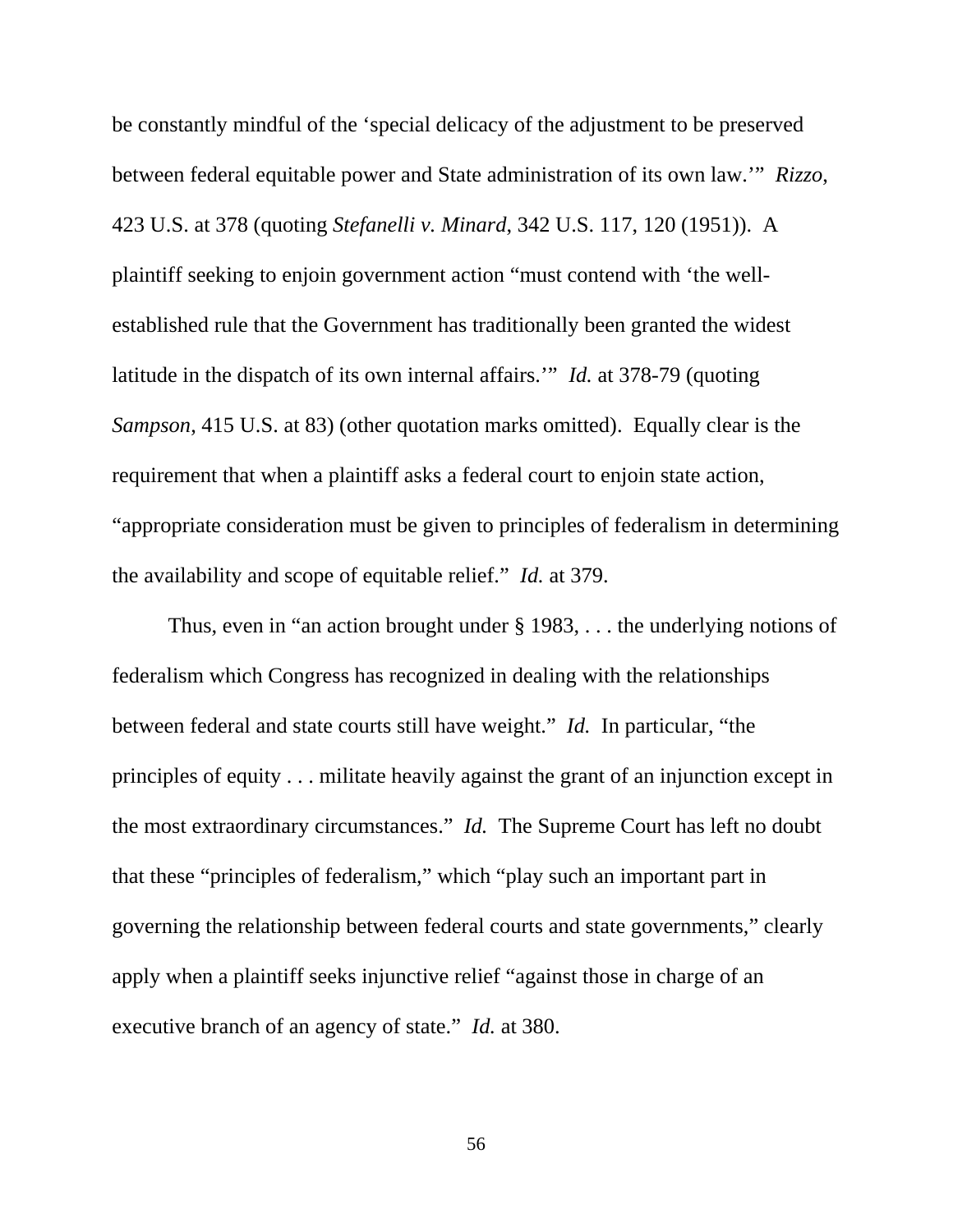The District Court's order appropriately accounts for these principles. It gives due weight to the federalism concerns inherent in a federal judicial order requiring a State's chief executive to enter or renew a discretionary contract, since such equitable relief would "remove the defendants' discretionary decisionmaking." App. 2:497. Depriving a State's governor of such discretion constitutes irreparable harm because "[t]here is no monetary remedy for such injuries." *Id.* The District Court's conclusion on this element was not an abuse of discretion.<sup>9</sup>

# **D. The District Court Correctly Held That The Public Interest Does Not Weigh In Favor Of An Injunction.**

Finally, the District Court correctly concluded that enjoining the State from

terminating the contracts "is not in the public interest." App. 2:497.

 $\overline{a}$ 

The District Court's conclusion that "some members of the public may be harmed if the contracts terminate" because "it is not clear" whether UDOH can "redirect the funding to other qualified providers," *id.*, does not account for

<sup>&</sup>lt;sup>9</sup> These federalism principles also animate orders from members of the Supreme Court, acting as Circuit Justices, repeatedly acknowledging that "any time a State is enjoined by a court from effectuating statutes enacted by representatives of its people, it suffers a form of irreparable injury." *New Motor Vehicle Bd. v. Orrin W. Fox Co.*, 434 U.S. 1345, 1351 (1977) (Rehnquist, J., in chambers); *accord Maryland v. King*, 133 S. Ct. 1, 3 (2012) (Roberts, C.J., in chambers); *Planned Parenthood of Greater Tex. Surgical Health Servs. v. Abbott*, 134 S. Ct. 506, 506 (2013) (Scalia, J., concurring in denial of application to vacate stay). This analogous precedent further supports the District Court's conclusion that an injunction would necessarily harm the State by requiring it to reenter discretionary contracts it would otherwise cancel.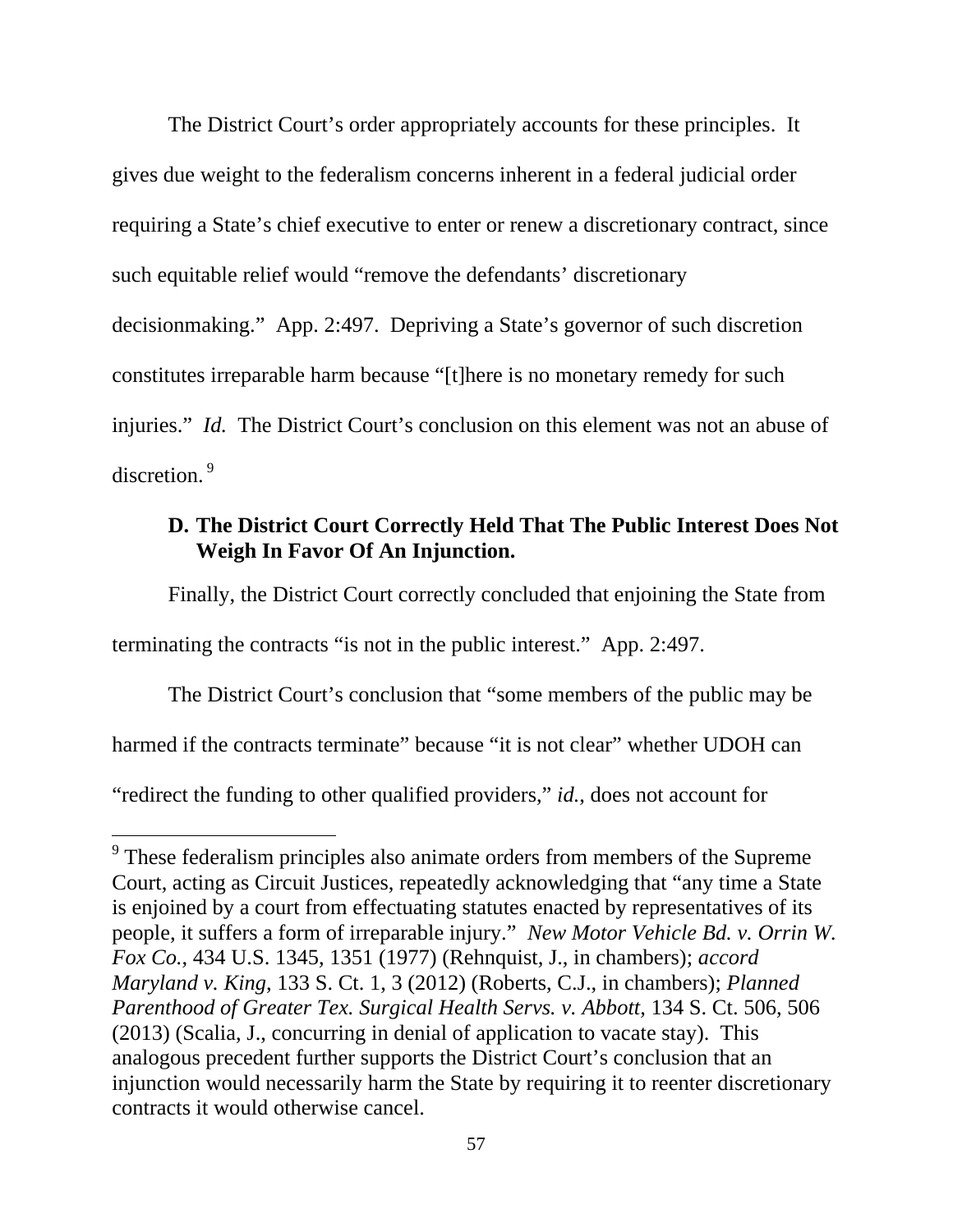repeated public statements by Planned Parenthood's Executive Director. She promised that Governor Herbert's directive will not stop Planned Parenthood from providing the services: "Planned Parenthood does not break its commitment to the communities that we serve. . . . We will not stop any of these services. The education programs are for middle-schoolers and high-schoolers in vulnerable communities. We're not going to stop any of this. It's too important." *Id.* at 1:56. Planned Parenthood has the financial means to continue these services without the pass-through funding dispersed by the State. Its annual budget is more than \$8 million, and terminating the four contracts in dispute here would result in a loss of about \$230,000 of that total, *see id.* at 1:52-53,—around three percent of Planned Parenthood's total budget. In short, if Planned Parenthood stops providing these services, it would not appear to be for lack of pass-through funding.

 But as the District Court correctly reasoned, the availability of services under the four contracts is not the only public interest an injunction would implicate. The public also has an interest in "the right of the elected Governor of this State to make decisions about what is in the best interest of the State." *Id.* at 2:497. The District Court correctly recognized that "[i]t is contrary to the public's interest to remove from the Governor the very discretion his position entails. Indeed, these are the types of decisions that should be left to elected officials and not managed by the courts." *Id.*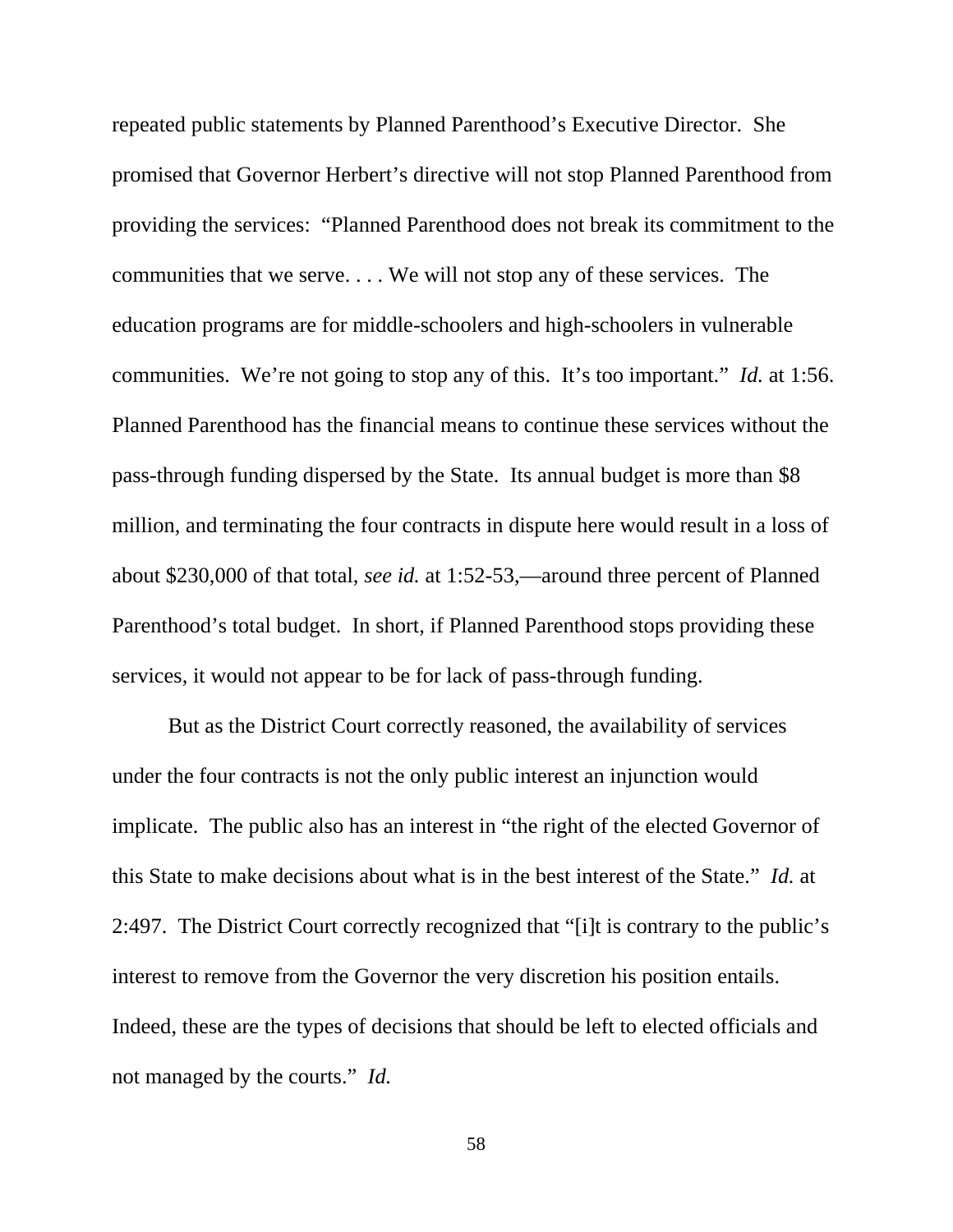Longstanding Supreme Court precedent supports the District Court's conclusion. Chief Justice John Marshall concluded 213 years ago that when "the executive possesses a constitutional or legal discretion, nothing can be more perfectly clear than that their acts are only politically examinable." *Marbury v. Madison*, 1 Cranch 137, 166 (1803); *see also id.* at 170-71 ("Where the head of a department acts in a case, in which executive discretion is to be exercised; in which he is the mere organ of executive will; it is again repeated, that any application to a court to control, in any respect, his conduct, would be rejected without hesitation."). Although mandamus was the specific equitable relief at issue in *Marbury*, later decisions make clear that the executive-discretion constraint applies to all forms of equitable relief, including injunctions. *See, e.g.*, *U.S. ex rel. Riverside Oil Co. v. Hitchcock*, 190 U.S. 316, 324 (1903) ("Neither an injunction nor mandamus will lie against an officer of the [executive branch] to control him in discharging an official duty which requires the exercise of his judgment and discretion.").

Planned Parenthood's brief is bereft of any precedent undermining that conclusion.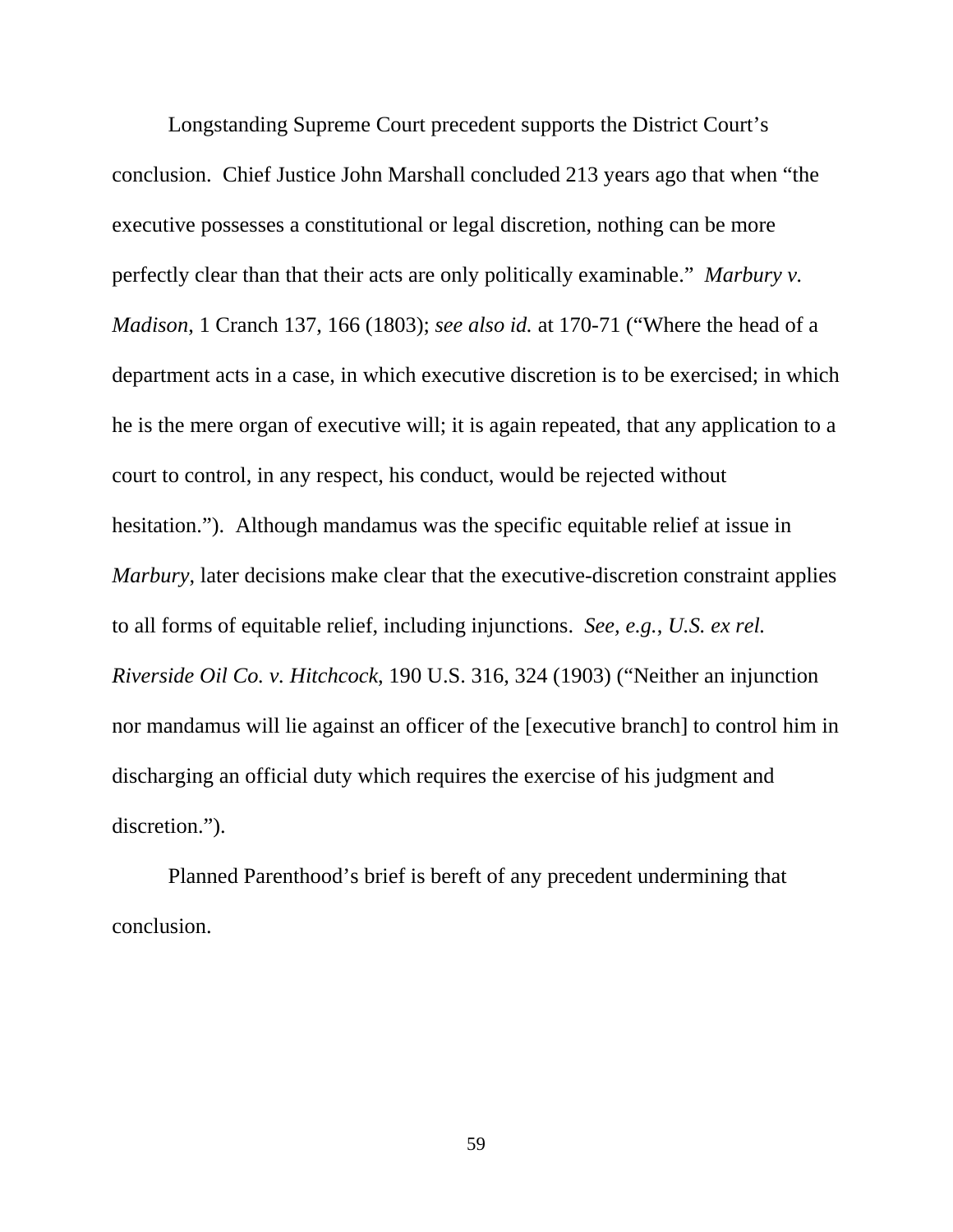# **CONCLUSION**

The District Court did not abuse its discretion in denying Planned

Parenthood's motion for injunctive relief. This Court should vacate its stay of, and

affirm, that order.

DATED: February 16, 2016

Respectfully submitted.

 OFFICE OF THE UTAH ATTORNEY GENERAL

 /s/Tyler R. Green TYLER R. GREEN Utah Solicitor General PARKER DOUGLAS Utah Federal Solicitor STANFORD E. PURSER Deputy Solicitor General *Counsel for Defendants-Appellees*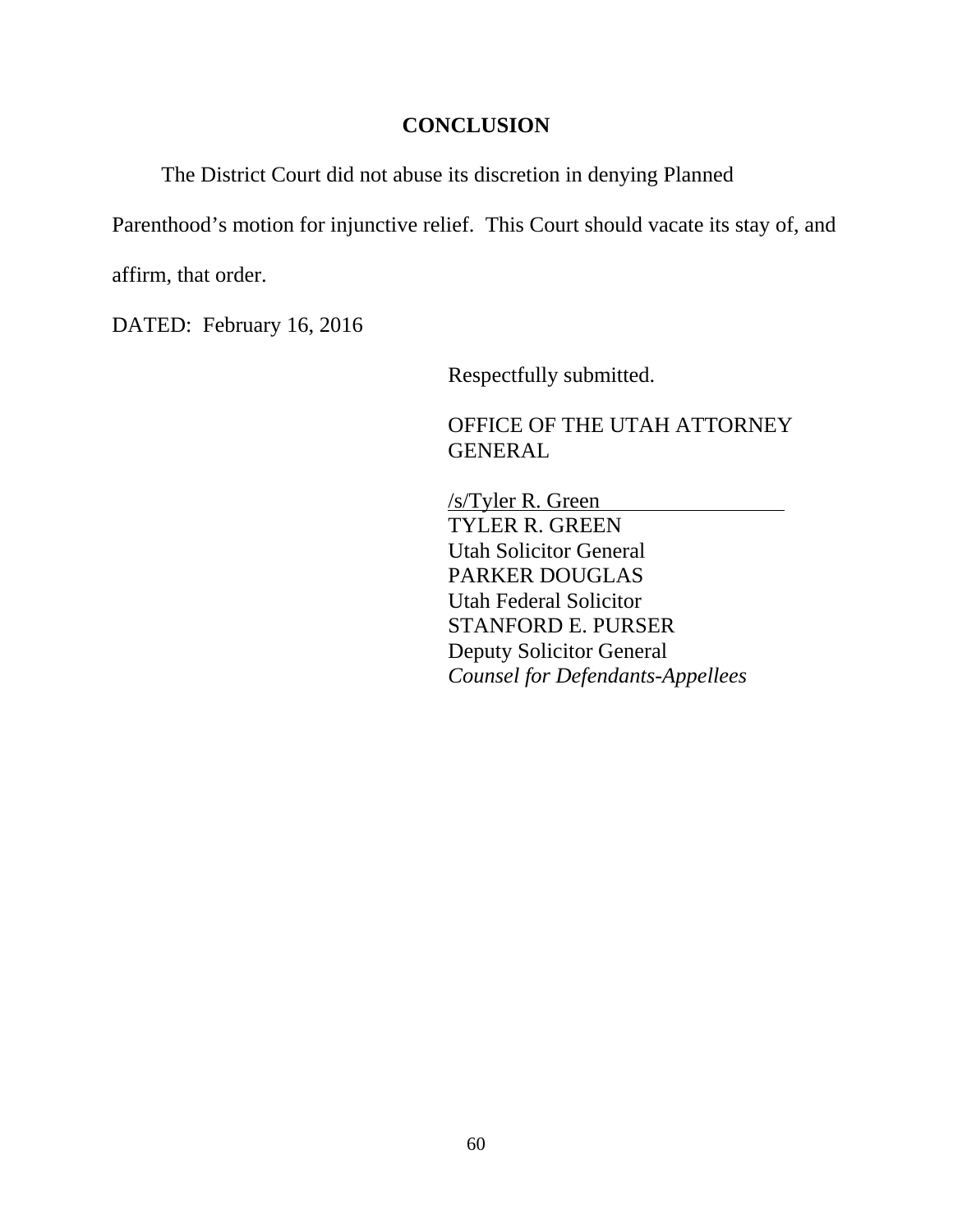# **CERTIFICATE OF COMPLIANCE WITH RULE 32(a)**

 1. This brief complies with the type-volume limitations of Fed. R. App. P.  $29(c)-(d)$  and  $32(a)(7)(B)$  because:

 [x] this brief contains 13,544 words, excluding the parts of the brief exempted by Fed. R. App. P.  $32(a)(7)(B)(iii)$ .

 2. This brief complies with the typeface requirements of Fed. R. App. P.  $32(a)(5)$  and the type style requirements of Fed. R. App. P.  $32(a)(6)$ because:

 [x] this brief has been prepared in a proportionally spaced typeface using Word in 14 point Times New Roman font.

/s/Tyler R. Green

# **ECF CERTIFICATIONS**

 Pursuant to Section II(I) of the Court's CM/ECF User's Manual, the undersigned certifies that:

- 1. all required privacy redactions have been made;
- 2. hard copies of the foregoing response required to be submitted to the clerk's office are exact copies of the brief as filed via ECF; and
- 3. the response filed via ECF was scanned for viruses with the most recent version of Microsoft Security Essentials v. 2.1.111.6.0, and according to the program is free of viruses.

/s/Tyler R. Green